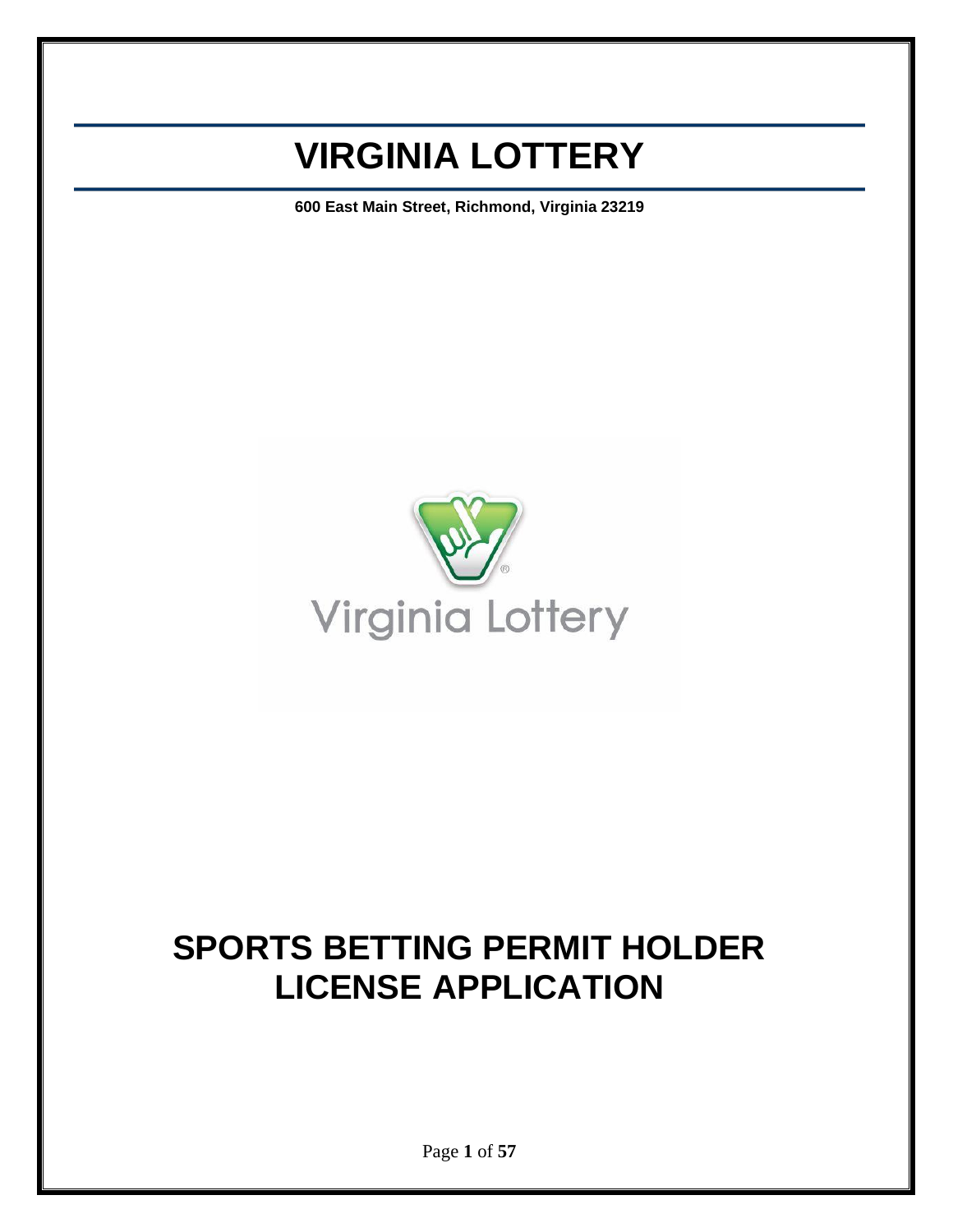### **TABLE OF CONTENTS**

#### **Page #**

| <b>Section A</b> |             |                                                                    | 4              |
|------------------|-------------|--------------------------------------------------------------------|----------------|
| <b>Section B</b> |             |                                                                    | 5              |
| <b>Section C</b> |             |                                                                    | 7              |
| <b>Section D</b> |             |                                                                    | 7              |
|                  | D.1         |                                                                    | 7              |
|                  | D.2         |                                                                    | $\overline{7}$ |
|                  | D.3         |                                                                    | $\overline{7}$ |
|                  | D.4         |                                                                    | $\overline{7}$ |
|                  | D.5         |                                                                    | 8              |
|                  | D.6         | Directors, Partners, Officers and Trustees                         | 11             |
|                  | D.7         | Former Directors, Partners, Officers and Trustees                  | 11             |
|                  | D.8         | <b>Compensation of Directors, Partners, Officers and Directors</b> | 11             |
|                  | D.9         | Bonus, Profit Sharing, Pension, Retirement, Deferred               |                |
|                  |             |                                                                    | 11             |
|                  | <b>D.10</b> |                                                                    | 11             |
|                  | <b>D.11</b> | Voting Shareholders/Members and Non-Voting Shareholders            |                |
|                  |             |                                                                    | 10             |
|                  | D.12        | Interest of Current/Former Partners (Partnerships, LLP's, and      |                |
|                  |             |                                                                    | 10             |
|                  | D.13        |                                                                    | 10             |
|                  | D.14        | Holder(s) & Type of Other Indebtedness & Security Devices          | 11             |
|                  | D.15        |                                                                    | 11             |
|                  | D.16        |                                                                    | 11             |
|                  | <b>D.17</b> |                                                                    | 11             |
|                  | D.18        |                                                                    | 11             |
|                  | D.19        |                                                                    | 12             |
|                  | D.20        |                                                                    | 12             |
|                  | D.21        |                                                                    | 12             |
|                  | D.22        |                                                                    | 12             |
|                  | D.23        | Investigation, Testimony or Polygraphs                             | 13             |
|                  | <b>D.24</b> |                                                                    | 14             |
|                  | D.25        | Anti-Trust, Trade Regulation & Securities Judgments;               |                |
|                  |             |                                                                    | 14             |
|                  | D.26        | Bankruptcy or Insolvency Proceedings                               | 14             |
|                  | <b>D.27</b> |                                                                    | 15             |
|                  | D.28        |                                                                    | 15             |
|                  | D.29        |                                                                    | 16             |
|                  | D.30        | Applicant's Consent, Authorization & Acknowledgement &             |                |
|                  |             |                                                                    | 16             |
|                  |             |                                                                    |                |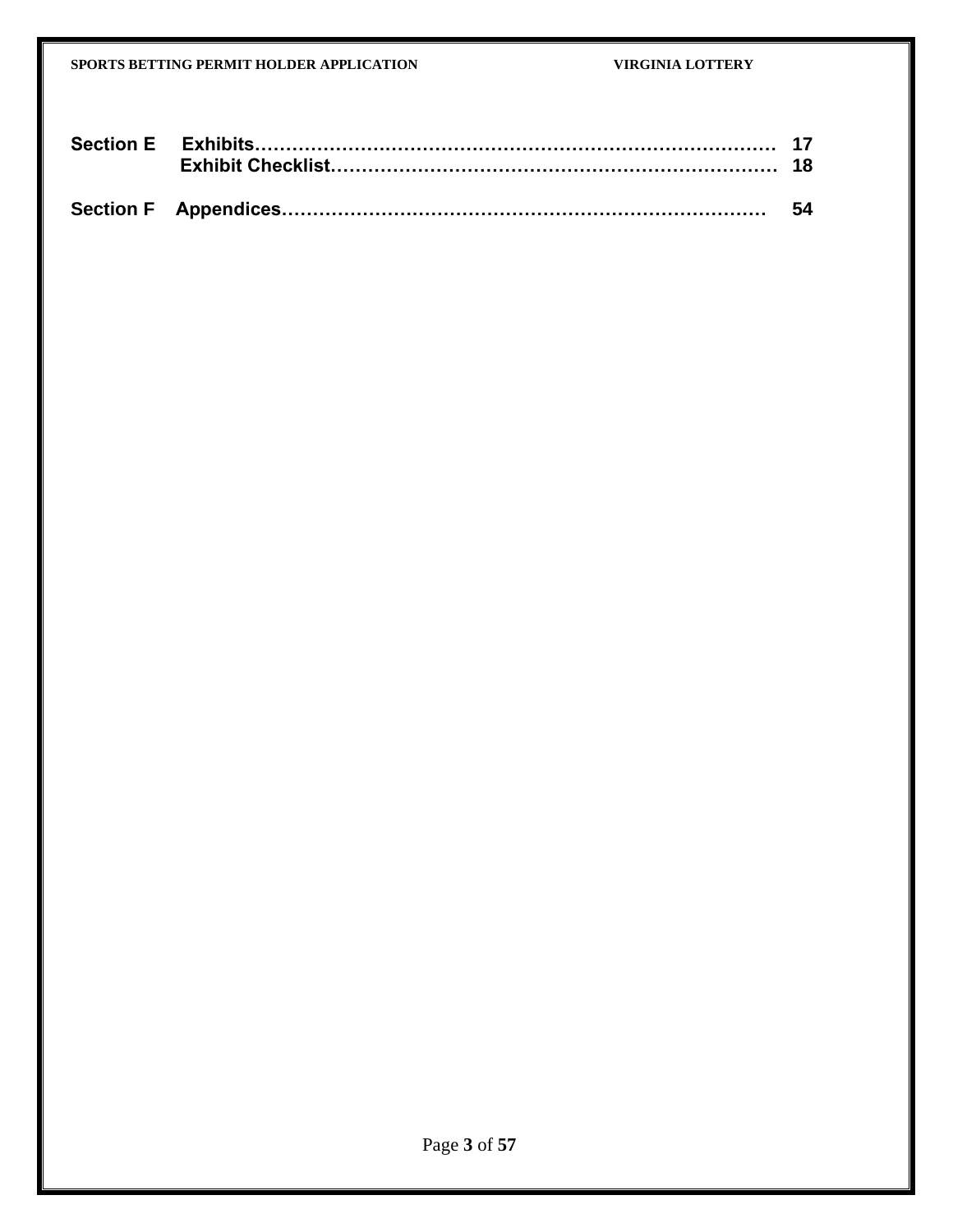### **SECTION A**

#### **IMPORTANT NOTICES**

- **A.1 This form is an OFFICIAL DOCUMENT of the Virginia Lottery. This document is to be used for reference purposes only. All applications must be submitted online through the Department's automated licensing system. The Virginia Lottery will not begin accepting online applications for sports betting until October 15, 2020 and will continue accepting applications for an initial application period of October 15, 2020 through October 31, 2020. Submission of paper applications will be returned and not accepted. Online applications received after October 31, 2020 will not be considered and applicants will need to reapply during the annual application period which runs from May 15th through May 31st of each year.**
- **A.2** The Sports betting permit license is a privilege. The burden of proving qualifications to receive and hold a license is at all times on the Applicant. The Applicant accepts any and all risk of adverse public notice, embarrassment, criticism, emotional distress or financial loss that may result from any action with respect to this application. The Applicant expressly waives any and all claims for damages as result thereof. Information not called for in this form or in addition to that is provided in response to this form may be requested. The Applicant shall provide all information, documents, materials and certifications at the Applicant's own expense.
- **A.3** You *must* make accurate statements and include all material facts. Any misrepresentations, failure to provide any requested information, or failure to meet any other requirement as set out in law or regulation may result in the denial of the application and may subject you to civil and/or criminal penalties.
- **A.4** The **total cost of the background investigation** conducted pursuant to this application **shall be borne by the applicant**. In addition, the Applicant is responsible for the payment of all application fees required under the law and regulations and the posting of a bond that may be required by the Department.
- **A.5** The Applicant is under a continuing duty to promptly disclose any changes in the information provided in the application and request materials submitted to the Department. The duty to make such additional disclosures shall continue throughout any period of any license that may be granted by the Department.
- **A.6** All notices regarding your application will be sent to the address and/or email that you provide as part of this application. You must immediately notify the Department if you change your address or email.
- **A.7** The Applicant *shall promptly* provide written notification to the Department of any corrections or changes to this application after it is submitted.
- **A.8** Failure to answer any question completely and truthfully may result in denial of your application and/or revocation of your license and subject you to civil and/or criminal penalties.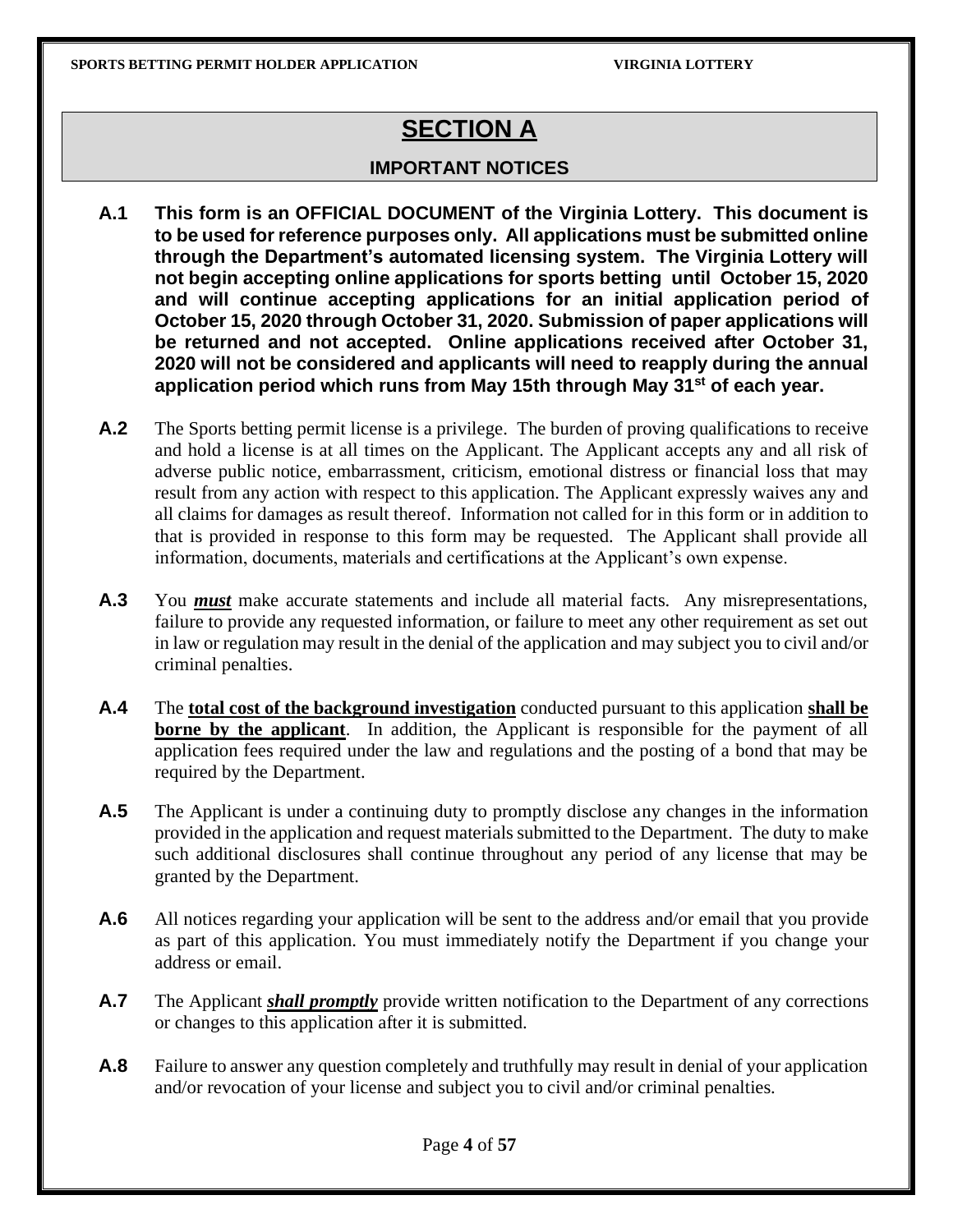- **A.9** After the application has been submitted, the Applicant *MAY NOT* withdraw its application without the permission of the Department.
- **A.10** All submissions with and for this application become the property of the Department and will not be returned.

### **SECTION B**

### **INSTRUCTIONS**

**These instructions are applicable to an Applicant seeking a Sports Betting Permit License ("License"). If a business entity that applies for a license is a subsidiary or if a business entity holding a license is to become a subsidiary, each holding company and each intermediary company with respect to the applicant shall provide all the information requested.**

- **B.1** Read each question carefully. Answer each and every question completely. If a question does not apply, click "NO". Do not misstate or omit any material fact(s). All information is subject to verification.
- **B.2**All required documentation, such as business formation papers, tax returns and appendices, as well as the application forms that comprise an application package for a license, *must* be submitted at the time of filing this form. Further, the applicant is under a continuing duty to promptly notify the Department if there is a change in the information provided to the Department. An Applicant should give specific attention to the clear identification of those portions of its application that it deems to be confidential, proprietary commercial information or trade secrets, and provide justification of why such materials, upon request, should not be disclosed by the State pursuant to the Virginia Freedom of Information Act ("FOIA") (Va. Code § 2.2-3700 *et seq.*) and the Virginia Public Procurement Act (Va. Code § 2.2- 4300 *et seq*.). Confidential information supplied shall be revealed in the course of the necessary administration of this application. A blanket statement by an applicant that its entire application is confidential, proprietary commercial information or a trade secret is unacceptable. Applications shall be open to public inspection only after award of a license has been made, to the extent permitted by the FOIA. Applicant is advised that, upon request for this information from a third party, the Department will make an independent determination whether the information may be disclosed. An applicant or licensee waives any liability of the Commonwealth of Virginia, and its employees and agents, the Board, and the Virginia Lottery for any damages resulting from any disclosure or publication in any manner.

When the Department receives a FOIA request, Staff retrieves and compiles all public records that are responsive to the request. "Public records" means all writings, recordings or other form of data compilation, prepared or owned by, or in the possession of a public body or its officers, employees or agents in the transaction of public business. After Staff compiles all responsive records, Department counsel reviews the request and the records, and makes a legal determination as to whether the records may be released.

Additionally, when the Department receives a request for records of an entity that holds a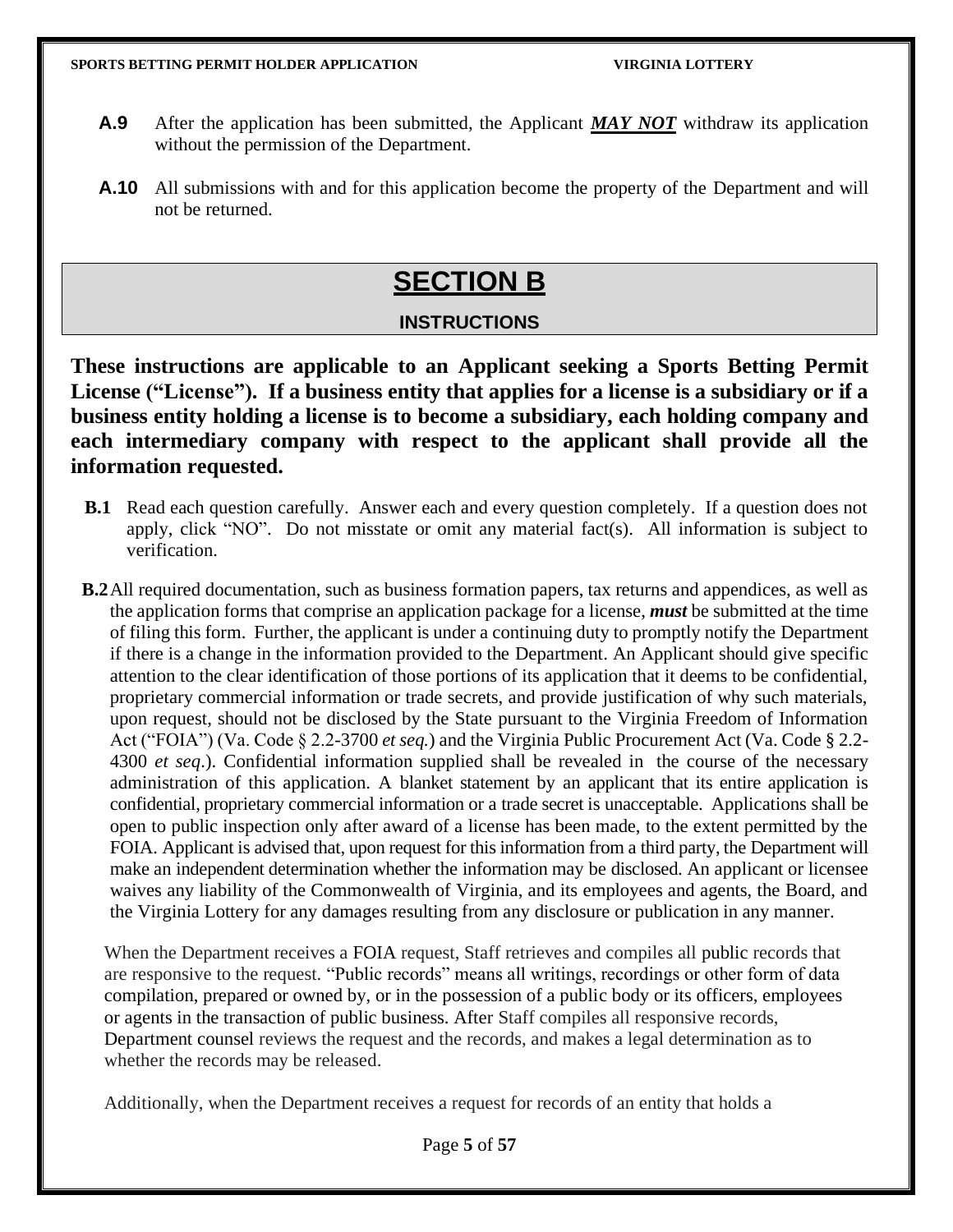gaming-related license, or a vendor registration or certification, Department Staff or Department counsel typically advise the entity of the request and our anticipated response. The entity may seek a court order preventing the Department from releasing records it wants kept confidential.

- **B.3** The Department may request additional financial and other information as needed.
- **B.4** All exhibits must be submitted with appropriate information or noted "not applicable."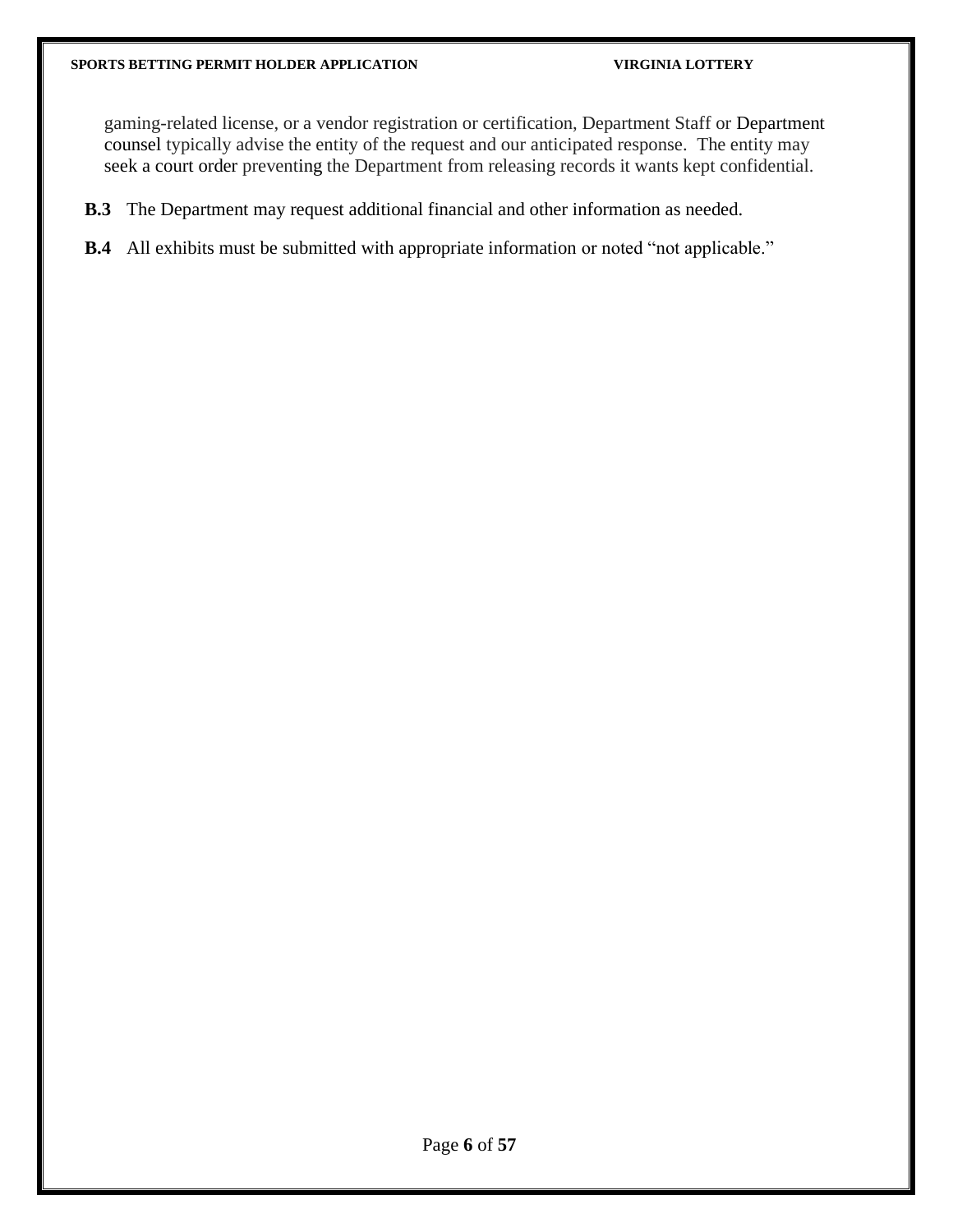### **SECTION C**

### **DEFINITIONS**

Please refer to the list of Consolidated Definitions applicable to all license applications, which is available on the Department's website at [http://www.vagamingregulations.com](https://nam02.safelinks.protection.outlook.com/?url=http%3A%2F%2Fwww.vagamingregulations.com%2F&data=02%7C01%7Cgsmith%40valottery.com%7C226aed3a02f44cae2a6808d858e315ba%7Cdc0676393e4a4aebb2927f1e964e6827%7C0%7C0%7C637357079626436561&sdata=6pisxO5f4XYM%2FwekzGkRqlmbd9GMFUQfSkW9ZiKw9dU%3D&reserved=0)

#### **SECTION D APPLICANT INFORMATION**

| D.1                                     |              | <b>APPLICANT'S FORM OF ORGANIZATION</b>                                                                                                               |                                         |  |
|-----------------------------------------|--------------|-------------------------------------------------------------------------------------------------------------------------------------------------------|-----------------------------------------|--|
| <b>CHECK ONE:</b>                       |              |                                                                                                                                                       |                                         |  |
| $\Box$ Sole Proprietorship              |              | $\Box$ Partnership $\Box$ Limited Partnership $\Box$ C-Corporation $\Box$ Limited Liability Company                                                   |                                         |  |
| □ S-Corporation                         | $\Box$ Trust |                                                                                                                                                       |                                         |  |
| D.2                                     |              | <b>NAME OF APPLICANT*</b>                                                                                                                             |                                         |  |
| government                              |              | *As it is written on the articles of incorporation, by-laws, charter, partnership agreement or other official documents filed with a State or Federal |                                         |  |
| $D/B/A$ or trade names(s)               |              |                                                                                                                                                       |                                         |  |
| D.3                                     |              | <b>CONTACT NAME FOR THIS APPLICATION</b>                                                                                                              |                                         |  |
| <b>Name</b>                             | <b>Title</b> |                                                                                                                                                       |                                         |  |
| <b>Email Address</b>                    |              | <b>Telephone Number</b>                                                                                                                               | <b>Fax Number</b>                       |  |
|                                         | @            |                                                                                                                                                       |                                         |  |
| D.4                                     |              | <b>APPLICANT'S PRINCIPAL ADDRESS</b>                                                                                                                  |                                         |  |
| <b>Address Line 1 (Street Location)</b> |              |                                                                                                                                                       |                                         |  |
| <b>Address Line 2</b>                   |              |                                                                                                                                                       |                                         |  |
| <b>City</b>                             |              | <b>State</b>                                                                                                                                          | Zip                                     |  |
| Country                                 |              | <b>Telephone Number</b><br>€<br>$\lambda$                                                                                                             | <b>Fax Number</b><br>(<br>$\rightarrow$ |  |
|                                         |              |                                                                                                                                                       |                                         |  |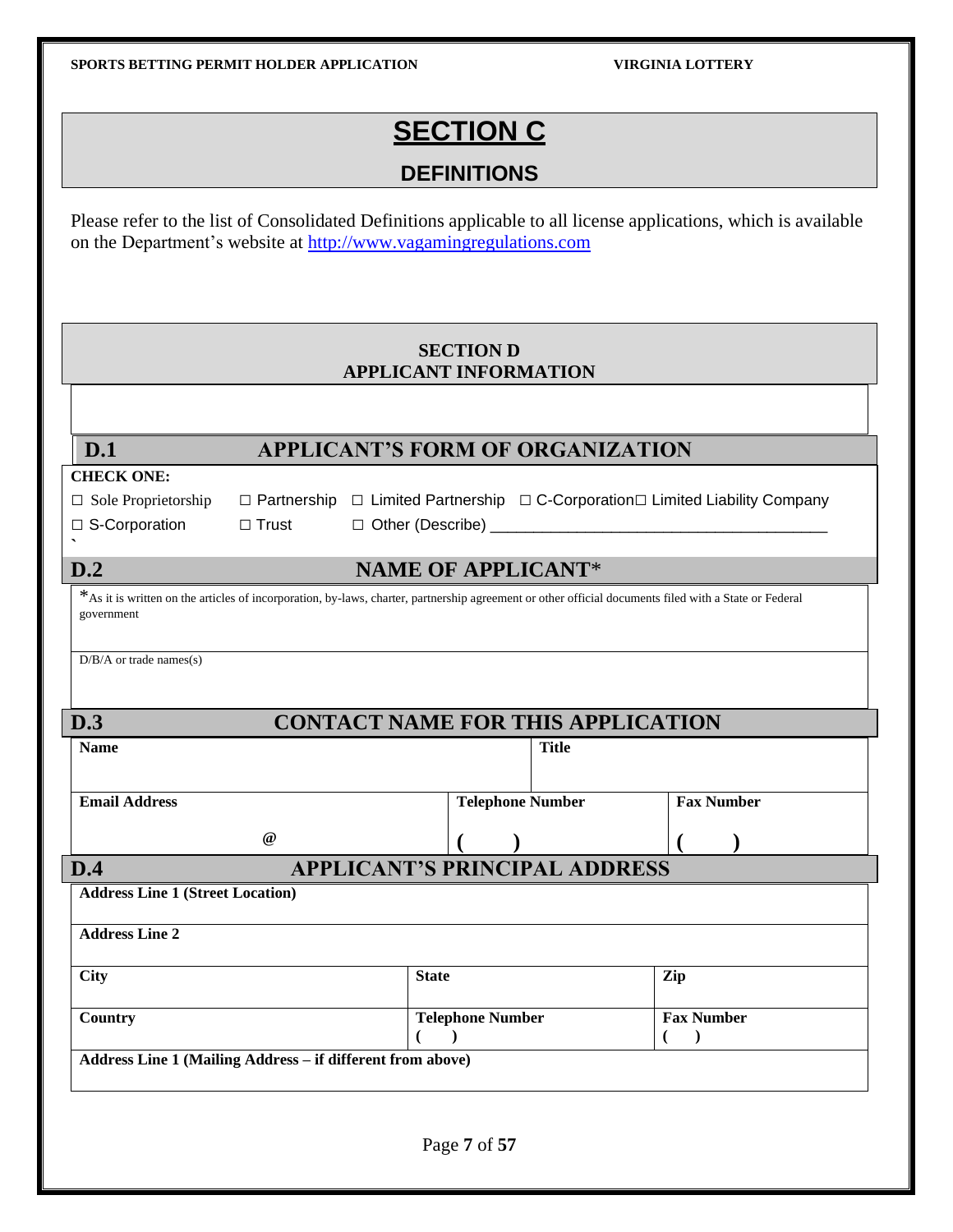| <b>City</b> |                               |                                     | <b>State</b>                                                                                                                                                         | Zip       |
|-------------|-------------------------------|-------------------------------------|----------------------------------------------------------------------------------------------------------------------------------------------------------------------|-----------|
|             | <b>Web Site Address (es):</b> |                                     |                                                                                                                                                                      |           |
| D.5         |                               |                                     | <b>INCORPORATION</b> (If a Sole Proprietorship, provide an answer to the appropriate questions)                                                                      |           |
| a.          |                               | APPLICANT'S INCORPORATION DOCUMENTS |                                                                                                                                                                      |           |
|             | $\left( \right)$              |                                     | Business name as it appears on formation documents:                                                                                                                  |           |
|             | 2)                            |                                     | Place of incorporation or other type of formation:                                                                                                                   |           |
|             | 3)                            |                                     |                                                                                                                                                                      |           |
|             | 4)                            |                                     | List all states in which the Applicant is currently registered or authorized to do business:                                                                         |           |
|             |                               |                                     |                                                                                                                                                                      |           |
|             | 5)                            |                                     | Is the Applicant registered to do business in Virginia?: $\Box$ Yes                                                                                                  | $\Box$ No |
|             | 6)                            |                                     |                                                                                                                                                                      |           |
|             | 7)                            |                                     | Complete <b>Exhibit 1(a)</b> providing Applicant's incorporators/founders. (Note: If a Sole<br>Proprietorship, provide the appropriate information on the Exhibits.) |           |

- 1) Use **Exhibit 1(b)** to list all other names in which Applicant has done business and give the approximate time periods during which these names were being used. (**Note**: If a Sole Proprietorship, provide the appropriate information on the Exhibits.)
- 2) Use **Exhibit 1(c)** to provide all the current addresses of Applicant and all current addresses from which the Applicant is doing business. (**Note**: If a Sole Proprietorship, provide the appropriate information on the Exhibits.)
- 3) Use **Exhibit 1(d)** to provide all addresses, other than those listed in Exhibit 1c, which Applicant has used or from which it was conducting business during the last ten (10) year period, and list the approximate dates during which said addresses were held. (**Note**: If a Sole Proprietorship, provide the appropriate information on the Exhibits.)

#### **c. ALL BUSINESSES OPERATED BY THE APPLICANT**

1) Use **Exhibit 1(e)** to provide a description of all businesses presently operated or intended to be operated by the by the Applicant, including any foreign jurisdictions in which the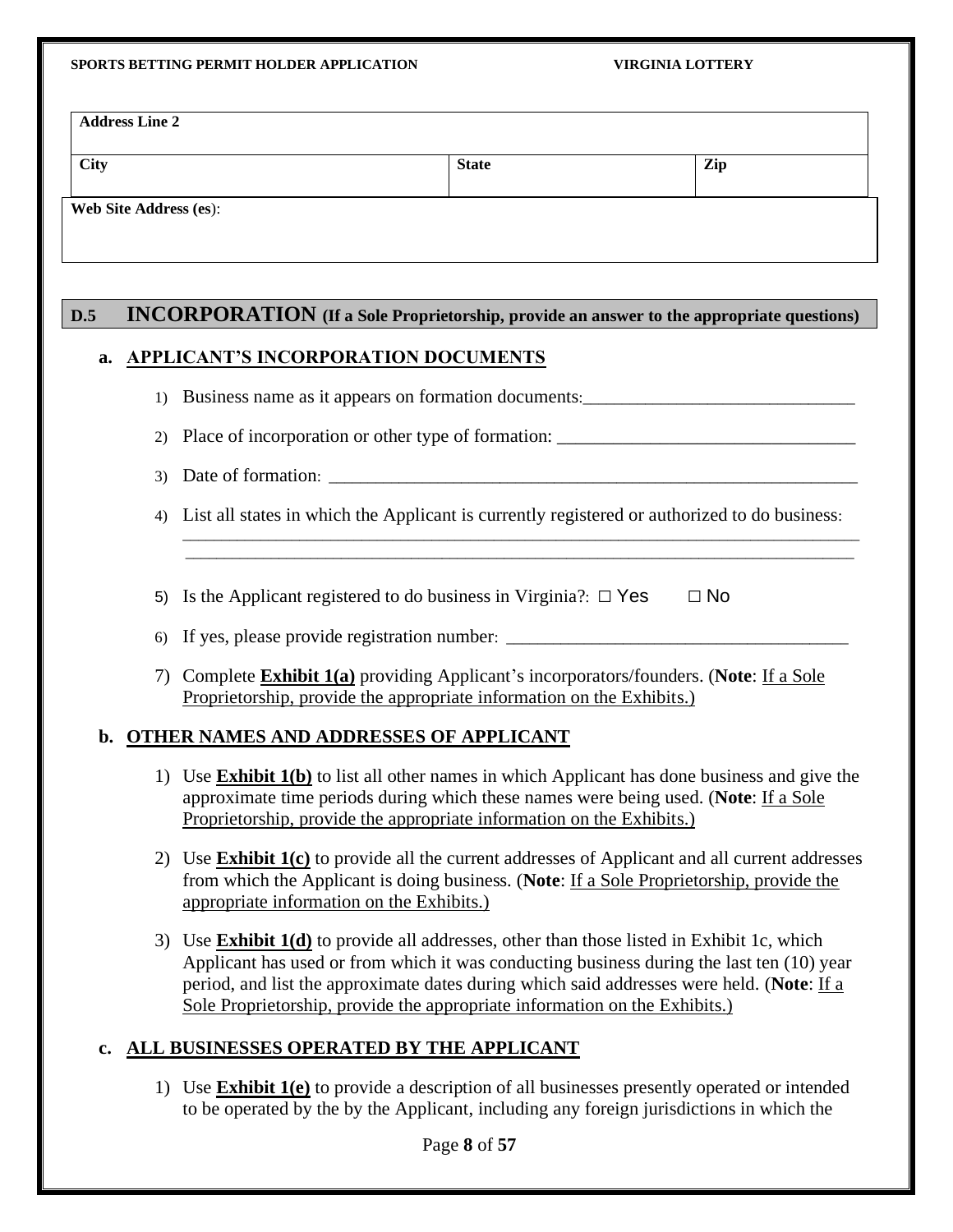applicant operates or intends to operate, and all former businesses operated by the Applicant in the past ten (10) years.

#### **d. ALL HOLDING, INTERMEDIARY, SUBSIDIARY, AFFILIATE OR OTHER BUSINESS TYPE ENTITIES**

1) Use **Exhibit 1(f)** to list the names, all addresses used in the last ten (10) years, the form of organization and a description of the business performed by all holding, intermediary, subsidiary, affiliate and any other similar business entity of the Applicant. Do not provide those already listed in Exhibit 1(e).

### **D.6 DIRECTORS, PARTNERS, OFFICERS AND TRUSTEES**

a. Use **Exhibit 2** to provide information for each director, partner, officer and trustee of the applicant. Include any grantors or beneficiaries of a trust who are required to be licensed as a Principal as defined in this application. As part of this application each director, partner, officer and trustee that meets the definition of a Principal must complete a Principal Employee Form **(Form 1002)**.

#### **D.7 FORMER DIRECTORS, PARTNERS, OFFICERS AND TRUSTEES**

a. Use **Exhibit 3** to provide the following information for all Directors, Partners, Officers and Trustees who are no longer actively involved with the Applicant but held the position in the last ten (10) years.

#### **D.8 COMPENSATION OF DIRECTORS, PARTNERS, OFFICERS & TRUSTEES**

- a. Use **Exhibit 2** to provide information regarding the amount of total compensation earned/received during the *last* calendar year and the amount to be earned during the *present* calendar year by *each* director, partner, officer and trustee of the Applicant. Compensation includes, but is not limited to, salary, wages, commissions, fees, stock options, and bonuses.
- b. Use **Exhibit 4** to provide the information for *all employees* who earn *over \$250,000* in annual compensation from the applicant. Do not include those listed in Exhibit 2. Compensation includes, but is not limited to, salary, wages, commissions, fees, stock options, and bonuses.

#### **D.9 BONUS, PROFIT SHARING, PENSION, RETIREMENT, DEFERRED COMPENSATION & SIMILAR PLANS**

a. Use **Exhibit 5** to provide a description of all bonus, profit sharing, pension, retirement, deferred compensation and similar plans in existence or to be created.

### **D.10 STOCK DESCRIPTION**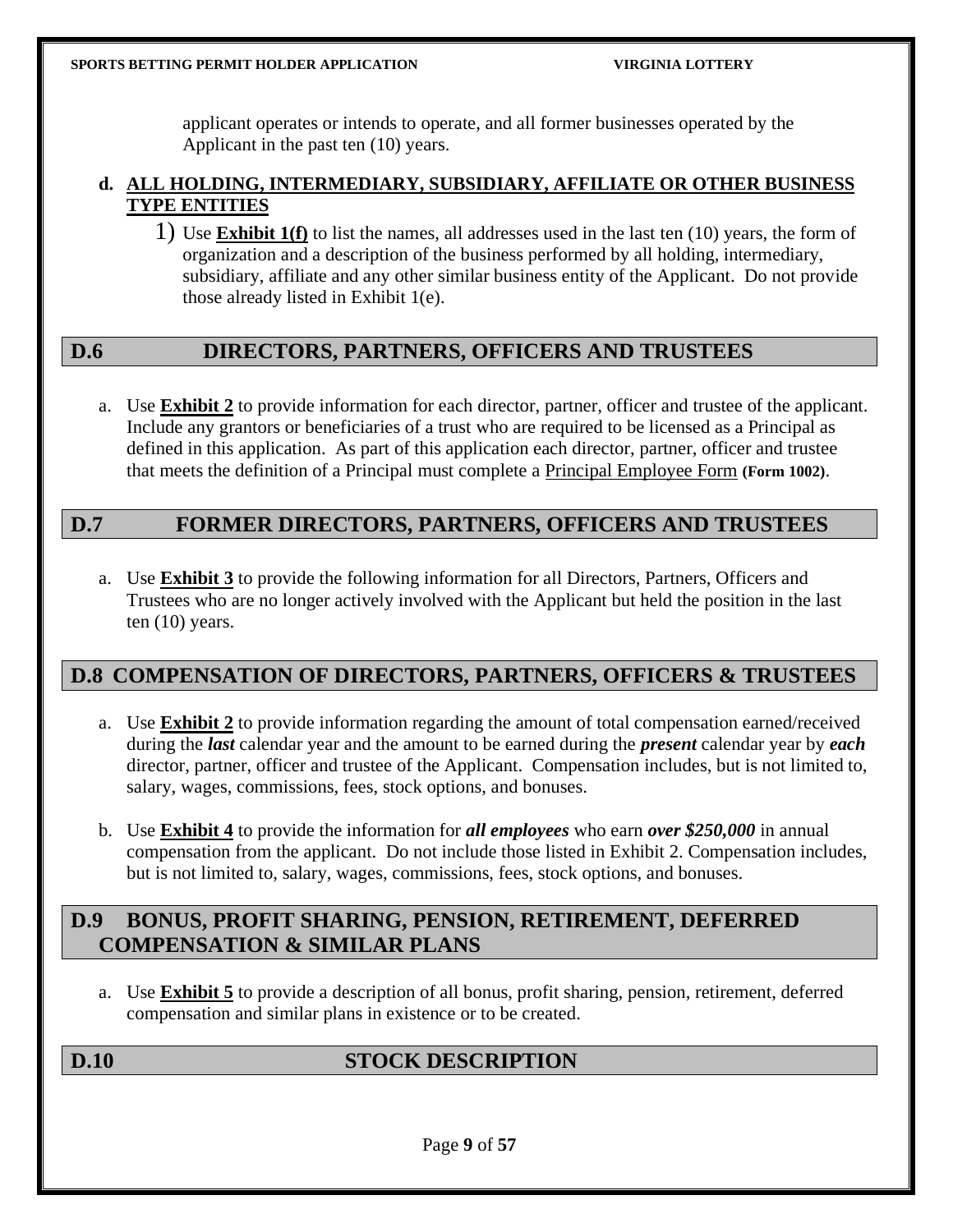a. Use **Exhibit 6** to provide the nature, type and number of authorized and issued shares. Provide the terms, conditions, rights and privileges of all classes of voting, non-voting and other stocks issued or to be issued by the Applicant or a holding, intermediary, subsidiary, affiliate and any other type similar business entity of Applicant. This should include the number of shares of each class of stock authorized or to be authorized and the number of shares of each class of stock outstanding as of this date. If the right of holders of any class of stock may be modified by less than a majority or more of outstanding shares of the class affected, voting as a class, please state which class and explain briefly.

#### **D.11 VOTING SHAREHOLDERS/MEMBERS AND NON-VOTING SHAREHOLDERS/MEMBERS (CORPORATION - C OR S; LLC'S)**

a. Use **Exhibit 7a** – Voting shareholders/member and **Exhibit 7b** – Non-voting shareholder/members to provide information on each person or entity holding of record or having a beneficial interest of 5% or more in any voting or non-voting stock issued by the Applicant or other ownership interest as of the date of filing the Application. As part of this application, you must complete Principal Employee Form **(Form 1002)** or Principal Entity Disclosure form **(Form 1003),** which ever applies. The form must be submitted for each individual, person or entity holding or having a beneficial interest in the voting or non-voting stock of the Applicant. This requirement includes non-public holding entities.

#### **D.12 INTEREST OF CURRENT/FORMER PARTNERS (PARTNERSHIPS, LLPs, AND LIMITED PARTNERSHIPS)**

a. Use **Exhibit 8a** to list the Applicant's Current Partners and **Exhibit 8b** for Former Partners (include all), the type of partnership, the percentage of ownership of each partner, date partner entered partnership and the description of participation in the operation by each partner. Only include information concerning former partners who left the partnership in the last Ten (10) years. List and identify all current Partners first and list and identify all former Partners second. It is a requirement, as part of this application, that each current Partner that meets the definition of a Principal complete a Principal Employee Form **(Form 1002)**.

#### **D.13 HOLDER(S) AND EXTENT OF LONG TERM DEBT**

a. Use **Exhibit 9** to list the holder(s) and to describe the nature, type, terms, covenants, conditions and priorities of all outstanding bonds, loans, mortgages, trust deeds, notes, debentures or other forms of indebtedness issued or executed (including loans made by shareholders), or to be issued or executed, by the Applicant or for Applicant and the holding, intermediary, subsidiary, affiliate and any other type similar business entity of Applicants, which mature more than one (1) year from the date of issuance or which, by their terms, are renewable for a period of more than one (1) year from the date of issuance. As part of this application, anyone/entity meeting the definition of a Principal a complete Principal Employee **(Form 1002)** or Principal Entity Disclosure Form **(Form 1003) .**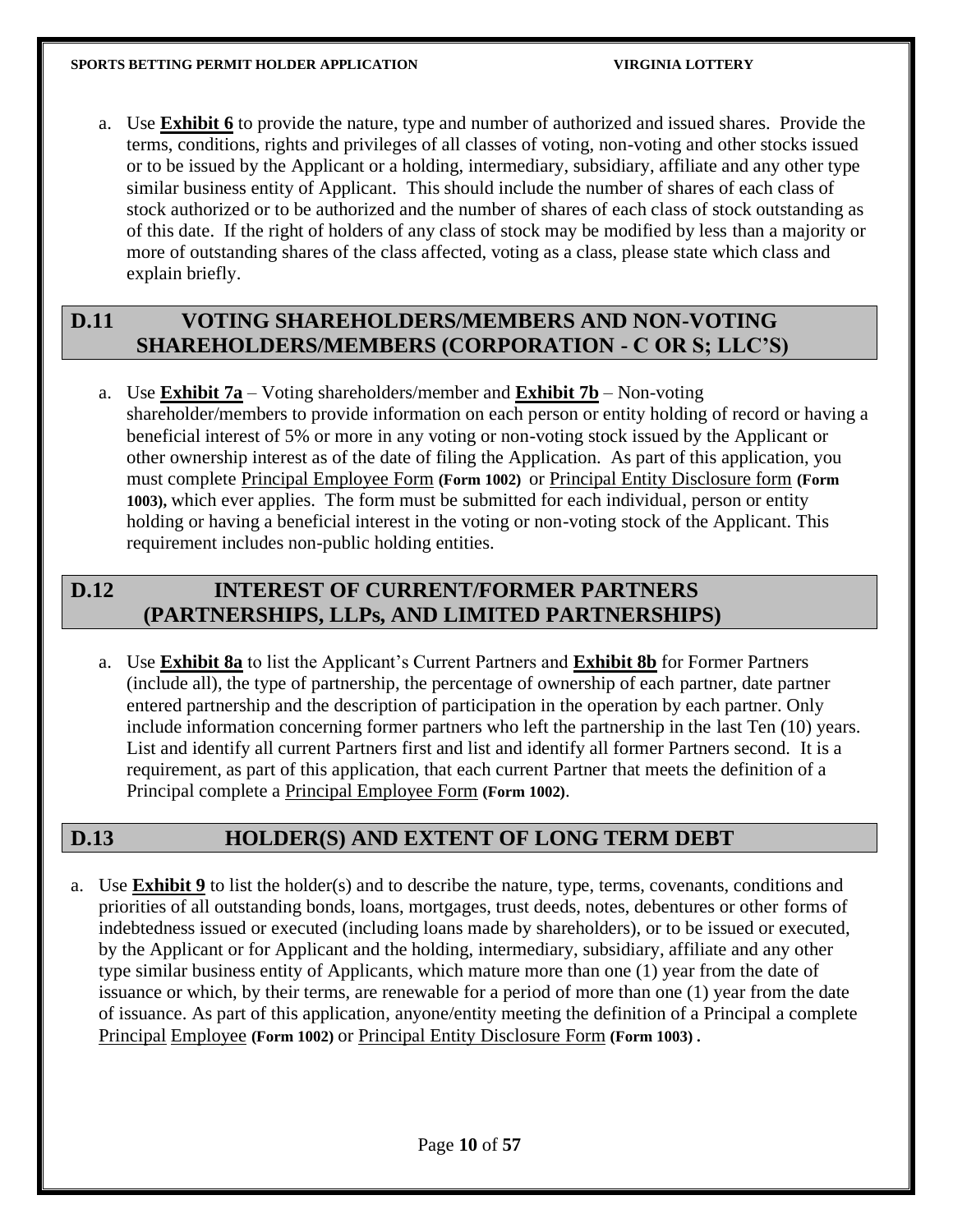#### **D.14 HOLDER(S) AND TYPE OF OTHER INDEBTEDNESS AND SECURITY DEVICES**

- a. Use **Exhibit 10** to identify the holder(s) and describe the nature, type, terms, conditions and covenants of all outstanding loans, mortgages, trust deeds, pledges, lines of credit, or other evidence of indebtedness or security devices utilized by the Applicant other than those described in response to Exhibit 9 for Applicant and the holding, intermediary, subsidiary, affiliate and any other similar business entity of Applicants. It is a requirement, as part of this application that a complete Principal Employee Form **(Form 1002)** or Principal Entity Disclosure Form **(Form 1003)**  should be submitted, if required by the Department.
- b. Upload Description and Documentation as part of Exhibit 10.

#### **D.15** SECURITY OPTIONS

a. Use **Exhibit 11** to provide detailed description of any options existing or to be created with respect to securities issued by the Applicant which description shall include, but not be limited, to the title and amount of securities subject to option, the year or years during which the options were or will be granted, the conditions under which the options were or will be granted, the consideration for granting the option and the year or years during which, and the terms under which, optionees became or will become, entitled to exercise the options, and when such options expire. Include with Exhibit 11 copies of any outstanding option plans or proxy statements that correspond to the requested information.

**NOTE:** For the purpose of this application, option shall mean right, warrant or option to subscribe to or purchase any securities issued by the corporation.

#### **D.16 BENEFICIAL OWNERS OF OPTIONS**

a. Use **Exhibit 12** to provide information regarding all persons holding the options described in number 15.

#### **D.17 PRINCIPALS NOT YET DISCLOSED**

a. Use **Exhibit 13** to provide all Principals not yet disclosed in this Application. Such Principals shall include both individuals and entities that have a five (5%) percent direct or indirect ownership interest in the Applicant.

#### **D.18 FINANCIAL INSTITUTIONS**

a. Use **Exhibit 14** to provide information with respect to each bank, savings and loan association or other financial institution, whether domestic or foreign, in which the Applicant has or has had an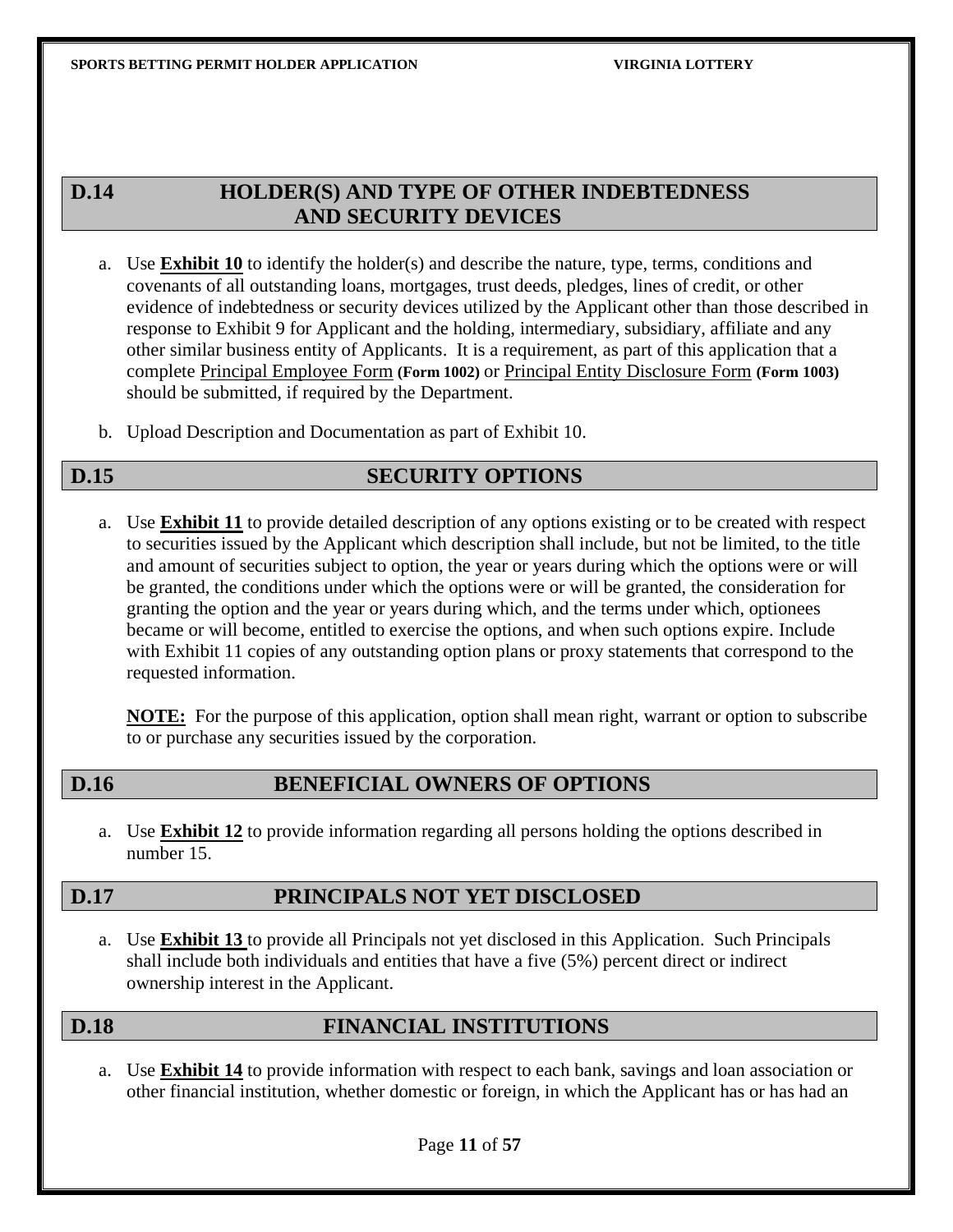account over the last ten (10) year period regardless of whether such account was held in the name of the Applicant, a nominee of the Applicant or was otherwise under the direct or indirect control of the Applicant.

#### **D.19 CONTRACTS**

a. Use **Exhibit 15** to provide information with respect to all contracts or agreements, written or oral, that the Applicant has entered into. This includes all contracts or agreements of \$100,000 or more in value or from whom the corporation has received \$100,000 or more in goods or services in the past six months. Contracts or agreements already furnished as part of this application do not need to be provided as part of this Exhibit.

#### **D.20 APPLICANT STOCK HOLDINGS**

a. Use **Exhibit 16** to provide information about each company in which the Applicant holds stock.

#### **D.21 INSIDER TRANSACTIONS**

a. Use **Exhibit 17** to provide information for each change that occurred within the last five (5) years, prior to this application, in the beneficial ownership of the equity securities of the Applicant on the part of any person who is indirectly or directly a beneficial owner of more than five percent (5%) of any class of an equity security of the Applicant or who is or was within that period a director or officer of the corporation. Include changes resulting from (a) gift, (b) purchase, (c) sale, (d) exercise of an option to purchase (e) exercise of an option to sell, (f) grant or receipt of an option or (g) grant or receipt of a call.

#### **D.22 CRIMINAL HISTORY**

**THIS SECTION ASKS ABOUT ANY OFFENSES OR CHARGES AGAINST THE APPLICANT OR ANY OF ITS SUBSIDIARIES OR ANY OF ITS OFFICERS, DIRECTORS, TRUSTEES OR PARTNERS. PRIOR TO ANSWERING THIS QUESTION, CAREFULLY REVIEW THE DEFINITIONS AND INSTRUCTIONS THAT FOLLOW.**

#### a. **DEFINITIONS – For purpose of this section ONLY:**

- 1) **ARREST:** Includes any time that you were stopped by any law enforcement officer and advised that you were under arrest, detained, held for questioning or were requested by a law enforcement officer to come to a law enforcement office or facility and answer questions. "Arrest" also includes any circumstances in which you were taken into custody by any law enforcement officer, fingerprinted, detained in any jail or detention center, or otherwise been the subject of a court order to appear in a judicial proceeding in which you were accused of a "offense" as defined in subsection a.3.
- 2) **CHARGE:** Includes any indictment, complaint, information, summons, citation or other notice of the alleged commission of any crime or offense as defined in paragraph a.3.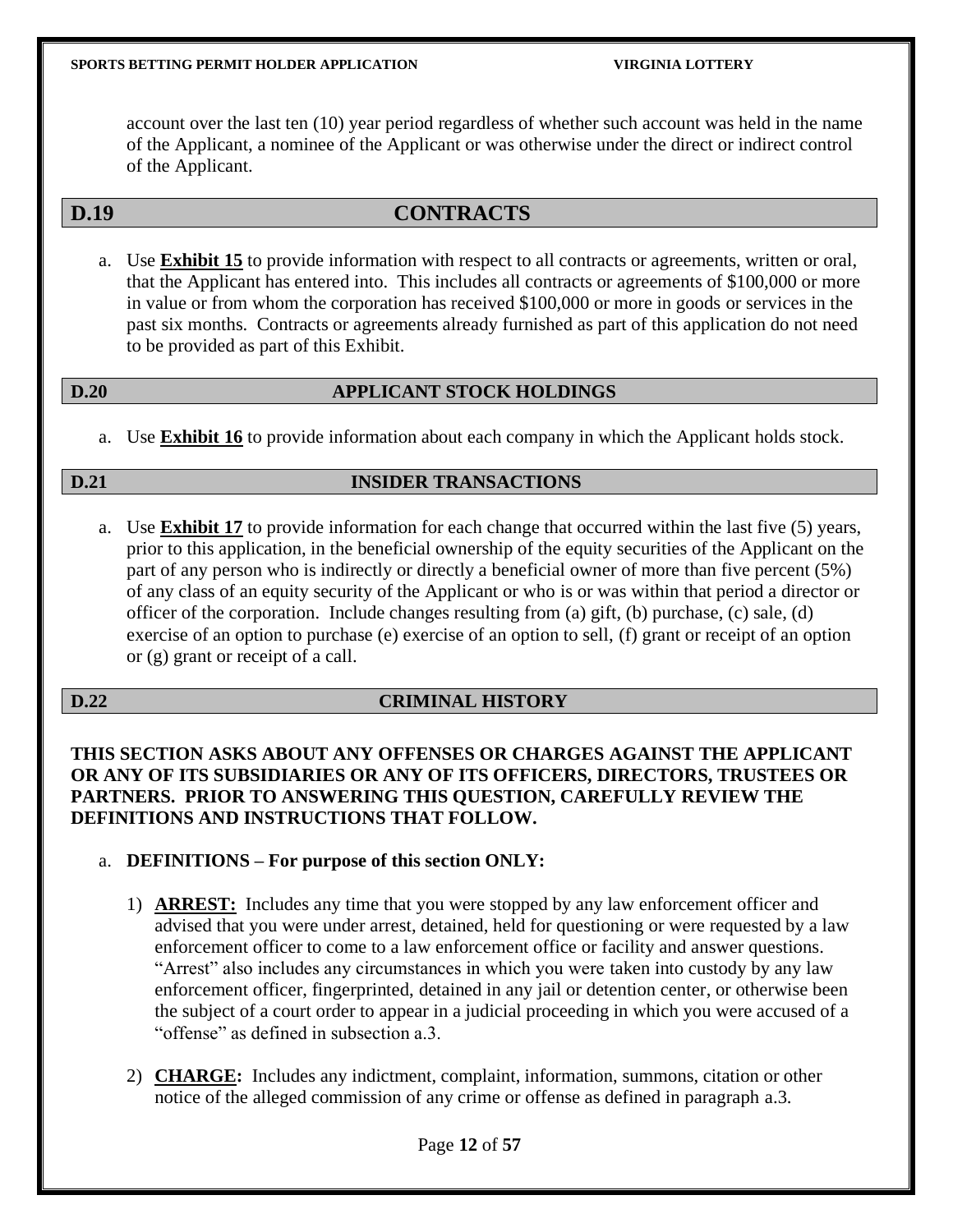- 3) **OFFENSE:** Includes all felonies, misdemeanors, and summary offenses that may have required you to appear before any municipal, state, federal or municipal grand jury, court or any other judicial tribunal except juvenile court. "Offense" also includes all driving-related charges or offenses which carry *any* period of incarceration.
- b. **INSTRUCTIONS** for question c. below
	- 1) Answer **"YES"** and provide *all* information to the best of your ability **EVEN IF:**
		- a) You did not commit the offense charged;
		- b) The arrest, charge or offense happened a long time ago;
		- c) You were not convicted;
		- d) The charge was dismissed;
		- e) The charge was dismissed or downgraded to a lesser charge;
		- f) You pleaded nolo contendere to the charge;
		- g) You completed a pretrial intervention or other rehabilitation or diversionary program;
		- h) You were not found guilty; or
		- i) You served no time in any type of correctional facility.
	- 2) Answer "**NO**" if:
		- a) You have never been charged with or arrested for any crime or offense;
		- b) You were arrested or charged when you were under eighteen (18) years of age and your arrest or charge, including any sentence that a court imposed, was adjudicated entirely in juvenile court;
		- c) The records of the charge or arrest have been expunged pursuant to an order of court or otherwise sealed by a court of competent jurisdiction.
- c. **QUESTION:** Has the Applicant or any of its subsidiaries, principals, directors, partners, trustees or officers ever been indicted, charged with or convicted of a criminal offense, been a party to, or named as an unindicted co-conspirator in any criminal proceeding in any jurisdiction?

| A <sup>c</sup> | ง∩ |
|----------------|----|
|                |    |

d. If "**yes"**, use **Exhibit 18** to provide information concerning criminal history.

#### **D.23 INVESTIGATION, TESTIMONY OR POLYGRAPHS**

a. Has the Applicant, any of its subsidiaries, principals, directors, partners, trustees or officers ever been called to testify before, been the subject of an investigation conducted by, or requested to take a polygraph exam by any governmental entity, court, committee, grand jury or investigatory body (municipal, state, county, provincial, federal, national, etc.) other than in response to minor traffic related offenses?

|  |  | $\Box$ Yes $\Box$ No |  |  |
|--|--|----------------------|--|--|
|--|--|----------------------|--|--|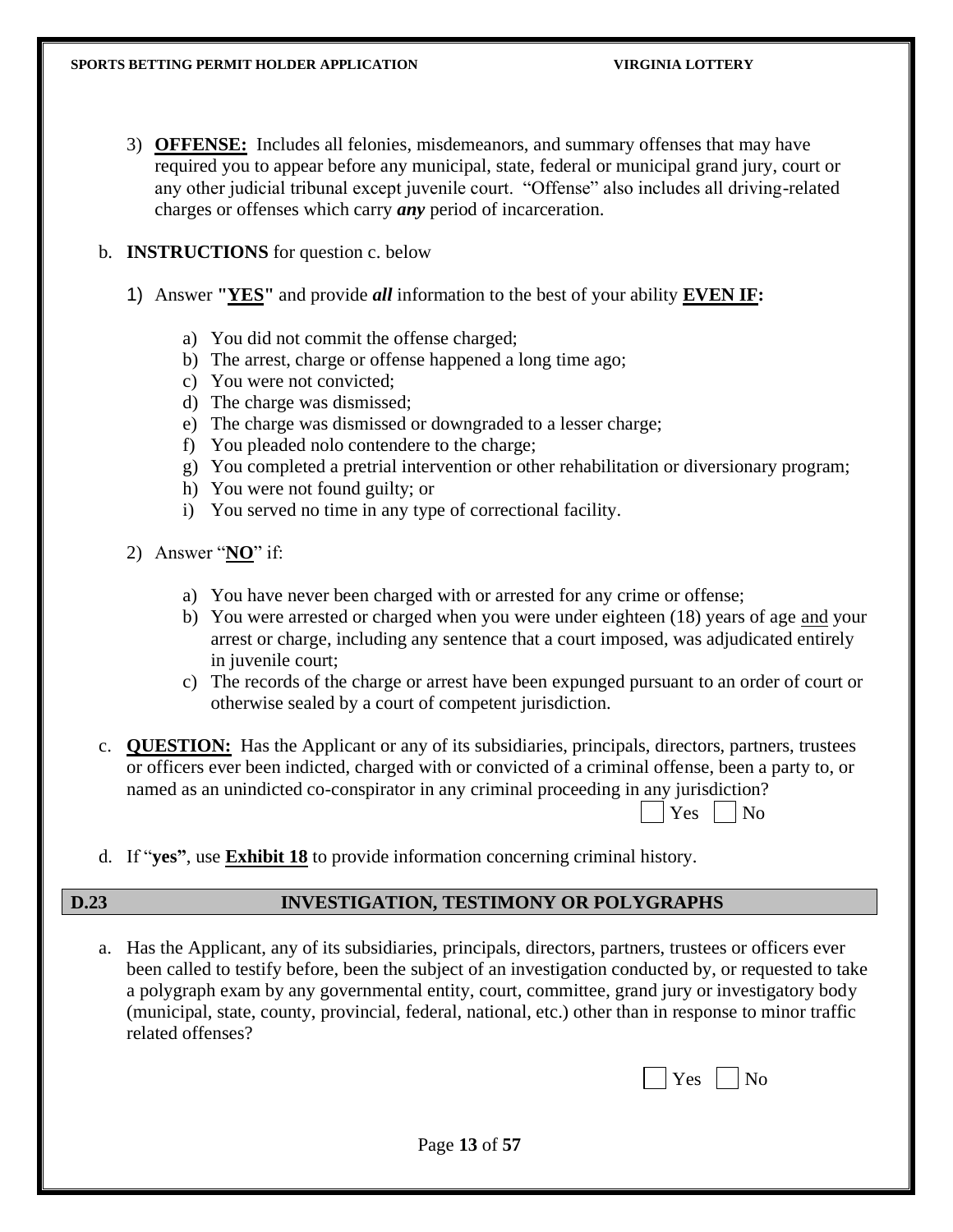b. If "**yes**", use **Exhibit 19** to provide the following information about any such testimony, investigation or polygraph exam.

#### **D.24 LITIGATION**

a. Use **Exhibit 20** to describe all open and closed civil litigation over the past three (3) years to which the Applicant, its parent, affiliate, holding company or any subsidiary is or was a party, in any jurisdiction. This description must include the title and docket number of the litigation, the name and location of the court before which it is, or was, pending, the identity of all parties to the litigation, the general nature of all claims being made and the nature of any judgment or settlement. List most recent litigation first.

#### **D.25 ANTITRUST, TRADE REGULATION & SECURITIES JUDGMENTS; STATUTORY AND REGULATORY VIOLATIONS**

a. Has the Applicant ever been the subject of a judgment, order, consent decree or consent order pertaining to a violation or alleged violation of the federal antitrust, trade regulation or securities laws, or similar laws of any state, province or country?

| $\Box$ Yes $\Box$ No |  |
|----------------------|--|
|----------------------|--|

b. In the past ten years, has the Applicant been the subject of a judgment, order, consent decree or consent order pertaining to any state or federal statute, regulation or code that resulted in a fine or penalty of \$10,000 or more?

| $\Box$ Yes $\Box$ No |  |
|----------------------|--|
|----------------------|--|

c. If "**yes"** to either question, use **Exhibit 21** to provide the following information for each judgment, order, consent decree or consent order.

#### **D.26 BANKRUPTCY OR INSOLVENCY PROCEEDINGS**

a. Has the Applicant, or any affiliate, intermediary, subsidiary or holding company had any petition under any provision of the Federal Bankruptcy Code or under any state insolvency law filed by or against it in the last ten year period?

|  | ∽<br>. – J |  | റ<br>u. |
|--|------------|--|---------|
|--|------------|--|---------|

b. Has the Applicant, or any affiliate, intermediary, subsidiary or holding company sought relief under any provision of the Federal Bankruptcy Code or under any state insolvency law in the last ten-year period?

| $\Box$ Yes $\Box$ No |
|----------------------|
|----------------------|

c. Has any receiver, fiscal agent, trustee, reorganization trustee, or similar officer been appointed in the last ten year period by a court for the business or property of the Applicant, or any affiliate, intermediary, subsidiary or holding companies?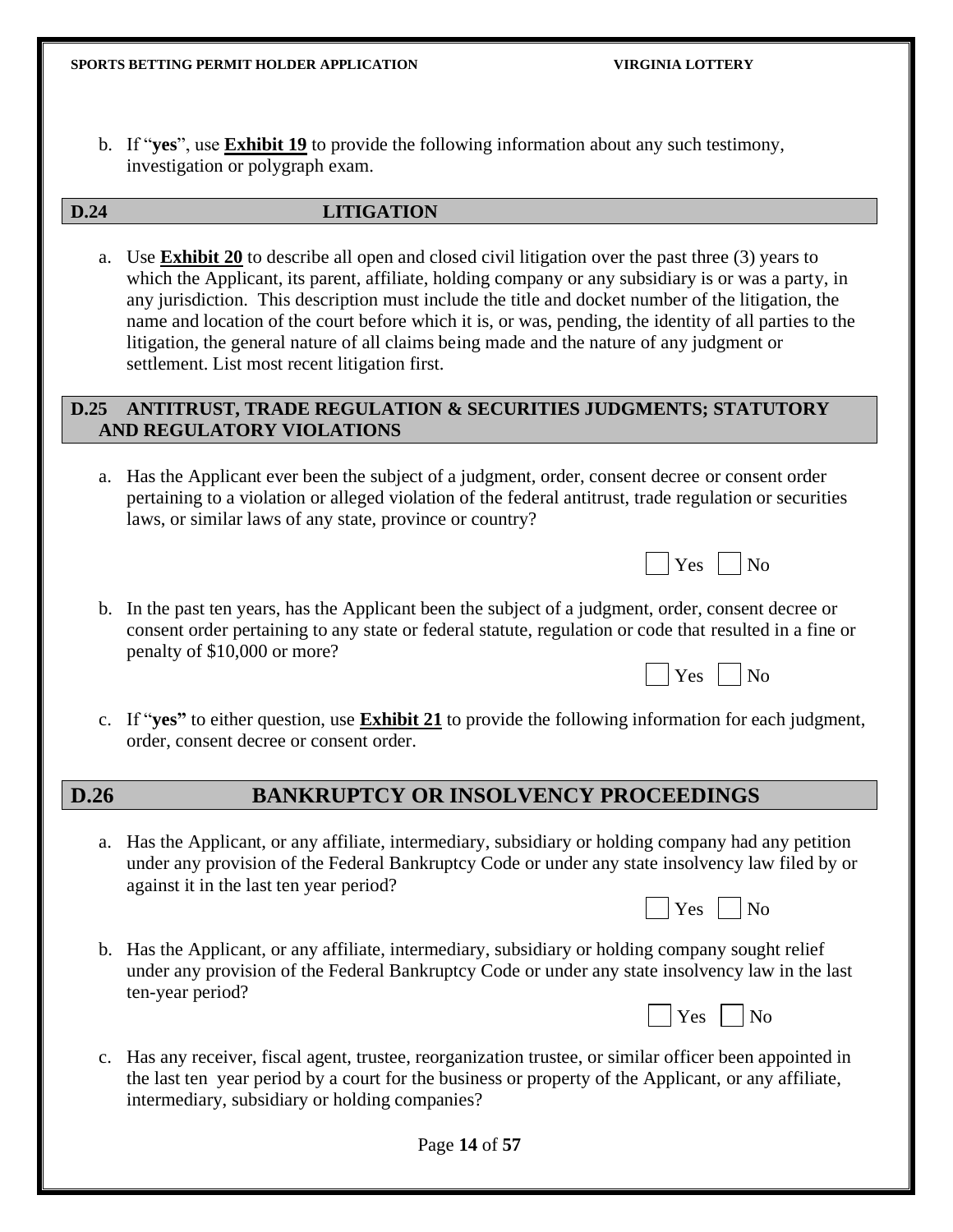$\Box$   $V_{\text{ee}}$   $\Box$   $N_{\Omega}$ 

| $\sqrt{2}$                                                                                                   |
|--------------------------------------------------------------------------------------------------------------|
| d. If yes to either question, use <b>Exhibit 22</b> to provide the following information for each bankruptcy |
| or insolvency proceeding.                                                                                    |

- **D.27 LICENSES**
- a. Has the Applicant, or any affiliate, intermediary, subsidiary or holding company every applied in any jurisdiction, including but not limited to, any federal, state, local or Native American governments for a license, permit or other authorization to participate in lawful gambling operations (including slot machines, video lottery terminals, table gaming, sports betting, horse racing, dog racing, pari-mutuel operation etc.)?
- b. Has the Applicant, or any affiliate, intermediary, subsidiary or holding company ever had any license, permit or other authorization issued by a government agency in this state or any other jurisdiction, denied, suspended or revoked in last ten year period?
	- $Yes \mid \n| No$

 $Yes \mid No$ 

c. If "**yes**", use **Exhibit 23** to provide the following information for each license, permit or other authorization applied for and license or certificate denied, suspended or revoked.

#### **D.28 CONTRIBUTIONS AND DISBURSEMENTS**

a. During the last ten year period, has the Applicant, or any affiliate, intermediary, subsidiary or holding company, director, officer, or employee or any third party acting for or on behalf of the Applicant made any bribes or kickbacks, or made any payments that were alleged to have been bribes or kickbacks, to or for any individual or person to obtain favorable treatment?

|  | Y es - | No |
|--|--------|----|
|--|--------|----|

b. Has the Applicant, or any affiliate, intermediary, subsidiary or holding company, director, officer or employee or any third party acting for or on behalf of the corporation made any bribes or kickbacks or made any payments that were alleged to have been bribes or kickbacks to any government official, domestic or foreign to obtain favorable treatment in the last ten year period? Ī



c. In the last ten (10) years, has Applicant, or any affiliate, intermediary, subsidiary or holding company maintained any bank account, domestic or foreign, not reflected on the Applicant's books or records?

|  |  | $\Box$ Yes $\Box$ No |  |  |  |
|--|--|----------------------|--|--|--|
|--|--|----------------------|--|--|--|

d. During the last ten year period, has the Applicant, or any affiliate, intermediary, subsidiary or holding company, maintained any numbered accounts or any account in the name of a nominee for the Applicant?  $|$   $|$   $Y$ es  $|$   $|$  No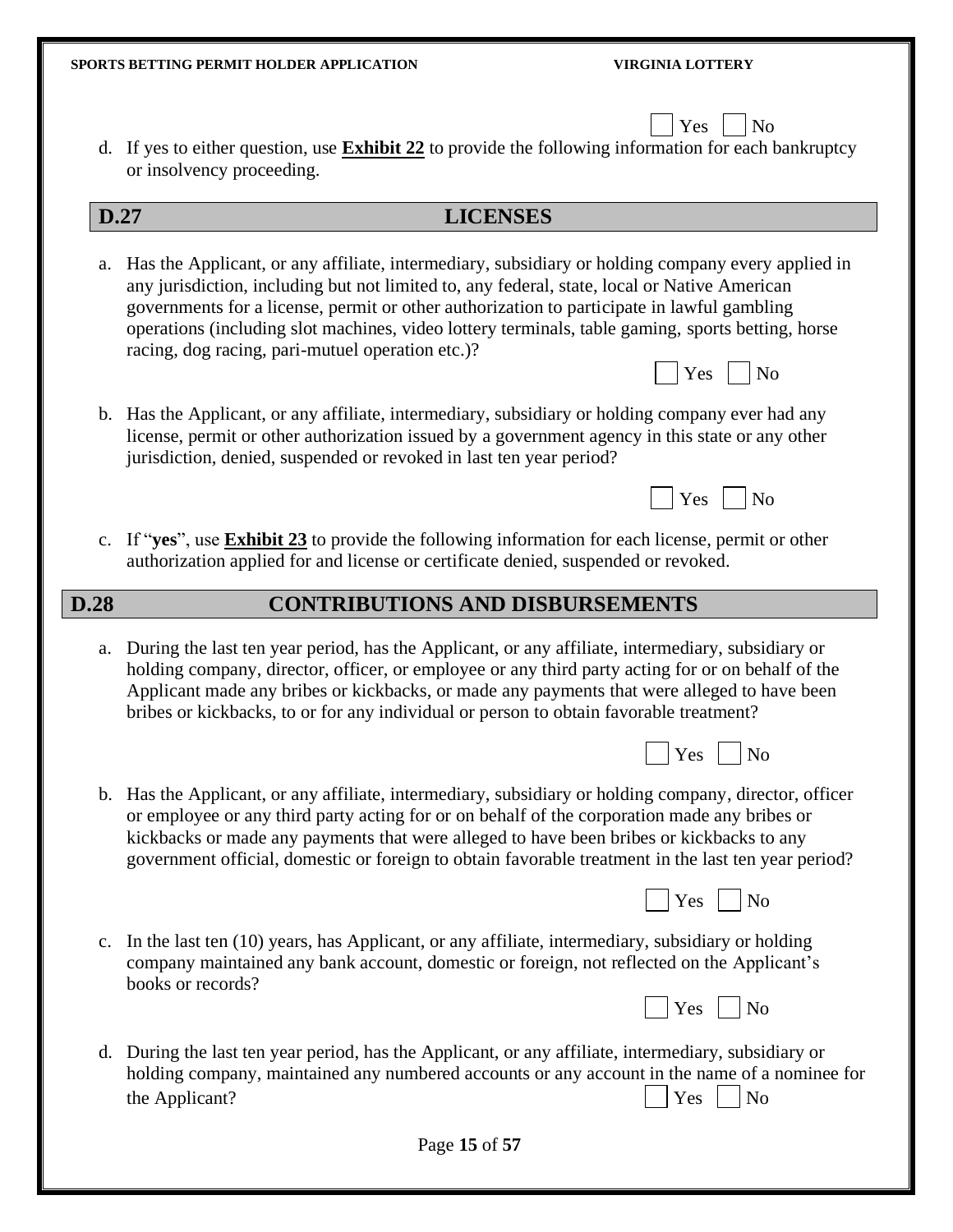e. If "**yes**", use **Exhibit 24** to provide the following information for any present or former directors, officers, employees or third parties who would have knowledge or information concerning the questions above for any of the referenced questions answered affirmatively under this item.

#### **D.29 AUTHORIZATION FOR RELEASE OF INFORMATION**

**a.** Use **Exhibit 25** to authorize the Department to obtain information about the Applicant in order to investigate the Sports Betting Application.

#### **D.30 AFFIDAVIT OF REPRESENTATIVE OF APPLICANT**

**a.** Use **Exhibit 26** to execute an affidavit that includes the authority of the individual who completes this application to provide the requested information, and acknowledgement of the Department's acquisition and use of this information.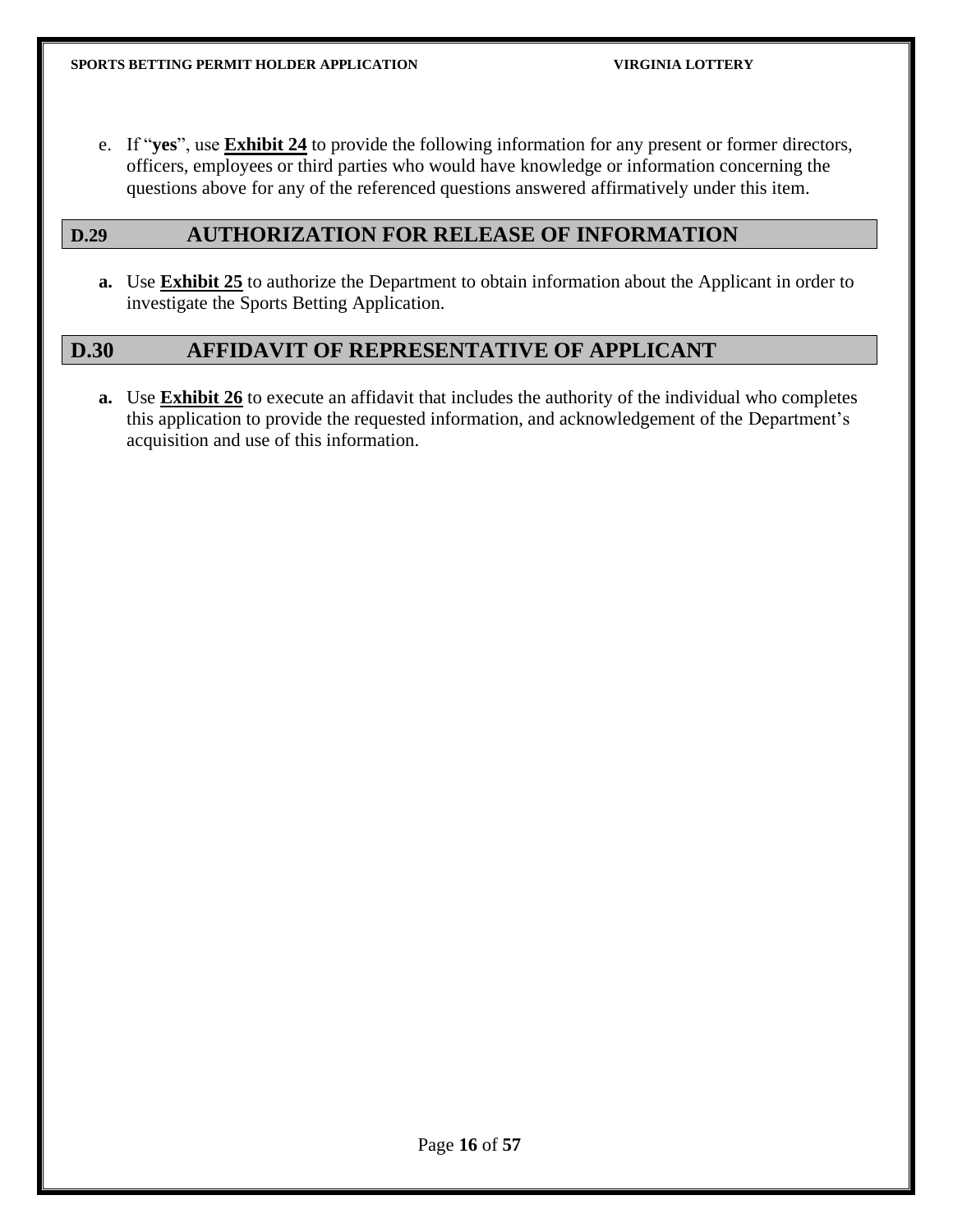

# **SECTION E EXHIBITS**

**Sports Betting Permit Application Form**

Page **17** of **57**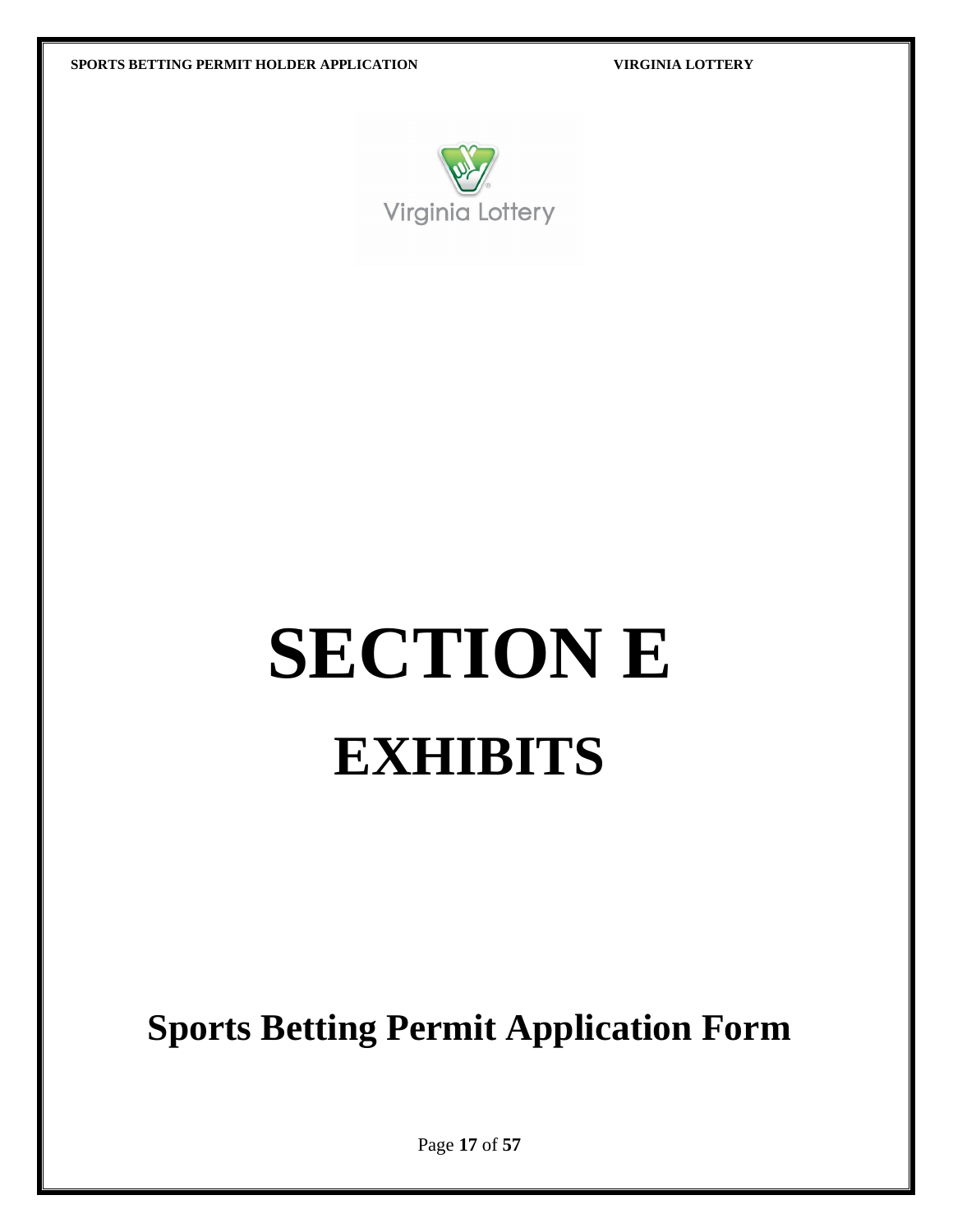### **EXHIBIT CHECKLIST**

Use this checklist to indicate with an "X" that the exhibit has been uploaded with this application. All attachments are **mandatory.** If a question, exhibit or addendum is not applicable, state "Not Applicable" and explain why it is not **applicable in the exhibit**. If any item is missing or not filed according to these directions, the application will be considered incomplete and will not be processed.

| <b>EXHIBIT</b> | <b>EXHIBIT DESCRIPTION</b>                                                             | <b>PLACE</b> |
|----------------|----------------------------------------------------------------------------------------|--------------|
| <b>NUMBER</b>  |                                                                                        | X            |
| 1(a)           | Incorporators/Founders                                                                 |              |
| 1(b)           | Other names and addresses of the applicant                                             |              |
| 1(c)           | Current Addresses of Applicant and where doing business                                |              |
| 1(d)           | Other names and addresses of the corporation (Past 10 years)                           |              |
| 1(e)           | All businesses operated by the Applicant                                               |              |
| 1(f)           | All holding, intermediary, subsidiary, affiliate or other business type<br>entity      |              |
| $\overline{2}$ | Current Directors, Partners, Officers, Trustees and Compensation                       |              |
| 3              | Former Directors, Partners, Officers, Trustees                                         |              |
| $\overline{4}$ | Compensation over \$250,000                                                            |              |
| 5              | Bonus, profit sharing, pension, retirement, deferred compensation and<br>similar plans |              |
| 6              | <b>Stock Description</b>                                                               |              |
| 7(a)           | Voting shareholders                                                                    |              |
| 7(b)           | Non-voting shareholders                                                                |              |
| 8(a)           | <b>Interest of Current Partners</b>                                                    |              |
| 8(b)           | <b>Interest of Former Partners</b>                                                     |              |
| 9              | Extent and Holders of Long Term Debt                                                   |              |
| 10             | Holder and Type of Other indebtedness and security instrument                          |              |
| 11             | Securities options – description                                                       |              |
| 12             | Beneficial Owners of securities options                                                |              |
| 13             | Principals not yet disclosed                                                           |              |
| 14             | <b>Financial institutions</b>                                                          |              |
| 15             | Contracts                                                                              |              |
| 16             | <b>Applicant Stock Holdings</b>                                                        |              |
| 17             | <b>Insider Transactions</b>                                                            |              |
| 18             | <b>Criminal History</b>                                                                |              |
| 19             | Investigations, Testimony, or Polygraphs                                               |              |
| 20             | Litigation                                                                             |              |
| 21             | Antitrust, trade regulations and securities judgments; statutory and                   |              |
|                | regulatory violations                                                                  |              |
| 22             | Bankruptcy or insolvency proceedings                                                   |              |
| 23             | Licenses (Gaming and Non-Gaming)                                                       |              |
| 24             | <b>Contribution and Disbursements</b>                                                  |              |
| 25             | Authorization for Release of Information                                               |              |
| 26             | Affidavit of Representative of Applicant                                               |              |
|                |                                                                                        |              |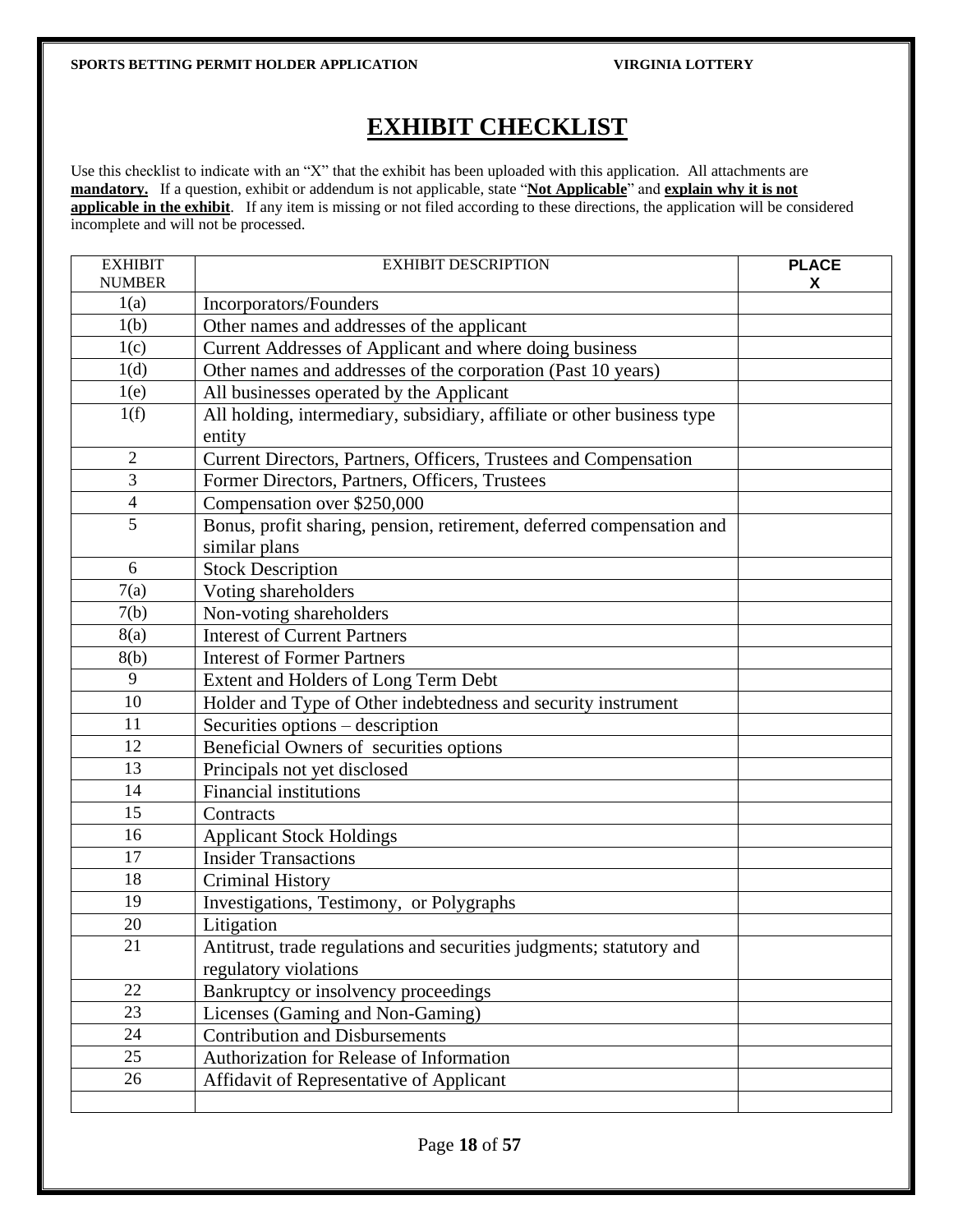### **EXHIBIT 1(a) INCORPORATORS/FOUNDERS**

| Last Name                                                                                                       | First Name        | Middle Name          | Suffix (Jr., Sr., etc.)                                                                                             |
|-----------------------------------------------------------------------------------------------------------------|-------------------|----------------------|---------------------------------------------------------------------------------------------------------------------|
| Occupation                                                                                                      | Title             |                      |                                                                                                                     |
| Address Line 1                                                                                                  |                   | Address Line 2       |                                                                                                                     |
| City                                                                                                            |                   | State/Province       | Postal Code                                                                                                         |
| Country                                                                                                         |                   | <b>Email Address</b> | <b>Phone Number</b>                                                                                                 |
|                                                                                                                 |                   |                      |                                                                                                                     |
| Principal Employee (Form 1002) Submitted<br>Principal Entity Disclosure Form (Form 1003) Submitted<br>Last Name | <b>First Name</b> | Middle Name          | $\begin{array}{c}\n\Box \text{ Yes} \\ \Box \text{ Yes} \\ \Box \text{ No}\n\end{array}$<br>Suffix (Jr., Sr., etc.) |
|                                                                                                                 | Title             |                      |                                                                                                                     |
|                                                                                                                 |                   | Address Line 2       |                                                                                                                     |
| Occupation<br>Address Line 1<br>City                                                                            |                   | State/Province       | Postal Code                                                                                                         |

Principal Entity Disclosure Form (Form 1003) Submitted  $\Box$  Yes  $\Box$  No

| r es | J٢ |
|------|----|
| √es. | C  |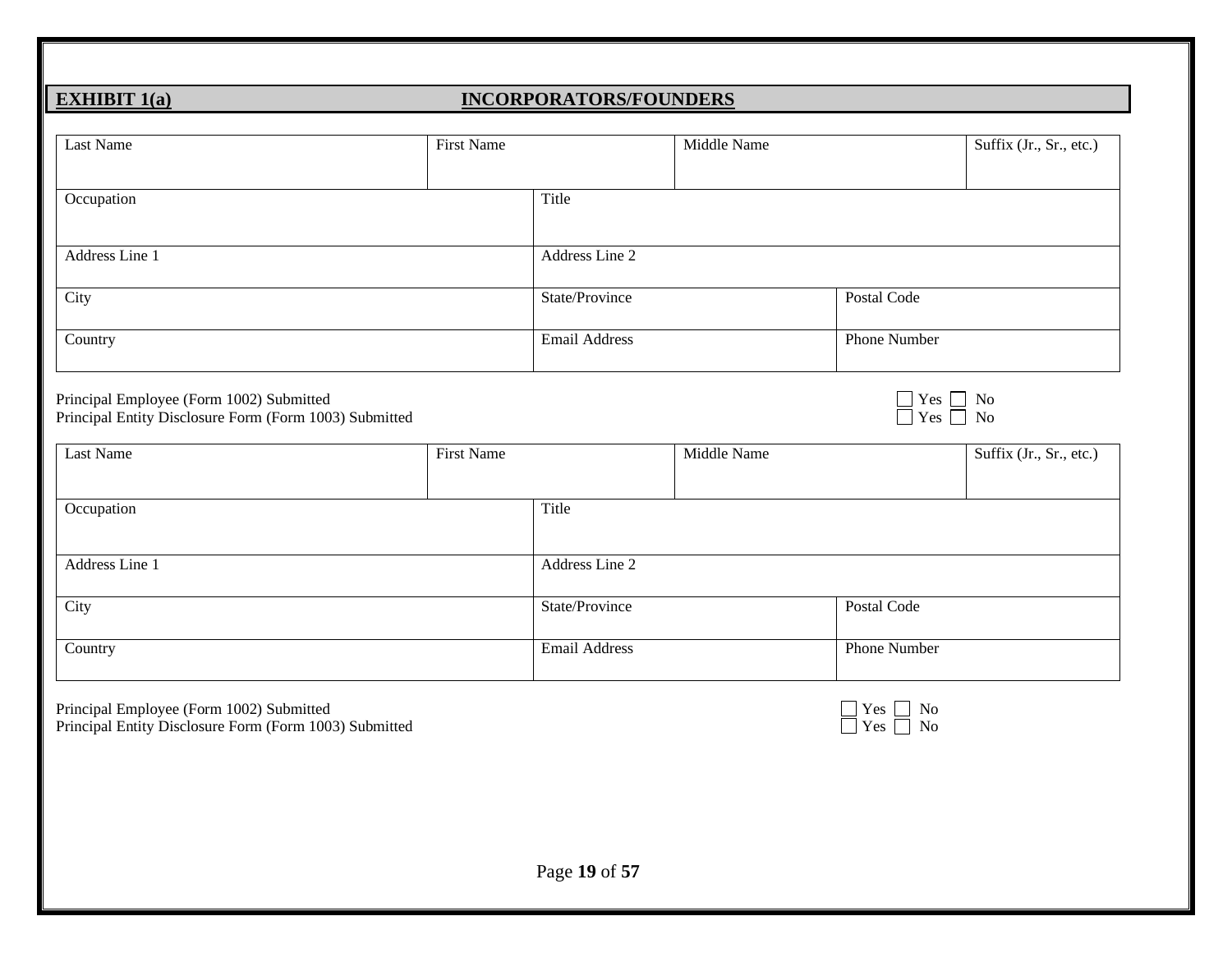### **EXHIBIT 1(b):** OTHER NAMES AND ADDRESSES OF APPLICANT (Presently Used)

| NAME AND STREET | <b>CITY</b> | <b>STATE</b> | $\ensuremath{\mathrm{ZIP}}$ |
|-----------------|-------------|--------------|-----------------------------|
|                 |             |              |                             |
|                 |             |              |                             |
|                 |             |              |                             |
|                 |             |              |                             |
|                 |             |              |                             |
|                 |             |              |                             |
|                 |             |              |                             |
|                 |             |              |                             |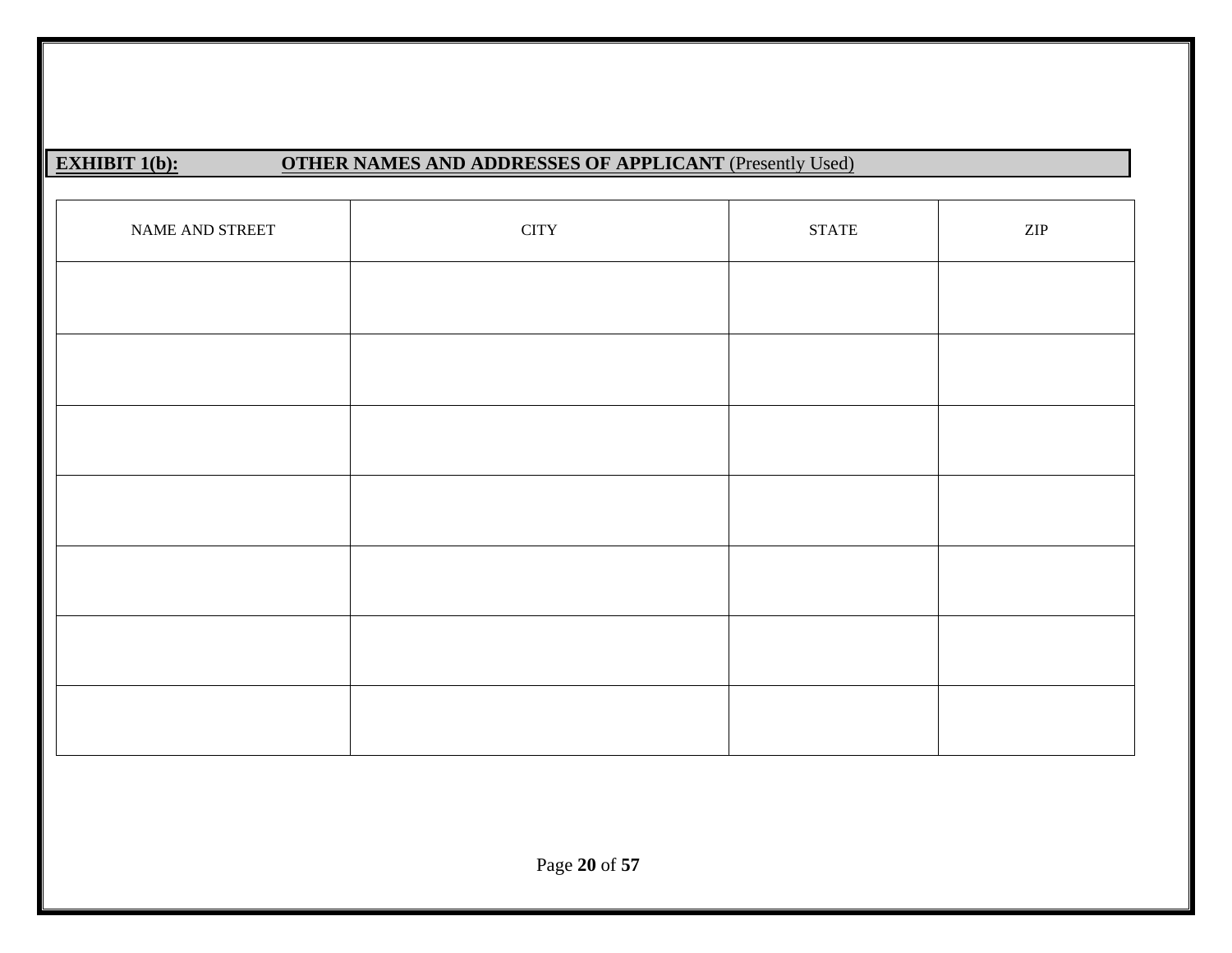#### **EXHIBIT 1(c): CURRENT ADDRESSES OF APPLICANT**

| Address        |                      |                     |
|----------------|----------------------|---------------------|
| Address Line 1 | Address Line 2       |                     |
| City           | State/Province       | Postal Code         |
| Country        | <b>Email Address</b> | <b>Phone Number</b> |
| Address        |                      |                     |
| Address Line 1 | Address Line 2       |                     |
| City           | State/Province       | Postal Code         |
| Country        | Email Address        | <b>Phone Number</b> |
| Address        |                      |                     |
| Address Line 1 | Address Line 2       |                     |
| City           | State/Province       | Postal Code         |
| Country        | <b>Email Address</b> | <b>Phone Number</b> |
|                | Page 21 of 57        |                     |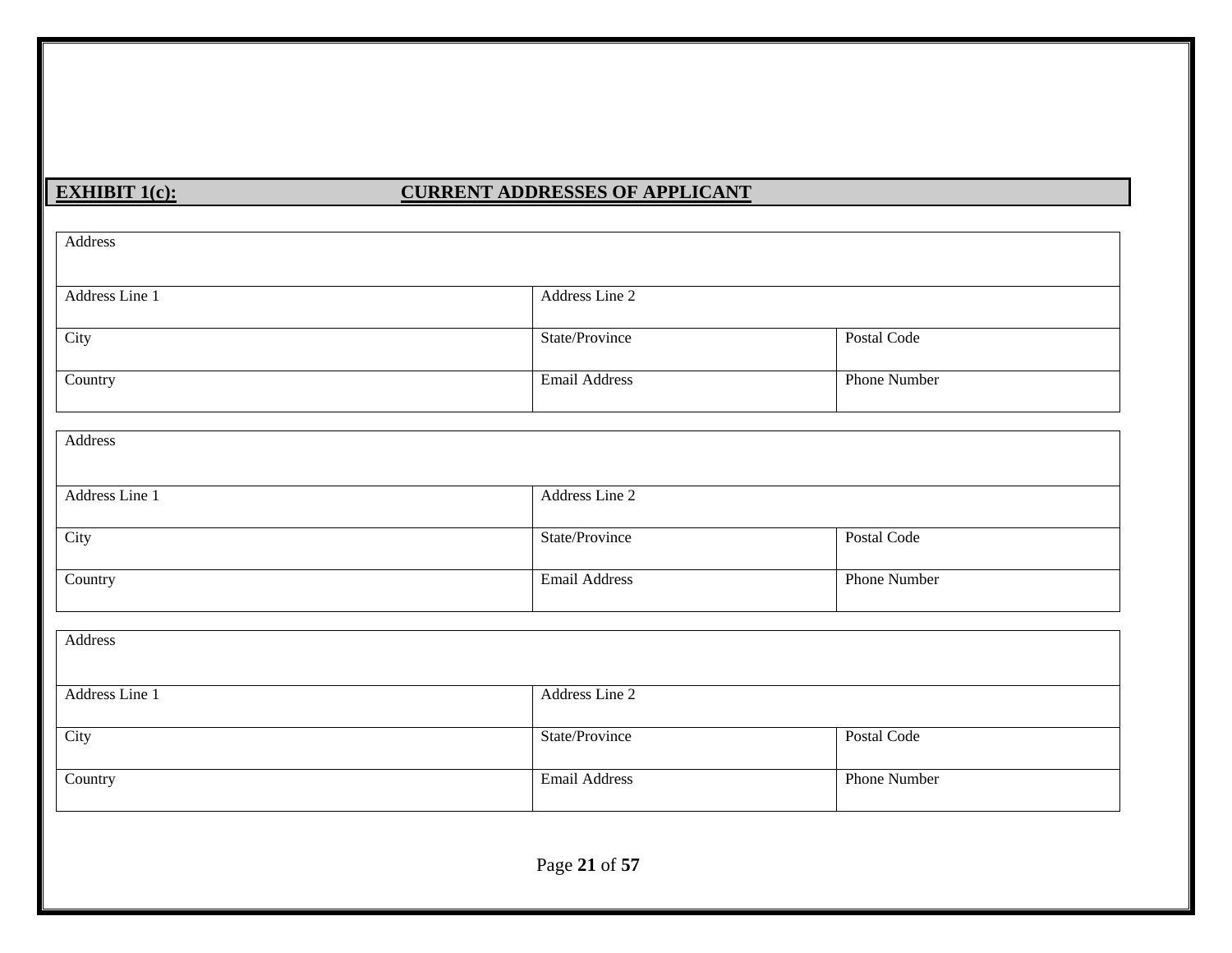### **EXHIBIT 1(d): OTHER NAMES AND ADDRESSES OF CORPORATION** (Past 10 years)

| Other Name (if applicable) |                |                     |             |                 |
|----------------------------|----------------|---------------------|-------------|-----------------|
| Address                    |                |                     |             |                 |
| Address Line 1             | Address Line 2 |                     |             | Date at Address |
| City                       | State/Province |                     | Postal Code |                 |
| Country                    |                | <b>Phone Number</b> |             |                 |
|                            |                |                     |             |                 |
|                            |                |                     |             |                 |
| Other Name (if applicable) |                |                     |             |                 |
| Address specific use       |                |                     |             |                 |
|                            |                |                     |             |                 |
| Address Line 1             | Address Line 2 |                     |             | Date at Address |
| City                       | State/Province |                     | Postal Code |                 |
| Country                    |                | <b>Phone Number</b> |             |                 |
|                            |                |                     |             |                 |
|                            |                |                     |             |                 |
|                            |                |                     |             |                 |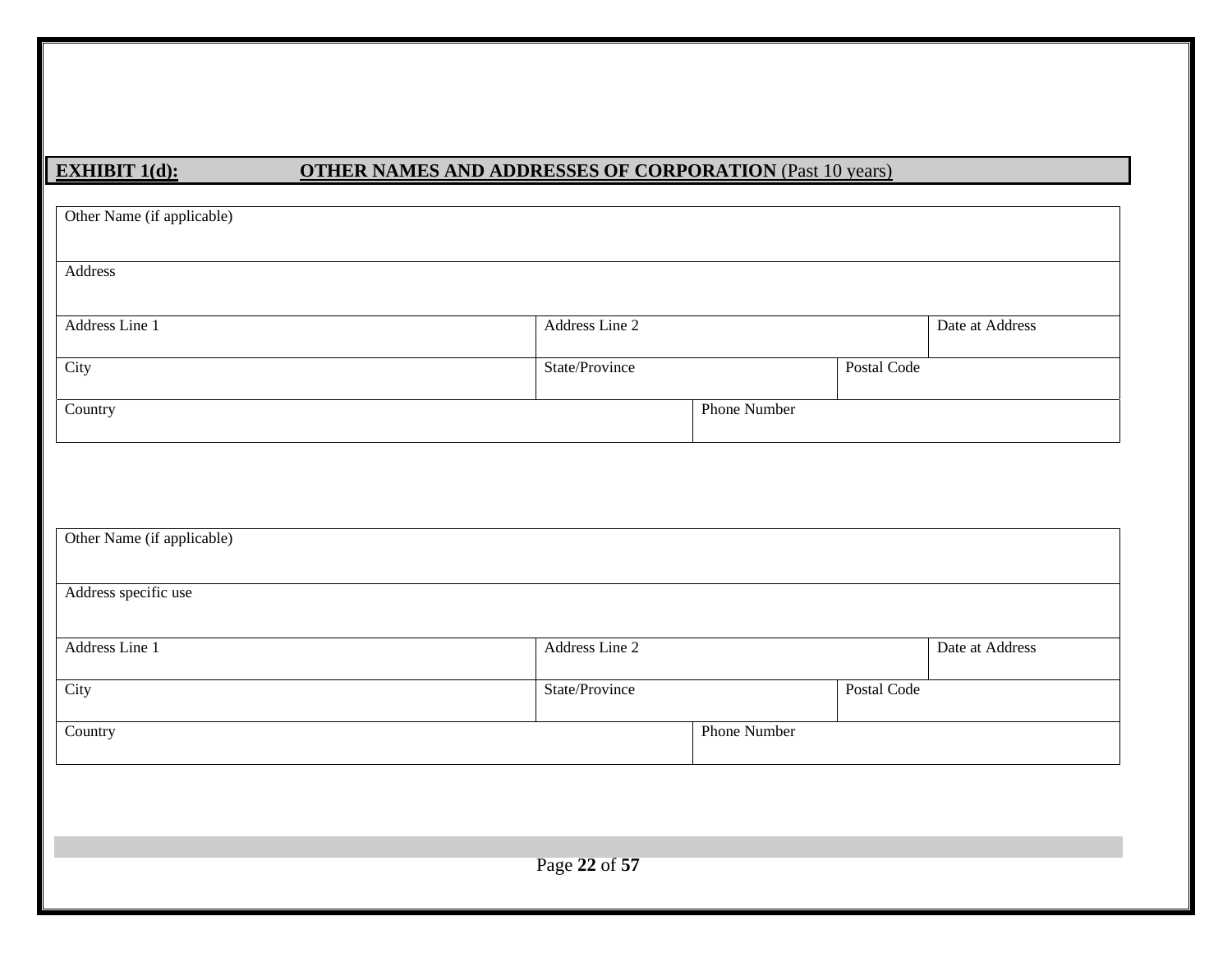### **EXHIBIT 1(e) ALL BUSINESSES OPERATED BY THE APPLICANT**

| Address Line 1<br>City<br>Email Address<br>Country<br>Description of the business and its activities |                | Operated From Date/To Date<br>Federal Identification Number/Social Security Number/Tax<br><b>Identification Number</b> |                       |
|------------------------------------------------------------------------------------------------------|----------------|------------------------------------------------------------------------------------------------------------------------|-----------------------|
|                                                                                                      | Address Line 2 |                                                                                                                        |                       |
|                                                                                                      | State/Province |                                                                                                                        | City                  |
|                                                                                                      |                | <b>Contact Person</b>                                                                                                  | <b>Contact Number</b> |
|                                                                                                      |                |                                                                                                                        |                       |
|                                                                                                      |                |                                                                                                                        |                       |
|                                                                                                      |                |                                                                                                                        |                       |
|                                                                                                      |                |                                                                                                                        |                       |
|                                                                                                      |                |                                                                                                                        |                       |
|                                                                                                      |                |                                                                                                                        |                       |
|                                                                                                      |                |                                                                                                                        |                       |
|                                                                                                      |                |                                                                                                                        |                       |
|                                                                                                      |                |                                                                                                                        |                       |
|                                                                                                      | Page 23 of 57  |                                                                                                                        |                       |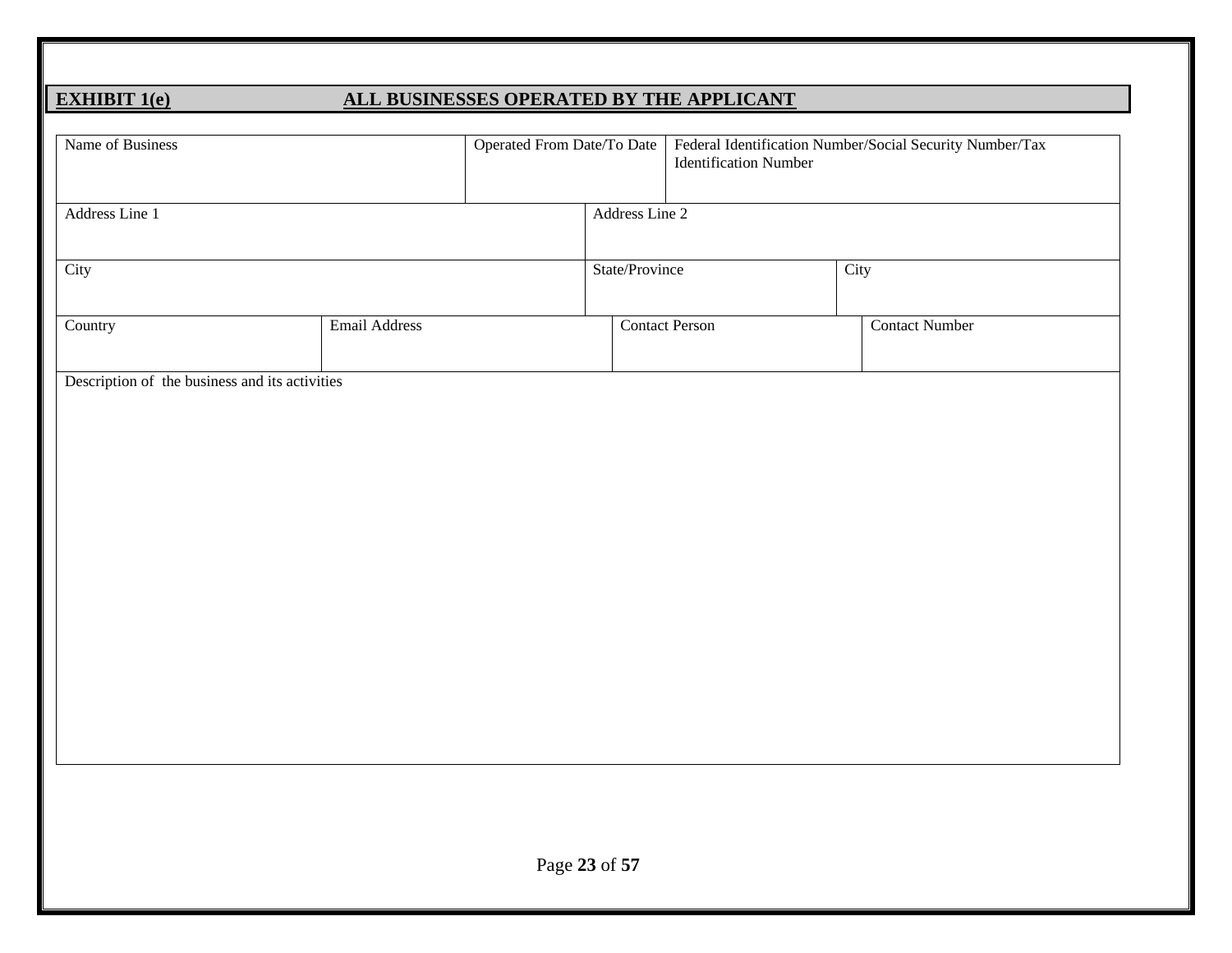#### **EXHIBIT 1(f) ALL HOLDING, INTERMEDIARY, SUBSIDIARY, AFFILIATE OR OTHER BUSINESS TYPE ENTITY**

| Name of Business<br>Operated From Date/To Date                                                       |                                               |                                                                                   |             |                       |
|------------------------------------------------------------------------------------------------------|-----------------------------------------------|-----------------------------------------------------------------------------------|-------------|-----------------------|
| State if Holding, Intermediary, Subsidiary, Affiliate or other (if other, state type of<br>business) |                                               | Federal Identification Number/Social Security Number/Tax Identification<br>Number |             |                       |
| <b>Address last 10 years</b>                                                                         |                                               |                                                                                   |             |                       |
| Address                                                                                              | City                                          | State                                                                             | Postal Code | <b>Contact Number</b> |
|                                                                                                      |                                               |                                                                                   |             |                       |
|                                                                                                      |                                               |                                                                                   |             |                       |
|                                                                                                      |                                               |                                                                                   |             |                       |
|                                                                                                      |                                               |                                                                                   |             |                       |
|                                                                                                      |                                               |                                                                                   |             |                       |
|                                                                                                      |                                               |                                                                                   |             |                       |
|                                                                                                      |                                               |                                                                                   |             |                       |
|                                                                                                      |                                               |                                                                                   |             |                       |
|                                                                                                      |                                               |                                                                                   |             |                       |
|                                                                                                      | <b>Description and Activities of Business</b> |                                                                                   |             |                       |
|                                                                                                      |                                               |                                                                                   |             |                       |
|                                                                                                      | <b>Forms of Organization (Check One)</b>      |                                                                                   |             |                       |
| Sole Proprietorship<br>Partnership                                                                   |                                               | Limited Partnership C-Corporation                                                 |             |                       |
| <b>Limited Liability Company</b><br>S-Corporation<br>Other (Describe) _                              | Trust                                         |                                                                                   |             |                       |
|                                                                                                      | Page 24 of 57                                 |                                                                                   |             |                       |
|                                                                                                      |                                               |                                                                                   |             |                       |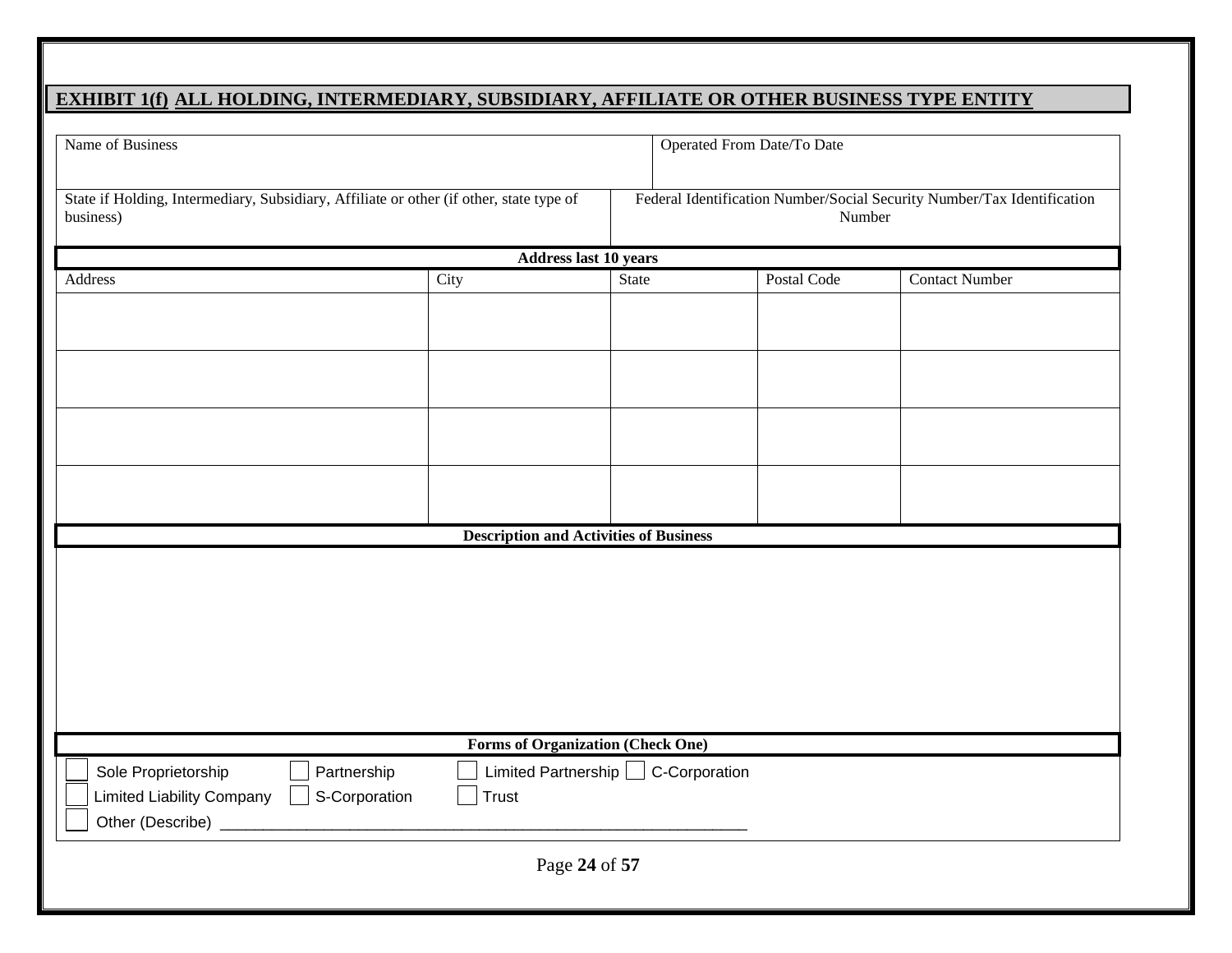#### **EXHIBIT 2: CURRENT DIRECTORS, PARTNERS, OFFICERS AND TRUSTEES**

| Name, Home Address & Business Address of Director, Partner, Officer or Trustee |                   |                     |                                |             |                                |               |
|--------------------------------------------------------------------------------|-------------------|---------------------|--------------------------------|-------------|--------------------------------|---------------|
| Last Name                                                                      | <b>First Name</b> |                     | Middle Name                    |             | Suffix (Jr., Sr.,<br>$etc.$ )  | Date of Birth |
| Home Address Line 1                                                            |                   | Home Address Line 2 |                                |             |                                |               |
| City                                                                           |                   | State/Province      |                                | Postal Code |                                |               |
| Country                                                                        |                   |                     | <b>Email Address</b>           |             | Contact number                 |               |
| Business Address Line 1                                                        |                   |                     | <b>Business Address Line 2</b> |             |                                |               |
| City                                                                           |                   | State/Province      |                                | Postal Code |                                |               |
| Country                                                                        |                   |                     | <b>Business Email Address</b>  |             | <b>Business Contact number</b> |               |

|                | Title/Position Held, Dates, Compensation (List current position first, then work backward) |                            |                                                                                    |  |  |  |
|----------------|--------------------------------------------------------------------------------------------|----------------------------|------------------------------------------------------------------------------------|--|--|--|
| Title/Position | From Date/To Date                                                                          | <b>Annual Compensation</b> | Structure of Compensation (i.e.<br>Salary, wages, bonus, fees,<br>commission etc.) |  |  |  |
|                |                                                                                            |                            |                                                                                    |  |  |  |
|                |                                                                                            |                            |                                                                                    |  |  |  |
|                |                                                                                            |                            |                                                                                    |  |  |  |
|                |                                                                                            |                            |                                                                                    |  |  |  |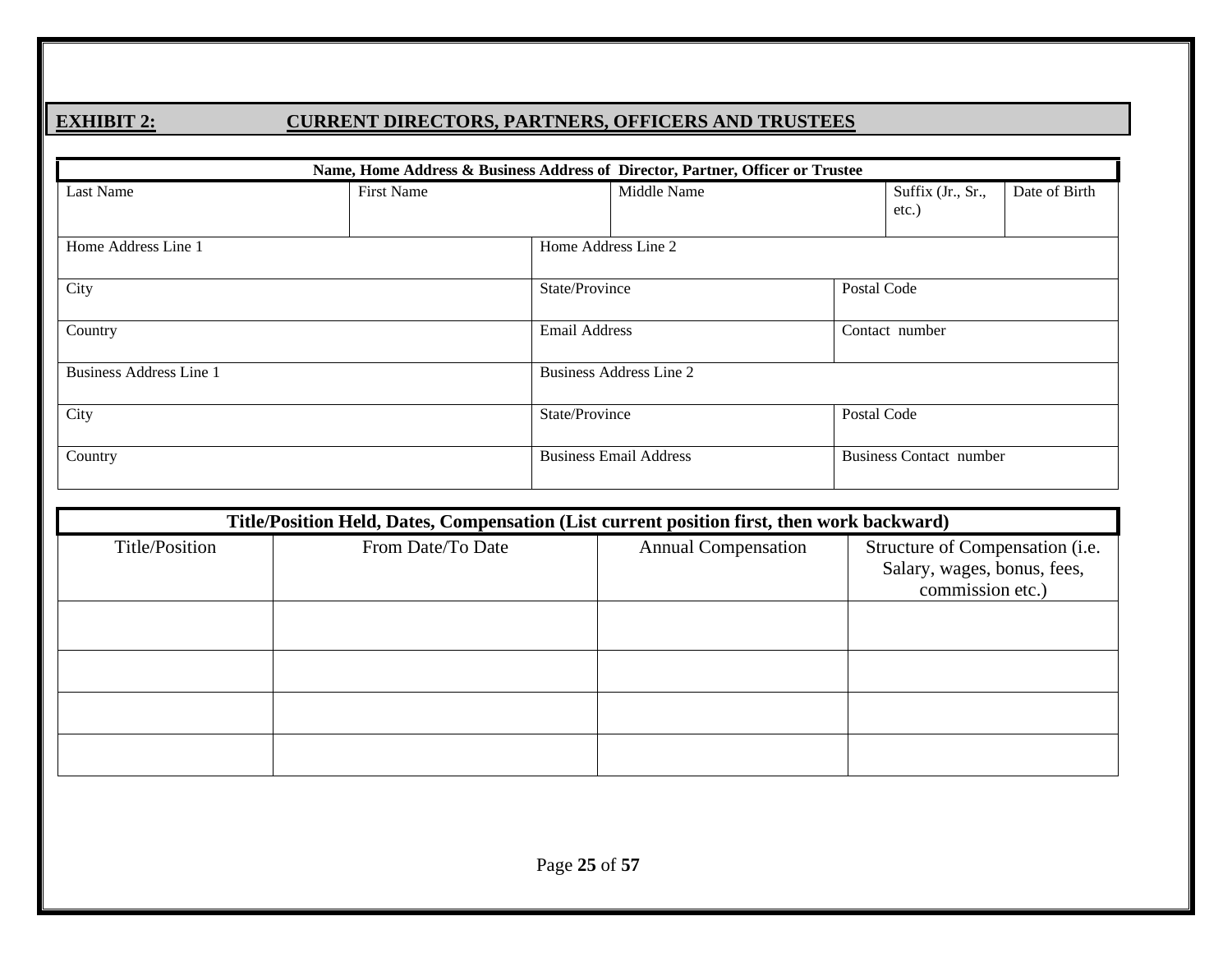### **EXHIBIT 3: FORMER DIRECTORS, PARTNERS, OFFICERS AND TRUSTEES**

| Name, Home & Business Address of Director, Partner, Officer or Trustee |                   |                                 |                               |             |                                |               |  |  |
|------------------------------------------------------------------------|-------------------|---------------------------------|-------------------------------|-------------|--------------------------------|---------------|--|--|
| Last Name                                                              | <b>First Name</b> |                                 | Middle Name                   |             | Suffix (Jr., Sr.,<br>etc.)     | Date of Birth |  |  |
| Home Address Line 1                                                    |                   | Home Address Line 2             |                               |             |                                |               |  |  |
| City                                                                   |                   |                                 | Postal Code<br>State/Province |             |                                |               |  |  |
| Country                                                                |                   | Email Address<br>Contact number |                               |             |                                |               |  |  |
| <b>Business Address Line 1</b>                                         |                   |                                 | Business Address Line 2       |             |                                |               |  |  |
| City                                                                   |                   | State/Province                  |                               | Postal Code |                                |               |  |  |
| Country                                                                |                   |                                 | <b>Business Email Address</b> |             | <b>Business Contact Number</b> |               |  |  |

|                | Title/Position Held, Dates, Compensation (List current position first, then work backward) |                                |                    |  |  |  |  |
|----------------|--------------------------------------------------------------------------------------------|--------------------------------|--------------------|--|--|--|--|
| Title/Position | From Date/To Date                                                                          | Annual Compensation &<br>Value | Reason for Leaving |  |  |  |  |
|                |                                                                                            |                                |                    |  |  |  |  |
|                |                                                                                            |                                |                    |  |  |  |  |
|                |                                                                                            |                                |                    |  |  |  |  |
|                |                                                                                            |                                |                    |  |  |  |  |
|                |                                                                                            |                                |                    |  |  |  |  |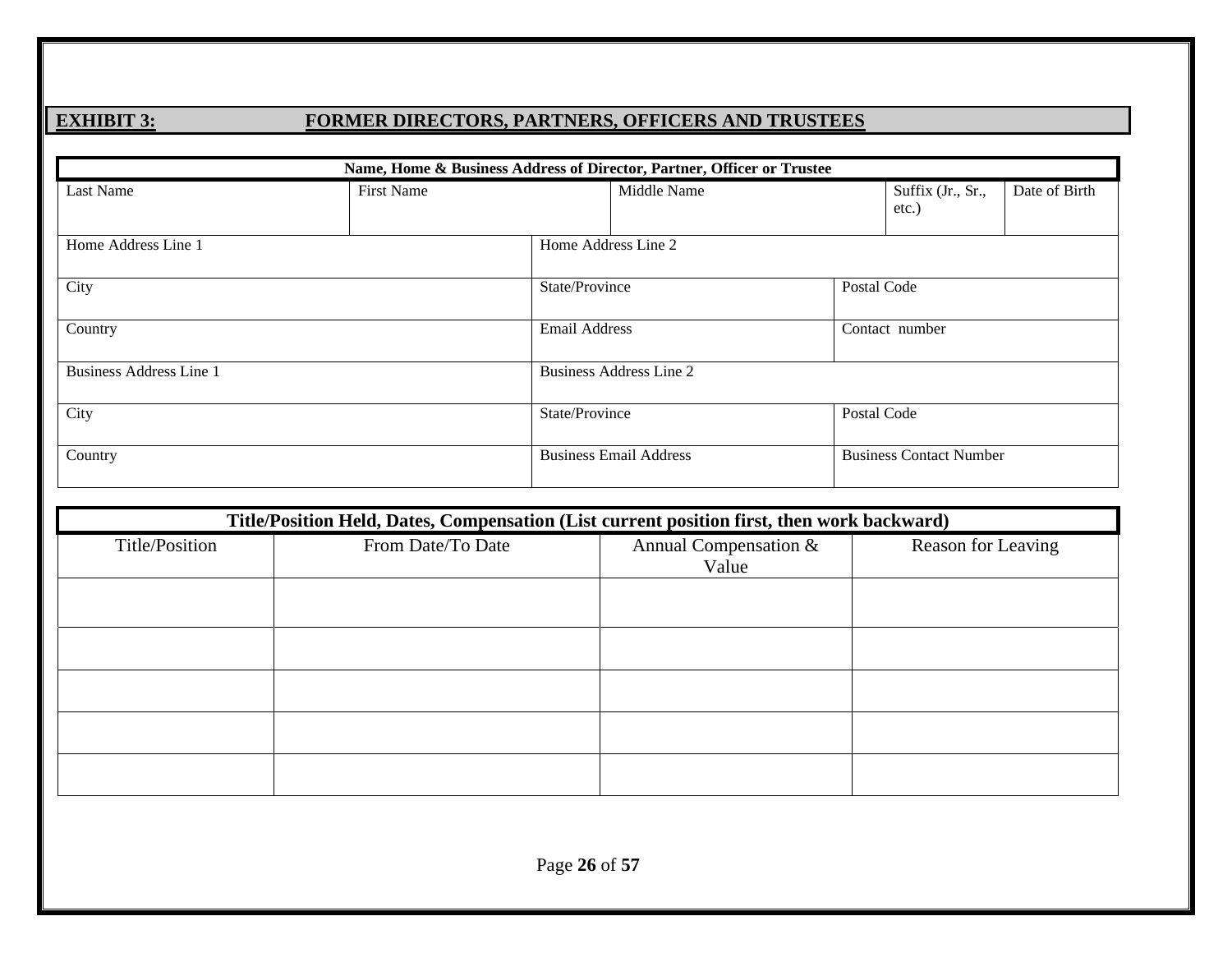### **Exhibit 4: COMPENSATION OVER \$250,000**

|                                |                   |                     | Name, Home Address & Business Address of Employees |             |                                |               |
|--------------------------------|-------------------|---------------------|----------------------------------------------------|-------------|--------------------------------|---------------|
| Last Name                      | <b>First Name</b> |                     | Middle Name                                        |             | Suffix (Jr., Sr.,<br>etc.)     | Date of Birth |
| Home Address Line 1            |                   | Home Address Line 2 |                                                    |             |                                |               |
| City                           |                   | State/Province      |                                                    | Postal Code |                                |               |
| Country                        |                   |                     | Email Address                                      |             | Contact Number                 |               |
| <b>Business Address Line 1</b> |                   |                     | <b>Business Address Line 2</b>                     |             |                                |               |
| City                           |                   | State/Province      |                                                    | Postal Code |                                |               |
| Country                        |                   |                     | <b>Business Email address</b>                      |             | <b>Business Contact Number</b> |               |

|                | Title/Position Held, Dates, Compensation (List current position first, then work backward) |                             |                                                                               |  |  |  |  |
|----------------|--------------------------------------------------------------------------------------------|-----------------------------|-------------------------------------------------------------------------------|--|--|--|--|
| Title/Position | From Date/To Date                                                                          | Annual Compensation & Value | Structure of Compensation (i.e.<br>Salary, wages, bonus, fees,<br>commission) |  |  |  |  |
|                |                                                                                            |                             |                                                                               |  |  |  |  |
|                |                                                                                            |                             |                                                                               |  |  |  |  |
|                |                                                                                            |                             |                                                                               |  |  |  |  |
|                |                                                                                            |                             |                                                                               |  |  |  |  |
|                |                                                                                            |                             |                                                                               |  |  |  |  |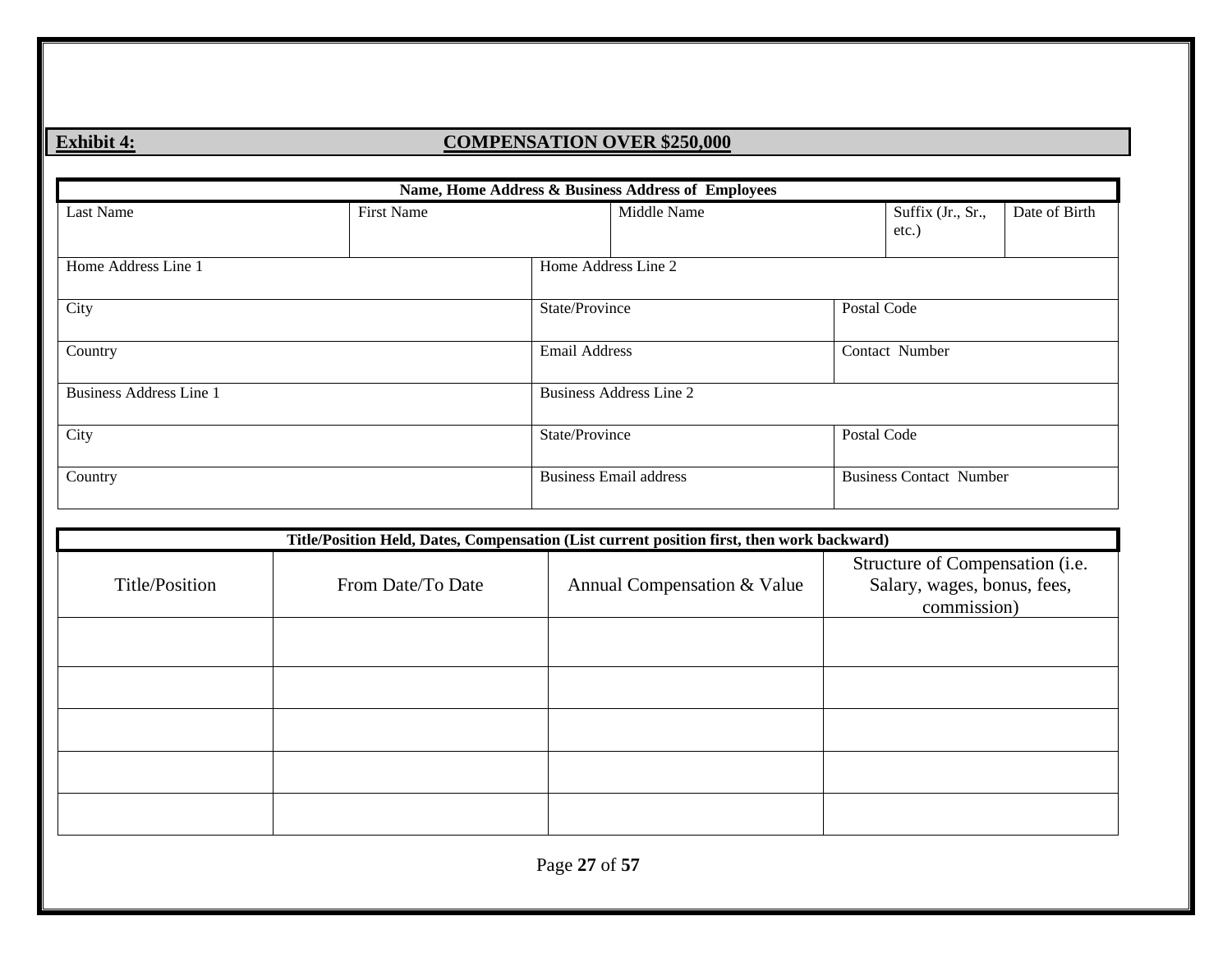### **Exhibit 5: BONUS, PROFIT SHARING, PENSION, RETIREMENT, DEFERRED COMPENSATION & SIMILAR PLANS**

|                                                             |                      | Plan                                   |                       |                                                                                    |
|-------------------------------------------------------------|----------------------|----------------------------------------|-----------------------|------------------------------------------------------------------------------------|
| Name of Plan                                                |                      |                                        |                       |                                                                                    |
| <b>Trustee Name</b>                                         |                      |                                        |                       |                                                                                    |
| Address Line 1                                              |                      | Address Line 2                         |                       |                                                                                    |
| City                                                        |                      | <b>State</b>                           |                       | Postal Code                                                                        |
| Country                                                     | <b>Email Address</b> |                                        | <b>Contact Number</b> |                                                                                    |
|                                                             |                      | <b>Plan Specifications</b>             |                       |                                                                                    |
| Material Specifications of Plan<br>Method of Financing Plan |                      |                                        |                       |                                                                                    |
| Class of Employee in Plan                                   |                      | Number of Individuals in each<br>Class |                       | Amount Distributed to Each Class during the Last<br>Fiscal Year Plan was in Effect |
|                                                             |                      |                                        |                       |                                                                                    |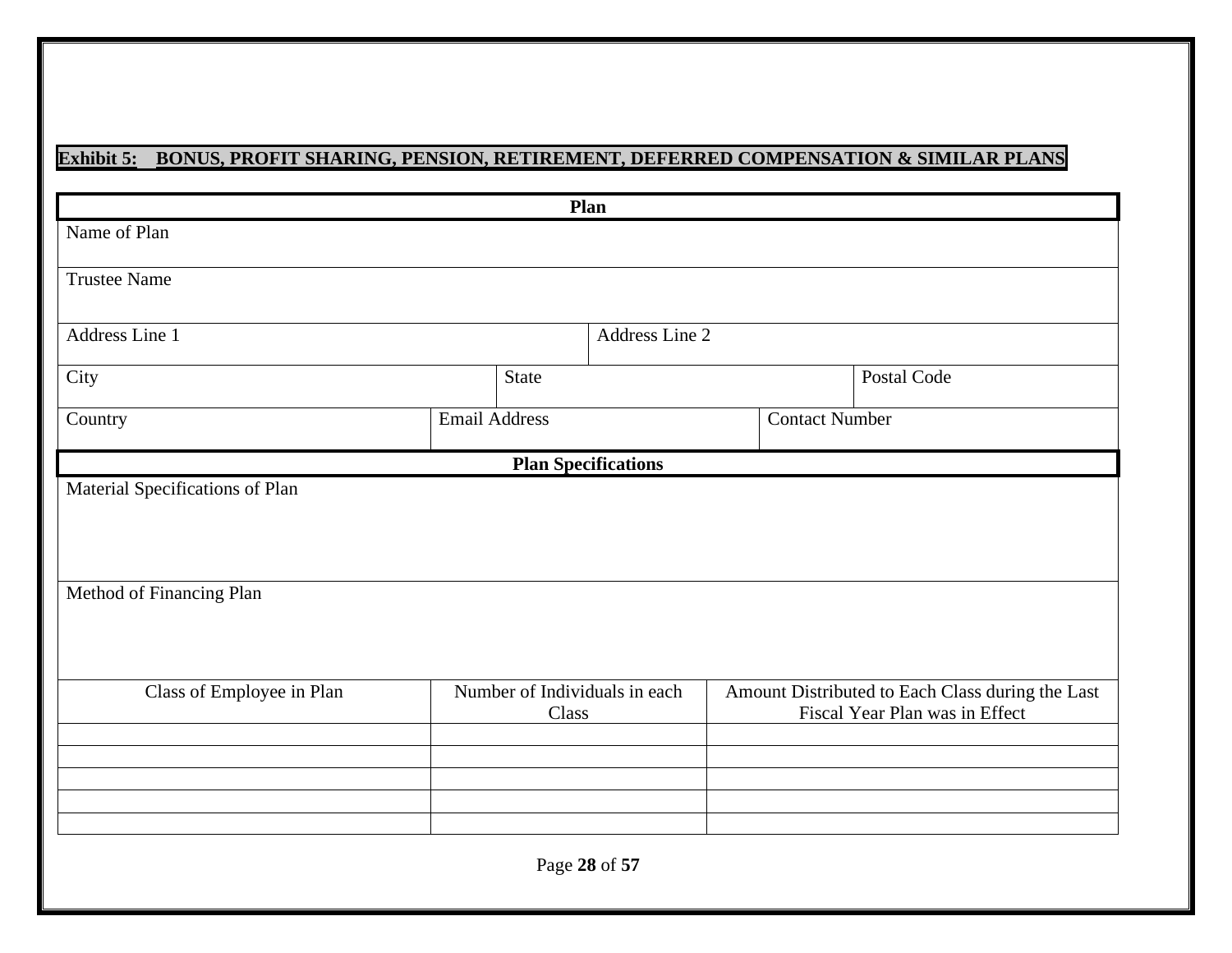#### **EXHIBIT 6: STOCK DESCRIPTION** (Corporations - **(C & S)**, LLC's)

**Provide the nature, type and number of authorized and issued shares. Provide the terms, conditions, rights and privileges of all classes of voting, non-voting and other stocks issued or to be issued by the Applicant or a holding, intermediary, subsidiary, affiliate and any other type similar business entity of Applicants.**

**This should include the number of shares of each class of stock authorized or to be authorized and the number of shares of each class of stock outstanding as of this date. If the right of holders of any class of stock may be modified by less than a majority or more of outstanding shares of the class affected, voting as a class, please state which class and explain briefly.**

|                  | <b>Stock Types/Classes</b> |                         |             |                             |                                   |  |  |  |  |
|------------------|----------------------------|-------------------------|-------------|-----------------------------|-----------------------------------|--|--|--|--|
|                  |                            |                         | Number of   | Voting/Non-voting? (list    | Term, Conditions, Rights, etc. of |  |  |  |  |
| Stock Type/Class | Number of shares           | Number of Shares Issued | Shares      | all voting stocks first and | Stock                             |  |  |  |  |
|                  | Authorized                 |                         | Outstanding | then non-voting stock)      |                                   |  |  |  |  |
|                  |                            |                         |             |                             |                                   |  |  |  |  |
|                  |                            |                         |             |                             |                                   |  |  |  |  |
|                  |                            |                         |             |                             |                                   |  |  |  |  |
|                  |                            |                         |             |                             |                                   |  |  |  |  |
|                  |                            |                         |             |                             |                                   |  |  |  |  |
|                  |                            |                         |             |                             |                                   |  |  |  |  |
|                  |                            |                         |             |                             |                                   |  |  |  |  |
|                  |                            |                         |             |                             |                                   |  |  |  |  |
|                  |                            |                         |             |                             |                                   |  |  |  |  |
|                  |                            |                         |             |                             |                                   |  |  |  |  |
|                  |                            |                         |             |                             |                                   |  |  |  |  |
|                  |                            |                         |             |                             |                                   |  |  |  |  |
|                  |                            |                         |             |                             |                                   |  |  |  |  |
|                  |                            |                         |             |                             |                                   |  |  |  |  |
|                  |                            |                         |             |                             |                                   |  |  |  |  |
|                  |                            |                         |             |                             |                                   |  |  |  |  |
|                  |                            |                         |             |                             |                                   |  |  |  |  |
|                  |                            |                         |             |                             |                                   |  |  |  |  |
|                  |                            |                         |             |                             |                                   |  |  |  |  |
|                  |                            |                         |             |                             |                                   |  |  |  |  |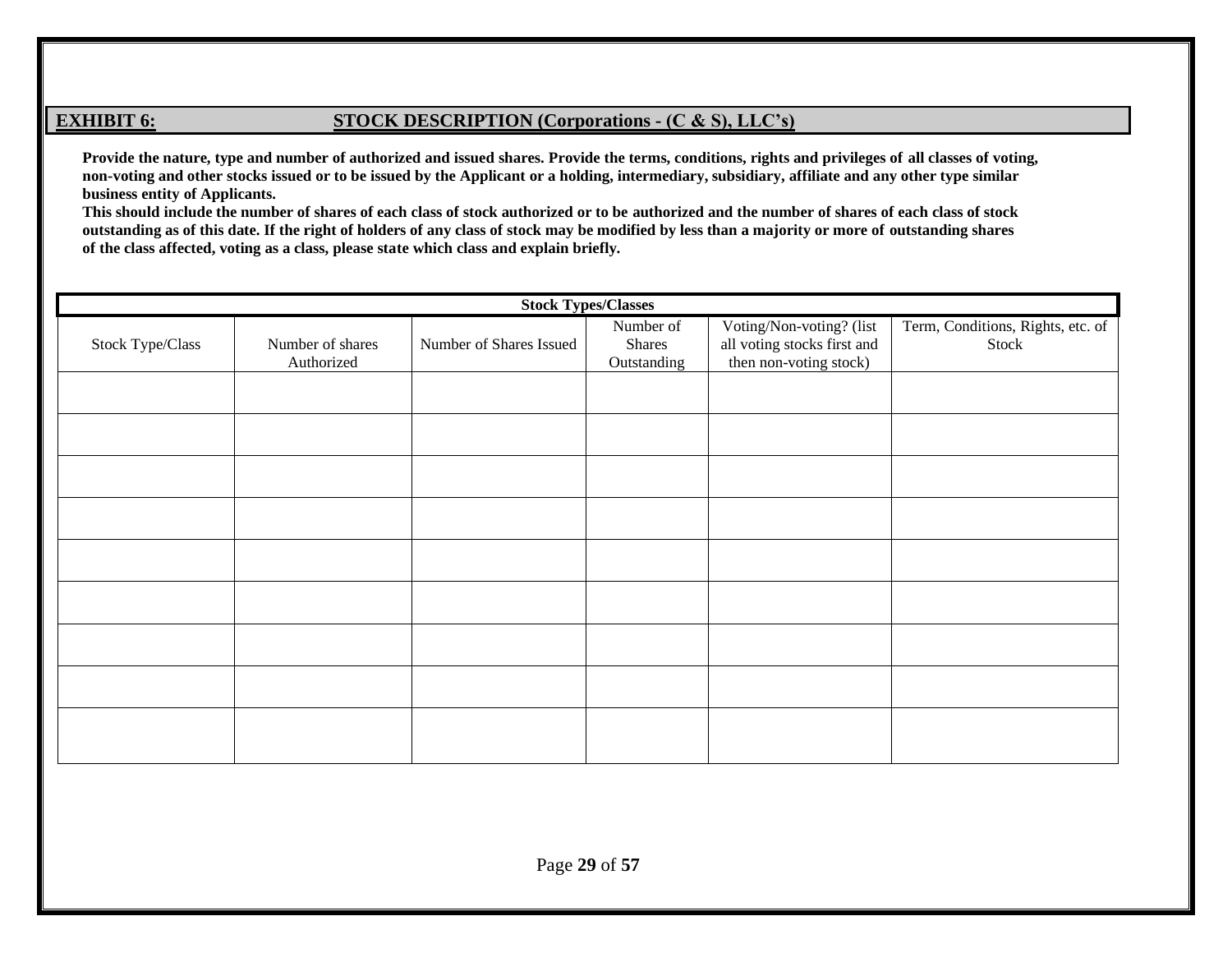Is any right of a shareholder able to be modified by less than a majority vote of a particular class? If so, explain in the space below.

### **EXHIBIT 7(a): VOTING SHAREHOLDERS**

| Name, Home Address & Business Address |                   |                |                               |             |                                |               |  |
|---------------------------------------|-------------------|----------------|-------------------------------|-------------|--------------------------------|---------------|--|
| Last Name                             | <b>First Name</b> |                | Middle Name                   |             | Suffix (Jr., Sr.,<br>etc.)     | Date of Birth |  |
| Home Address Line 1                   |                   |                | Home Address Line 2           |             |                                |               |  |
| City                                  |                   | State/Province |                               |             | Postal Code                    |               |  |
| Country                               |                   | Email Address  |                               |             | Contact Number                 |               |  |
| <b>Business Address Line 1</b>        |                   |                | Business Address Line 2       |             |                                |               |  |
| City                                  |                   | State/Province |                               | Postal Code |                                |               |  |
| Country                               |                   |                | <b>Business Email Address</b> |             | <b>Business Contact Number</b> |               |  |

|                         | <b>Stock Types/Classes</b> |                         |                                 |                                         |  |  |  |  |
|-------------------------|----------------------------|-------------------------|---------------------------------|-----------------------------------------|--|--|--|--|
| <b>Stock Type/Class</b> | Number of shares held      | <b>Acquisition Date</b> | % of outstanding<br>shares held | Term, Conditions, Rights, etc. of Stock |  |  |  |  |
|                         |                            |                         |                                 |                                         |  |  |  |  |
| Page 30 of 57           |                            |                         |                                 |                                         |  |  |  |  |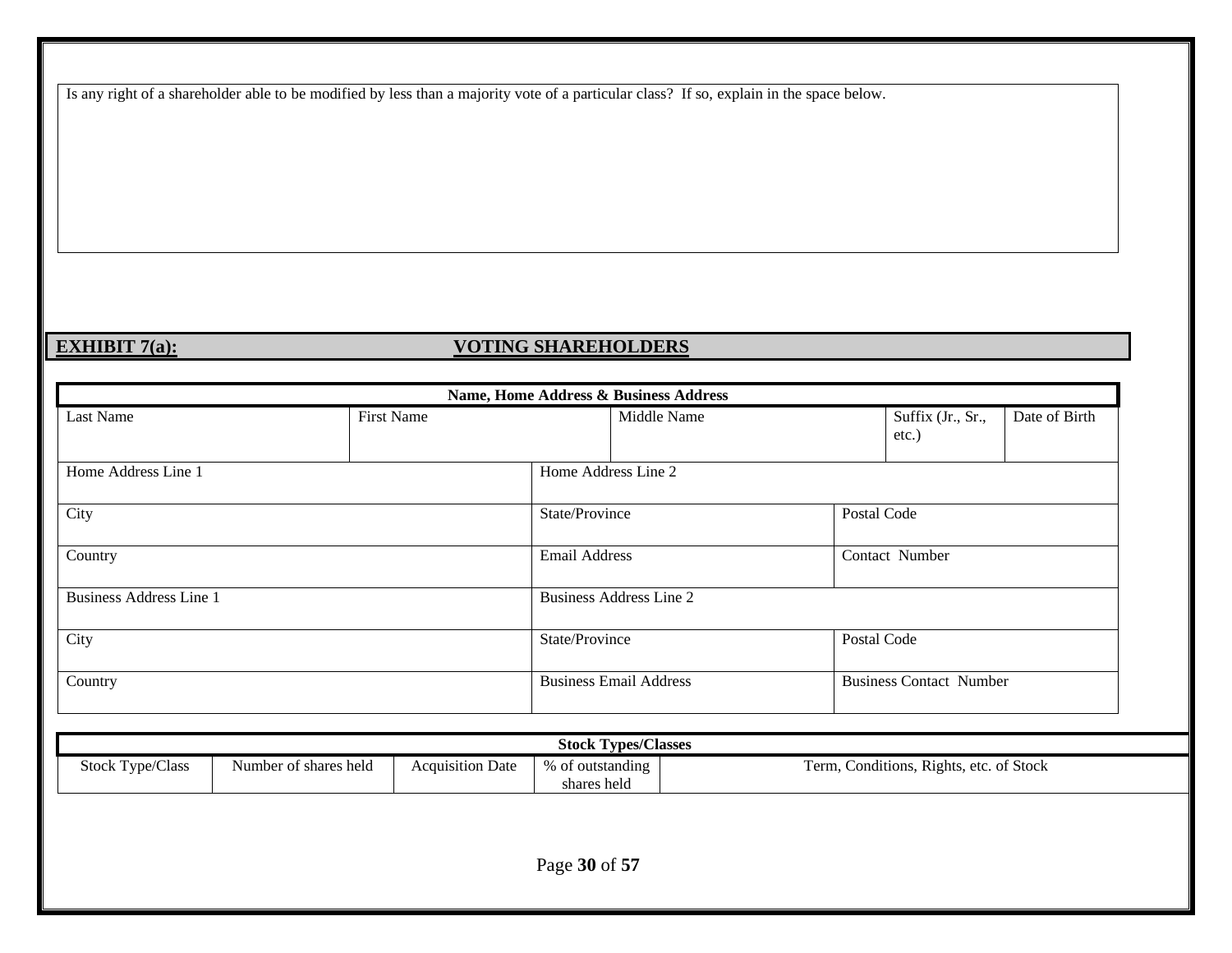Principal Employee (Form 1002) Submitted  $\Box$  Yes  $\Box$  No Principle Entity Form (Form 1003) Submitted  $\Box$  Yes  $\Box$  No

### **EXHIBIT 7(b): NON-VOTING SHAREHOLDERS**

|                                           |                         | Name, Home Address & Business Address |                               |                                        |                                |  |
|-------------------------------------------|-------------------------|---------------------------------------|-------------------------------|----------------------------------------|--------------------------------|--|
| Last Name                                 | <b>First Name</b>       | Middle Name                           |                               | Suffix (Jr., Sr.,<br>$etc.$ )          | Date of Birth                  |  |
| Home Address Line 1                       |                         | Home Address Line 2                   |                               |                                        |                                |  |
| City                                      |                         | State/Province                        | Postal Code                   |                                        |                                |  |
| Country                                   |                         | <b>Email Address</b>                  |                               | Contact Number                         |                                |  |
| <b>Business Address Line 1</b>            |                         | <b>Business Address Line 2</b>        |                               |                                        |                                |  |
| City                                      |                         |                                       | State/Province<br>Postal Code |                                        |                                |  |
| Country                                   |                         |                                       | <b>Business Email Address</b> |                                        | <b>Business Contact Number</b> |  |
|                                           |                         | <b>Stock Types/Classes</b>            |                               |                                        |                                |  |
| Number of shares held<br>Stock Type/Class | <b>Acquisition Date</b> | % of outstanding<br>shares held       |                               | Term, Conditions, Rights etc. of Stock |                                |  |
|                                           |                         | Page 31 of 57                         |                               |                                        |                                |  |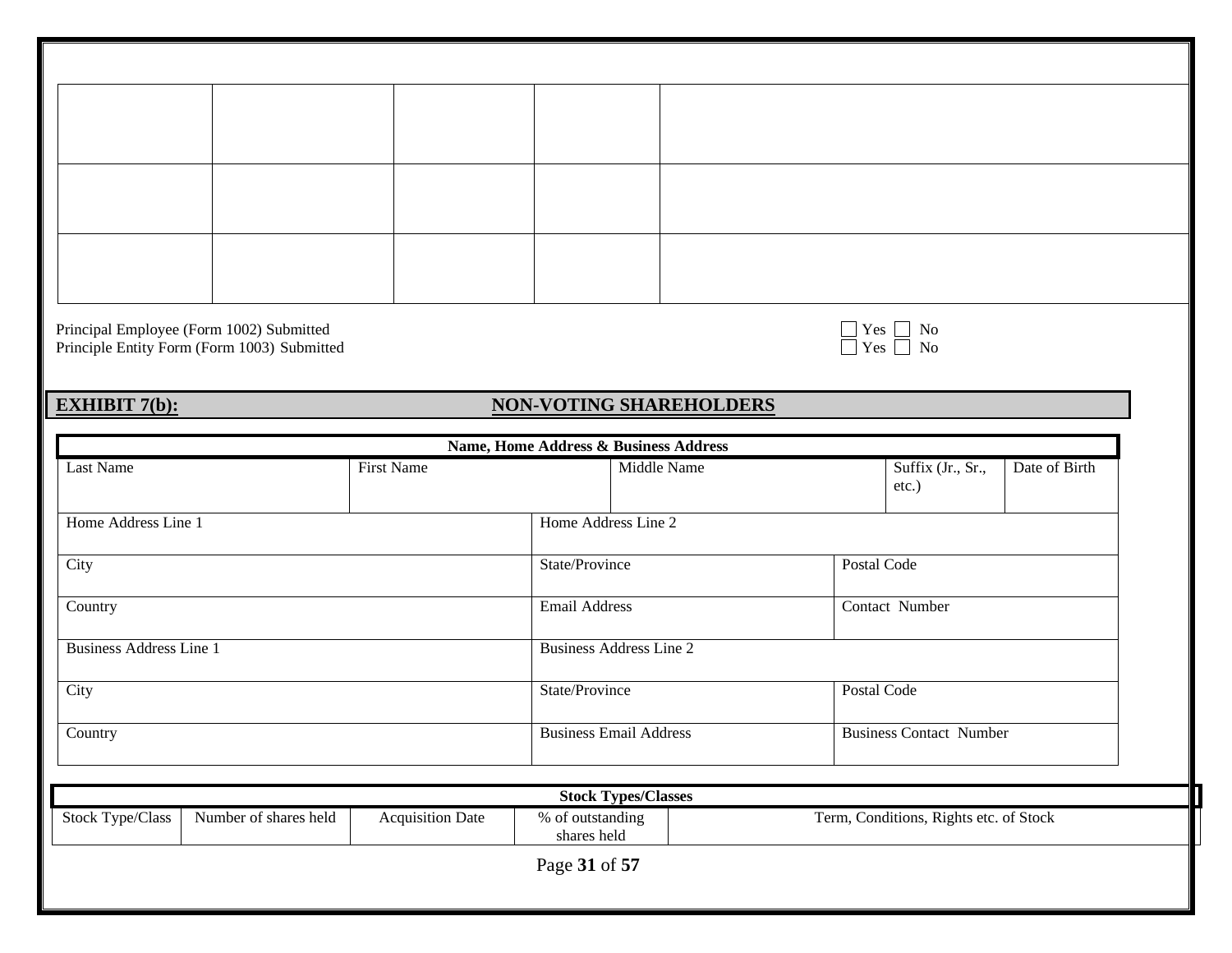Principal Employee (Form 1002) Submitted  $\Box$  Yes  $\Box$  No Principle Entity Form (Form 1003) Submitted  $\Box$  Yes  $\Box$  No

| es: | Г |
|-----|---|
| ⊷   | Γ |

#### **EXHIBIT 8(a): INTEREST OF CURRENT PARTNERS**

|                                                   |                                       |                                | Name, Home Address & Business Address |                                                              |                                |               |
|---------------------------------------------------|---------------------------------------|--------------------------------|---------------------------------------|--------------------------------------------------------------|--------------------------------|---------------|
| Last Name                                         | First Name                            |                                | Middle Name                           |                                                              | Suffix (Jr., Sr.,<br>$etc.$ )  | Date of Birth |
| Home Address Line 1                               |                                       |                                | Home Address Line 2                   |                                                              |                                |               |
| City                                              |                                       | State/Province                 |                                       |                                                              | Postal Code                    |               |
| Country                                           |                                       | <b>Email Address</b>           |                                       |                                                              | Contact number                 |               |
| <b>Business Address Line 1</b>                    |                                       | <b>Business Address Line 2</b> |                                       |                                                              |                                |               |
| City                                              |                                       | State/Province                 |                                       |                                                              | Postal Code                    |               |
| Country                                           |                                       | <b>Business Email Address</b>  |                                       |                                                              | <b>Business Contact Number</b> |               |
| Partner Type (place X next to type of<br>Partner) | % of Ownership in<br><b>Applicant</b> |                                | <b>Date Acquired interest</b>         | Please explain participation in Applicant's business, if any |                                |               |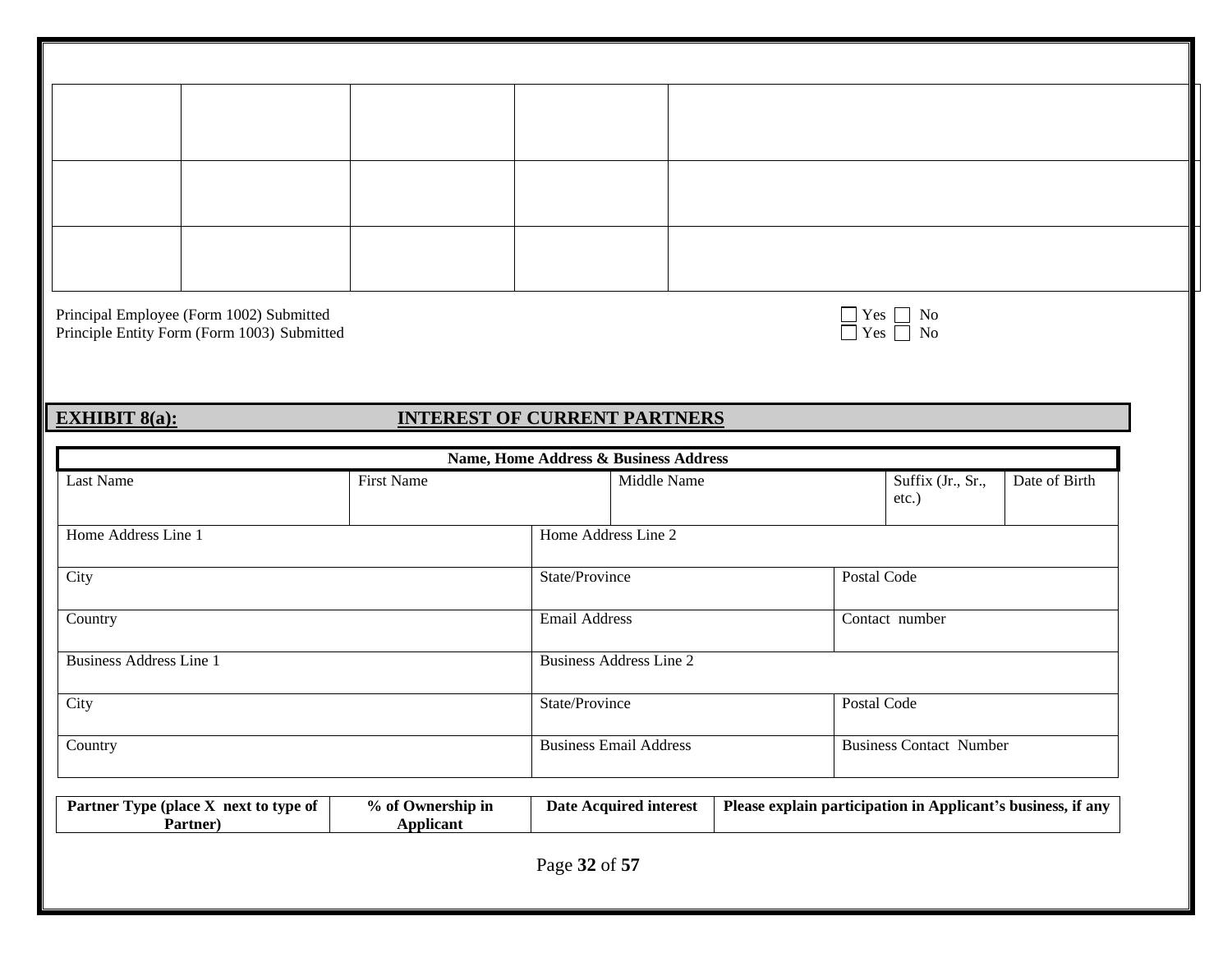| Full/General Partner            |  |  |
|---------------------------------|--|--|
| <b>Limited Partner</b>          |  |  |
| Dormant/Silent Partner          |  |  |
| Nominal Partner                 |  |  |
| other: $\overline{\phantom{a}}$ |  |  |
|                                 |  |  |

Principal Employee (Form 1002) Submitted  $\Box$  Yes  $\Box$  No Principle Entity Form (Form 1003) Submitted  $\Box$  Yes  $\Box$  No

| r es | n |
|------|---|
| r es | n |

#### **EXHIBIT 8(b): INTEREST OF FORMER PARTNERS**

|                                |            |                                                                 | Name, Home Address & Business Address                      |  |                |  |  |
|--------------------------------|------------|-----------------------------------------------------------------|------------------------------------------------------------|--|----------------|--|--|
| Last Name                      | First Name |                                                                 | Suffix (Jr., Sr.,<br>Date of Birth<br>Middle Name<br>etc.) |  |                |  |  |
| Home Address Line 1            |            | Home Address Line 2                                             |                                                            |  |                |  |  |
| City                           |            | State/Province                                                  |                                                            |  | Postal Code    |  |  |
| Country                        |            |                                                                 | Email Address                                              |  | Contact Number |  |  |
| <b>Business Address Line 1</b> |            | Business Address Line 2                                         |                                                            |  |                |  |  |
| City                           |            | State/Province                                                  |                                                            |  | Postal Code    |  |  |
| Country                        |            | <b>Business Contact Number</b><br><b>Business Email Address</b> |                                                            |  |                |  |  |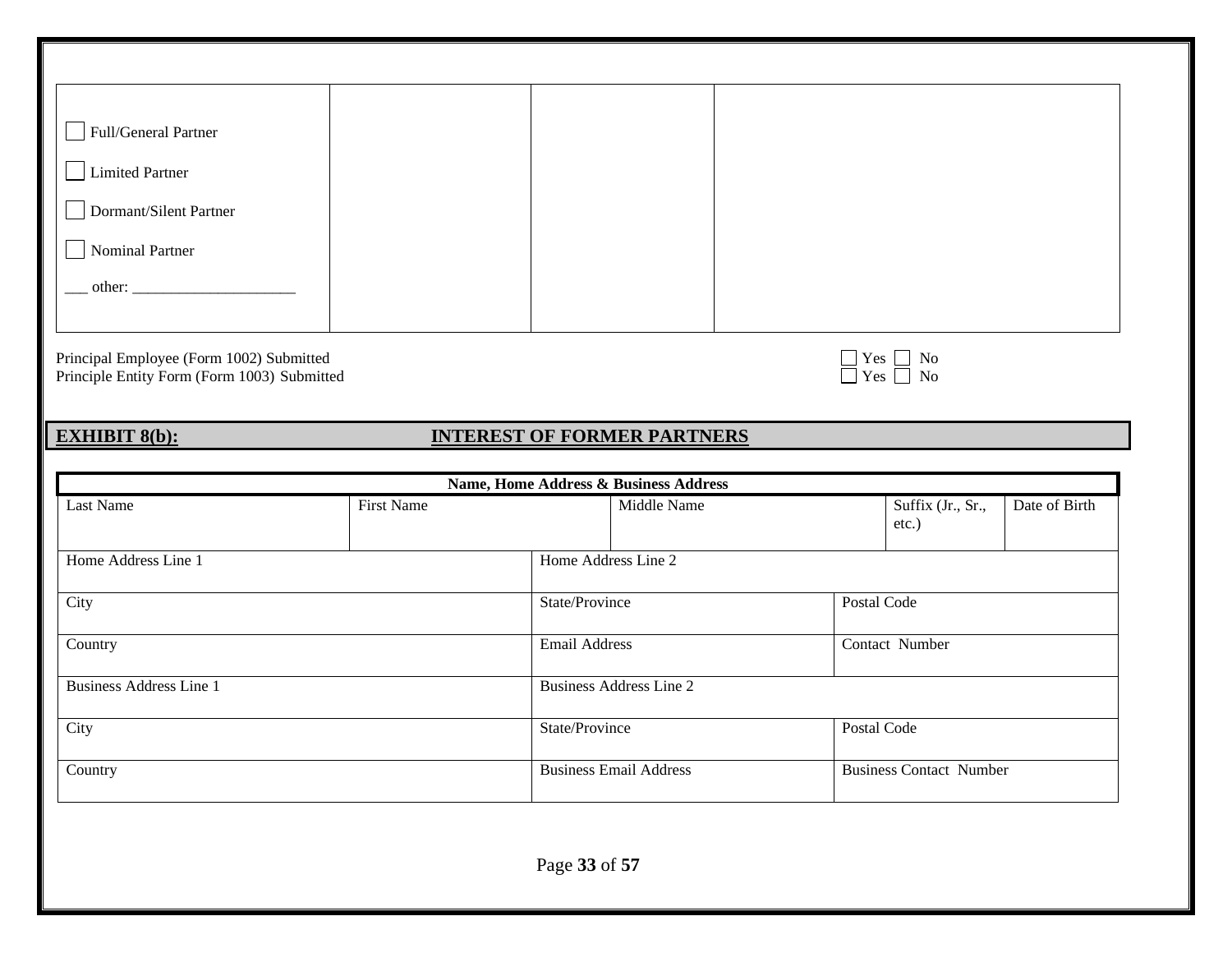| Partner Type (place X next to<br>type of Partner) | % of Ownership<br>in Applicant | <b>Held interest</b><br><b>To/From</b> | Please explain participation in<br>Applicant's business, if any | <b>Reason for Leaving</b> |
|---------------------------------------------------|--------------------------------|----------------------------------------|-----------------------------------------------------------------|---------------------------|
|                                                   |                                |                                        |                                                                 |                           |
| Full/General Partner                              |                                |                                        |                                                                 |                           |
| <b>Limited Partner</b>                            |                                |                                        |                                                                 |                           |
| Dormant/Silent Partner                            |                                |                                        |                                                                 |                           |
| Nominal Partner                                   |                                |                                        |                                                                 |                           |
| other: $\overline{\phantom{a}}$                   |                                |                                        |                                                                 |                           |
|                                                   |                                |                                        |                                                                 |                           |
|                                                   |                                |                                        |                                                                 |                           |
|                                                   |                                |                                        |                                                                 |                           |

### **EXHIBIT 9: EXTENT AND HOLDER OF LONG TERM DEBT**

| Type of instrument<br>(Place X next to type)                                                                                    | <b>Dated Issued</b> | <b>Repayment Due</b><br>Date | <b>Principal Amount</b> | <b>Interest Rate</b> | <b>Renewable or Non-</b><br>Renewable (state one) |
|---------------------------------------------------------------------------------------------------------------------------------|---------------------|------------------------------|-------------------------|----------------------|---------------------------------------------------|
| Bond<br>Note<br>  Loan<br>$\Box$ Credit line<br>$\Box$ Mortgage<br>Trust Deed<br>Debenture<br>Shareholder/Partner Loan<br>other |                     |                              |                         |                      |                                                   |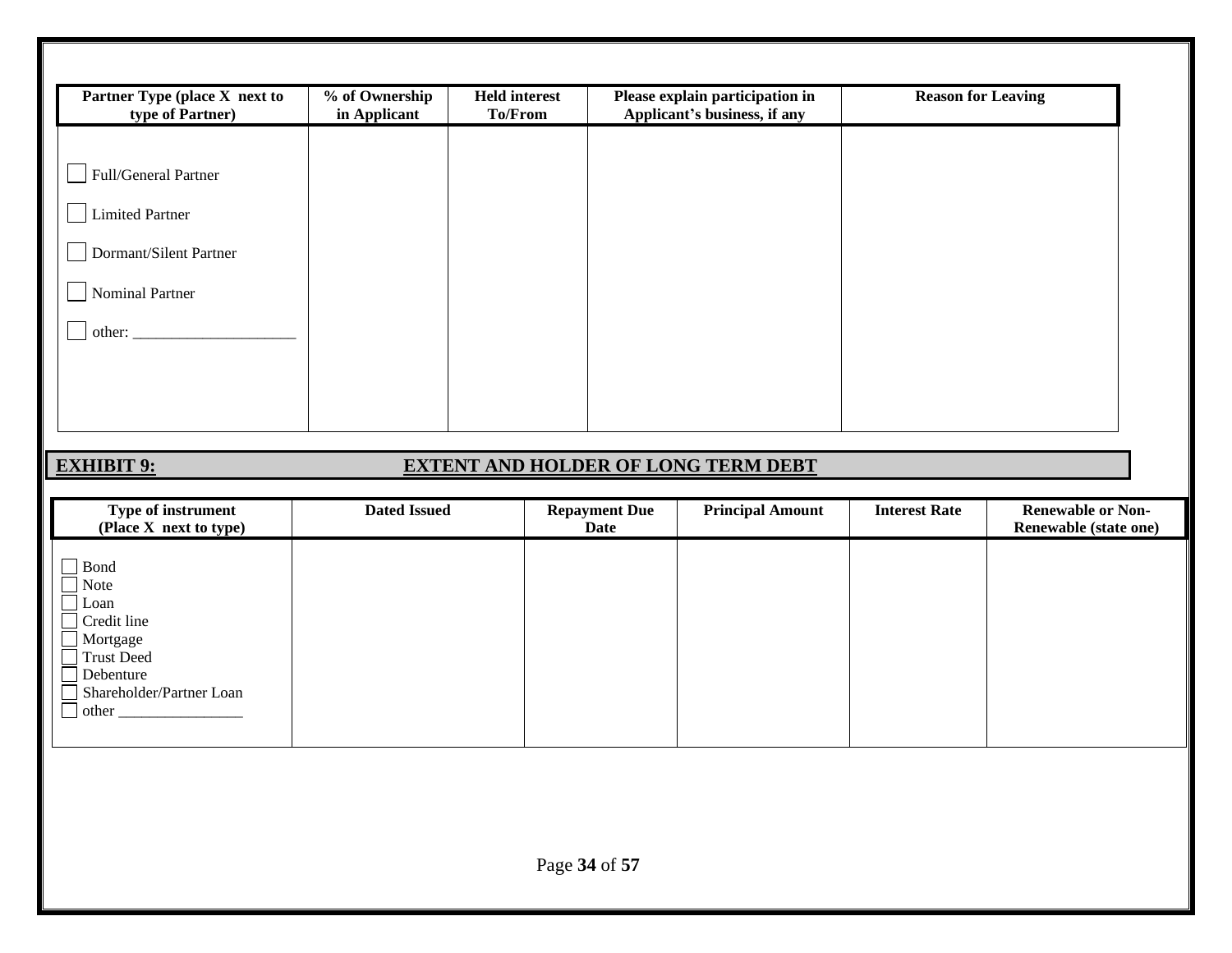| Explain type, class, terms, conditions and priorities etc. for the debt instrument      |                   |                |                                                               |                  |                                                   |                      |                                              |
|-----------------------------------------------------------------------------------------|-------------------|----------------|---------------------------------------------------------------|------------------|---------------------------------------------------|----------------------|----------------------------------------------|
|                                                                                         |                   |                |                                                               |                  |                                                   |                      |                                              |
|                                                                                         |                   |                |                                                               |                  |                                                   |                      |                                              |
|                                                                                         |                   |                |                                                               |                  |                                                   |                      |                                              |
|                                                                                         |                   |                | Name and Address of Person Holding Debt                       |                  |                                                   |                      |                                              |
| Last Name                                                                               | <b>First Name</b> |                | Middle Name                                                   |                  | Suffix (Jr., Sr.,<br>etc.)                        |                      | Date of Birth                                |
| Home Address Line 1                                                                     |                   |                | Home Address Line 2                                           |                  |                                                   |                      |                                              |
|                                                                                         |                   |                |                                                               |                  |                                                   |                      |                                              |
| City                                                                                    |                   | State/Province |                                                               |                  |                                                   | Postal Code          |                                              |
| Country                                                                                 |                   | Email Address  |                                                               | Contact Number   |                                                   |                      |                                              |
|                                                                                         |                   |                |                                                               |                  |                                                   |                      |                                              |
| Current balance of this debt                                                            |                   |                |                                                               |                  |                                                   |                      |                                              |
| Principal Employee (Form 1002) Submitted<br>Principle Entity Form (Form 1003) Submitted |                   |                |                                                               |                  | $\exists$ Yes<br>$\rm No$<br>$\Box$ Yes $\Box$ No |                      |                                              |
|                                                                                         |                   |                |                                                               |                  |                                                   |                      |                                              |
| <b>EXHIBIT 10:</b>                                                                      |                   |                | HOLDER AND TYPE OF OTHER INDEBTEDNESS AND SECURITY INSTRUMENT |                  |                                                   |                      |                                              |
| Type of Instrument                                                                      | Dated Issued      |                | Repayment Due Date                                            | Principal Amount |                                                   | <b>Interest Rate</b> | Renewable or Non-<br>Renewable(State<br>One) |
|                                                                                         |                   |                |                                                               |                  |                                                   |                      |                                              |
|                                                                                         |                   |                |                                                               |                  |                                                   |                      |                                              |
|                                                                                         |                   |                |                                                               |                  |                                                   |                      |                                              |
|                                                                                         |                   |                |                                                               |                  |                                                   |                      |                                              |
|                                                                                         |                   |                |                                                               |                  |                                                   |                      |                                              |
|                                                                                         |                   |                |                                                               |                  |                                                   |                      |                                              |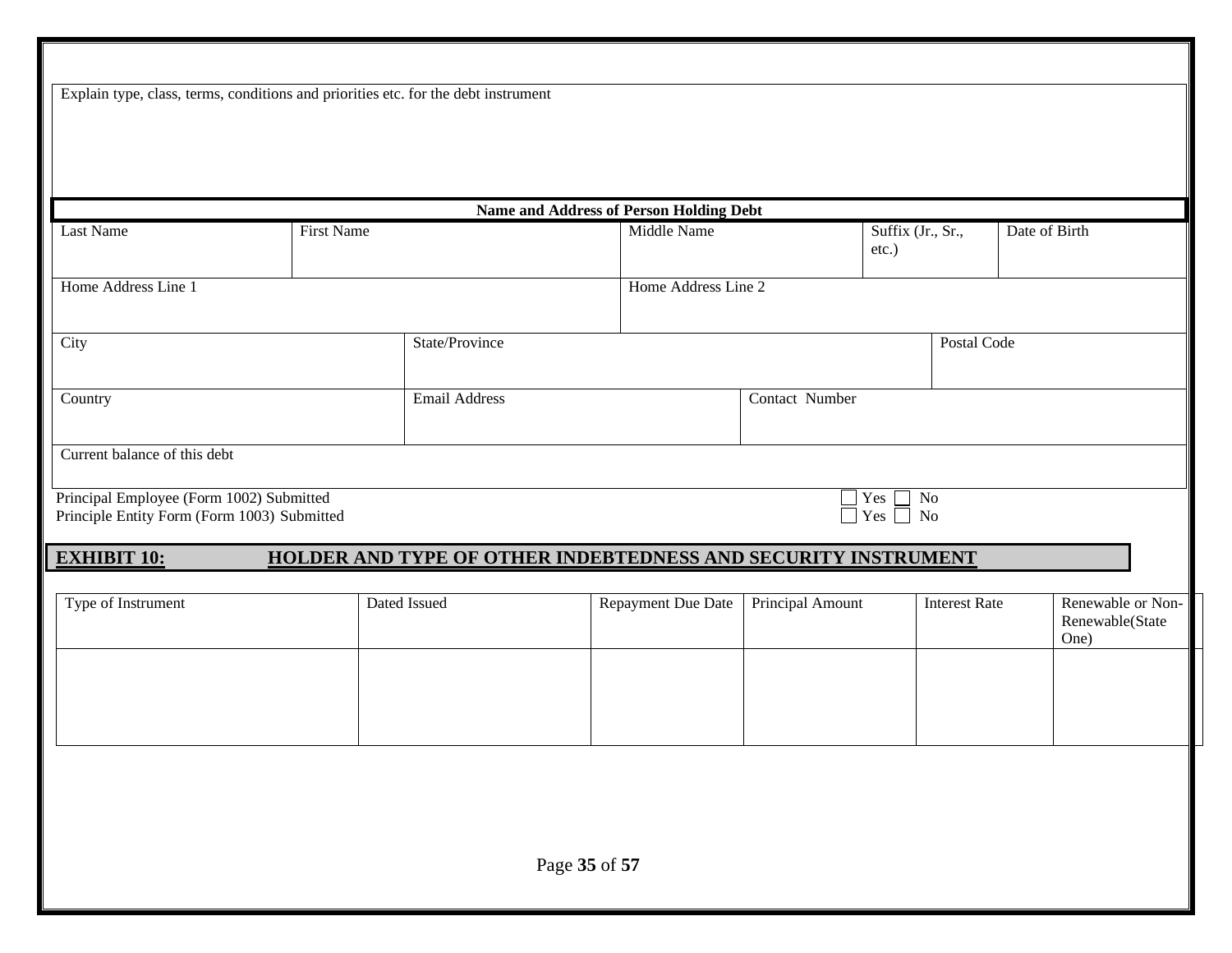Explain type, class, terms, conditions and priorities, etc., for the debt instrument

|                                                                                         |                   | Name and Address of Person Holding Debt |                     |                                                                                                                                   |                            |               |
|-----------------------------------------------------------------------------------------|-------------------|-----------------------------------------|---------------------|-----------------------------------------------------------------------------------------------------------------------------------|----------------------------|---------------|
| Last Name                                                                               | <b>First Name</b> |                                         | Middle Name         |                                                                                                                                   | Suffix (Jr., Sr.,<br>etc.) | Date of Birth |
| Home Address Line 1                                                                     |                   |                                         | Home Address Line 2 |                                                                                                                                   |                            |               |
| City                                                                                    |                   | State/Province                          |                     |                                                                                                                                   | Postal Code                |               |
| Country                                                                                 |                   | email address                           | Contact number      |                                                                                                                                   |                            |               |
| Current balance of this debt                                                            |                   |                                         |                     |                                                                                                                                   |                            |               |
| Principal Employee (Form 1002) Submitted<br>Principle Entity Form (Form 1003) Submitted |                   |                                         |                     | $\begin{tabular}{ c c c c } \hline \quad & Yes & No \\ \hline \quad & Yes & No \\ \hline \quad & No & No \\ \hline \end{tabular}$ |                            |               |
|                                                                                         |                   |                                         |                     |                                                                                                                                   |                            |               |
|                                                                                         |                   |                                         |                     |                                                                                                                                   |                            |               |
|                                                                                         |                   |                                         |                     |                                                                                                                                   |                            |               |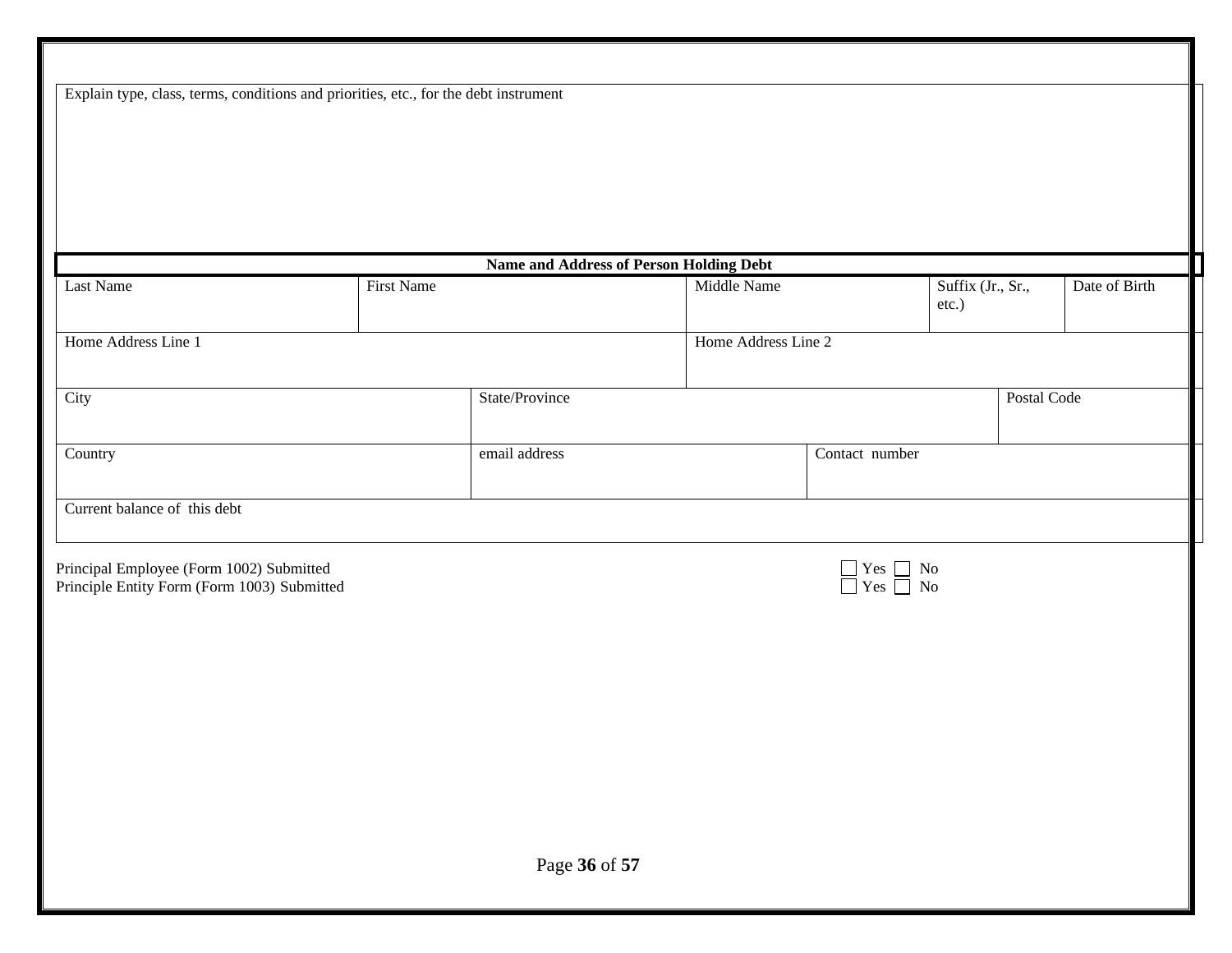| <b>EXHIBIT 11:</b>                                                             |               | <b>SECURITIES OPTIONS - DESCRIPTION</b> |                               |  |  |  |  |  |
|--------------------------------------------------------------------------------|---------------|-----------------------------------------|-------------------------------|--|--|--|--|--|
| <b>Option Name</b>                                                             | Security Type | <b>Option Grant Years</b>               | <b>Option Expiration Date</b> |  |  |  |  |  |
| Explain how the option holder will, or may become, entitled to exercise option |               |                                         |                               |  |  |  |  |  |
| <b>Option Name</b>                                                             | Security Type | <b>Option Grant Years</b>               | <b>Option Expiration Date</b> |  |  |  |  |  |
| Explain how the option holder will, or may become, entitled to exercise option |               |                                         |                               |  |  |  |  |  |
|                                                                                | Page 37 of 57 |                                         |                               |  |  |  |  |  |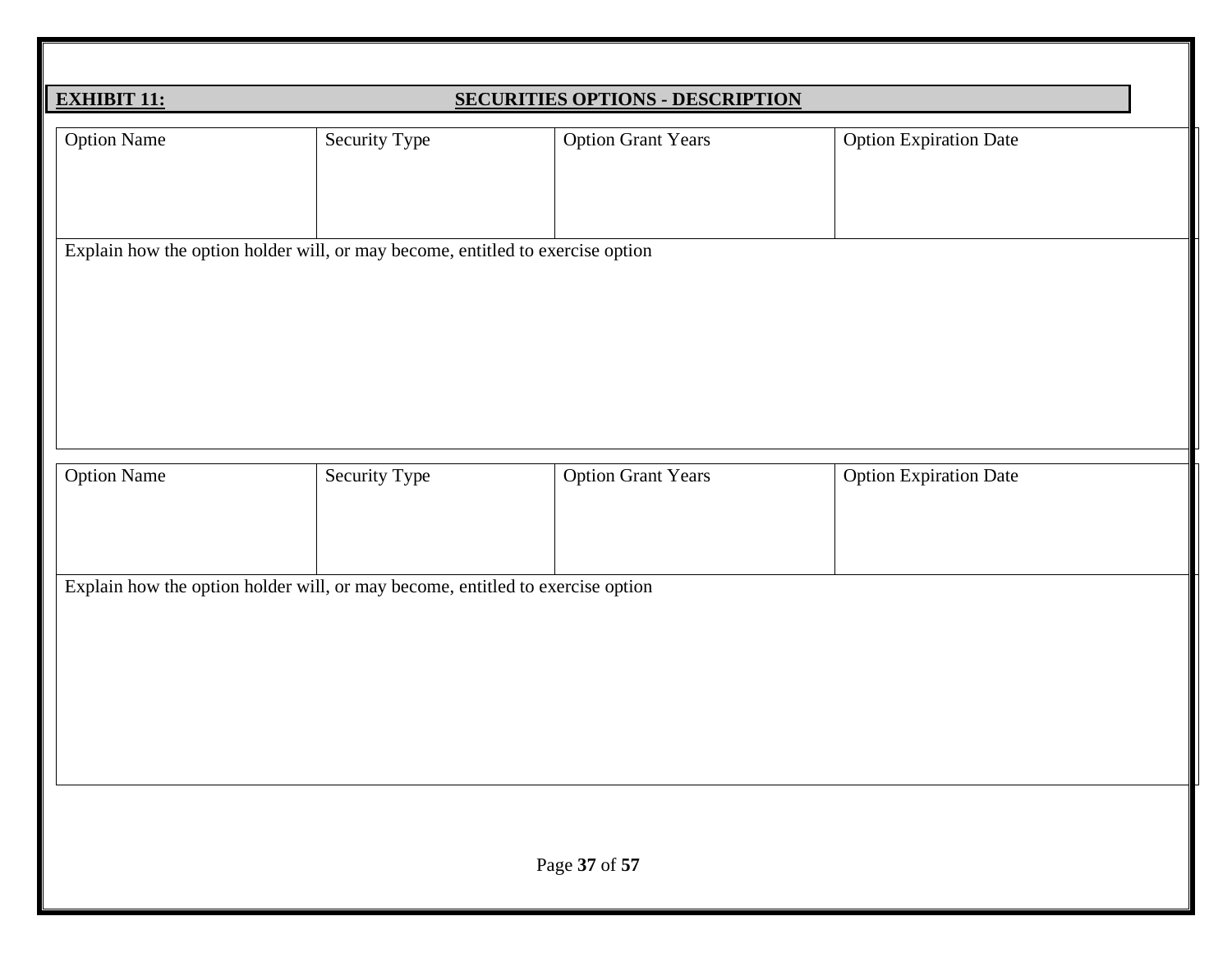| <b>BENEFICIAL OWNERS OF SECURITY OPTIONS</b><br><b>EXHIBIT 12:</b> |                   |                               |                                                |  |  |  |  |  |  |
|--------------------------------------------------------------------|-------------------|-------------------------------|------------------------------------------------|--|--|--|--|--|--|
| Name, Home Address & Business Address                              |                   |                               |                                                |  |  |  |  |  |  |
| Last Name                                                          | <b>First Name</b> | Middle Name                   | Suffix (Jr., Sr.,<br>Date of Birth<br>$etc.$ ) |  |  |  |  |  |  |
| Home Address Line 1                                                |                   | Home Address Line 2           |                                                |  |  |  |  |  |  |
| City                                                               |                   | State/Province                | Postal Code                                    |  |  |  |  |  |  |
| Country                                                            |                   |                               | Contact Number                                 |  |  |  |  |  |  |
| <b>Business Address Line 1</b>                                     |                   | Business Address Line 2       |                                                |  |  |  |  |  |  |
| City                                                               |                   | State/Province                | Postal Code                                    |  |  |  |  |  |  |
| Country                                                            |                   | <b>Business Email Address</b> | <b>Business Contact Number</b>                 |  |  |  |  |  |  |

|                                |               |                              | <b>Beneficial Owner List of Options</b> |                                              |                                            |                   |
|--------------------------------|---------------|------------------------------|-----------------------------------------|----------------------------------------------|--------------------------------------------|-------------------|
| <b>Security Option</b><br>Name | Security Type | <b>Option Grant</b><br>Years | <b>Option Expiration</b><br>Date        | Number of<br><b>Voting Shares</b><br>Granted | Number of Non-<br>voting Shares<br>Granted | Value at Issuance |
|                                |               |                              |                                         |                                              |                                            |                   |
|                                |               |                              |                                         |                                              |                                            |                   |
|                                |               |                              |                                         |                                              |                                            |                   |
|                                |               |                              |                                         |                                              |                                            |                   |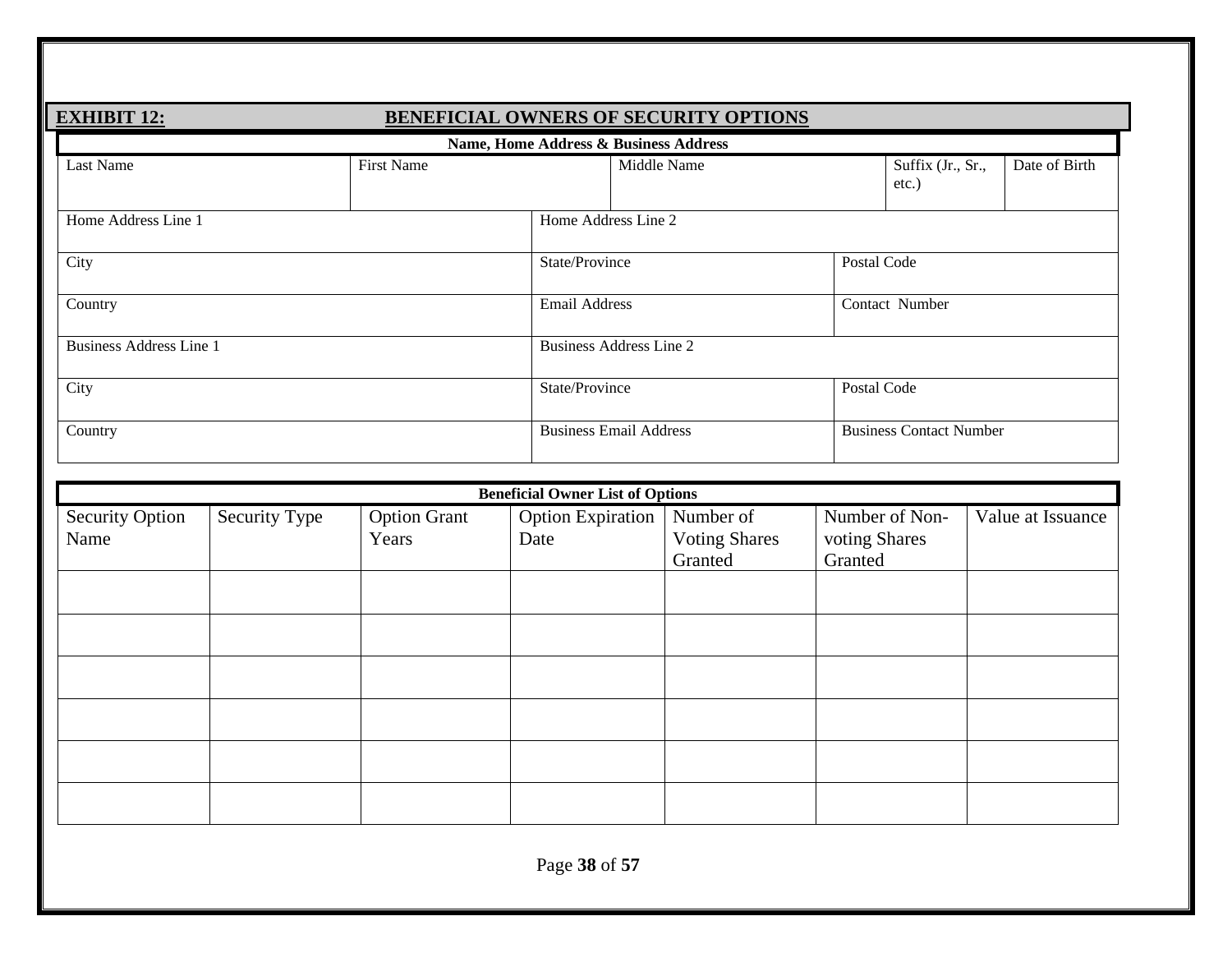### **EXHIBIT 13: PRINCIPALS NOT YET DISCLOSED**

|                                                                                                    |                   | Principal Employees or Entities not yet disclosed                |             |             |                            |                            |
|----------------------------------------------------------------------------------------------------|-------------------|------------------------------------------------------------------|-------------|-------------|----------------------------|----------------------------|
| Last Name                                                                                          | <b>First Name</b> |                                                                  | Middle Name |             | Suffix (Jr., Sr.,<br>etc.) | Date of Birth              |
| Principal Name                                                                                     |                   |                                                                  |             |             |                            |                            |
| Address Line 1                                                                                     |                   | Address Line 2                                                   |             |             |                            |                            |
| City                                                                                               |                   | State/Province                                                   |             | Postal Code |                            |                            |
| Country                                                                                            |                   | <b>Email Address</b>                                             |             |             | <b>Contact Number</b>      |                            |
|                                                                                                    |                   | Describe Interest and Type of Interest or Control over Applicant |             |             |                            |                            |
|                                                                                                    |                   |                                                                  |             |             |                            |                            |
|                                                                                                    |                   |                                                                  |             |             |                            |                            |
|                                                                                                    |                   |                                                                  |             |             |                            |                            |
|                                                                                                    |                   |                                                                  |             |             |                            |                            |
|                                                                                                    |                   |                                                                  |             |             |                            |                            |
|                                                                                                    |                   |                                                                  |             |             |                            |                            |
|                                                                                                    |                   |                                                                  |             |             |                            |                            |
|                                                                                                    |                   |                                                                  |             |             |                            |                            |
| Principal Employee (Form 1002) Submitted<br>Principal Entity Disclosure Form (Form 1003) Submitted |                   |                                                                  |             |             | $\Box$ Yes $\Box$          | $\Box$ Yes $\Box$ No<br>No |
|                                                                                                    |                   |                                                                  |             |             |                            |                            |
|                                                                                                    |                   |                                                                  |             |             |                            |                            |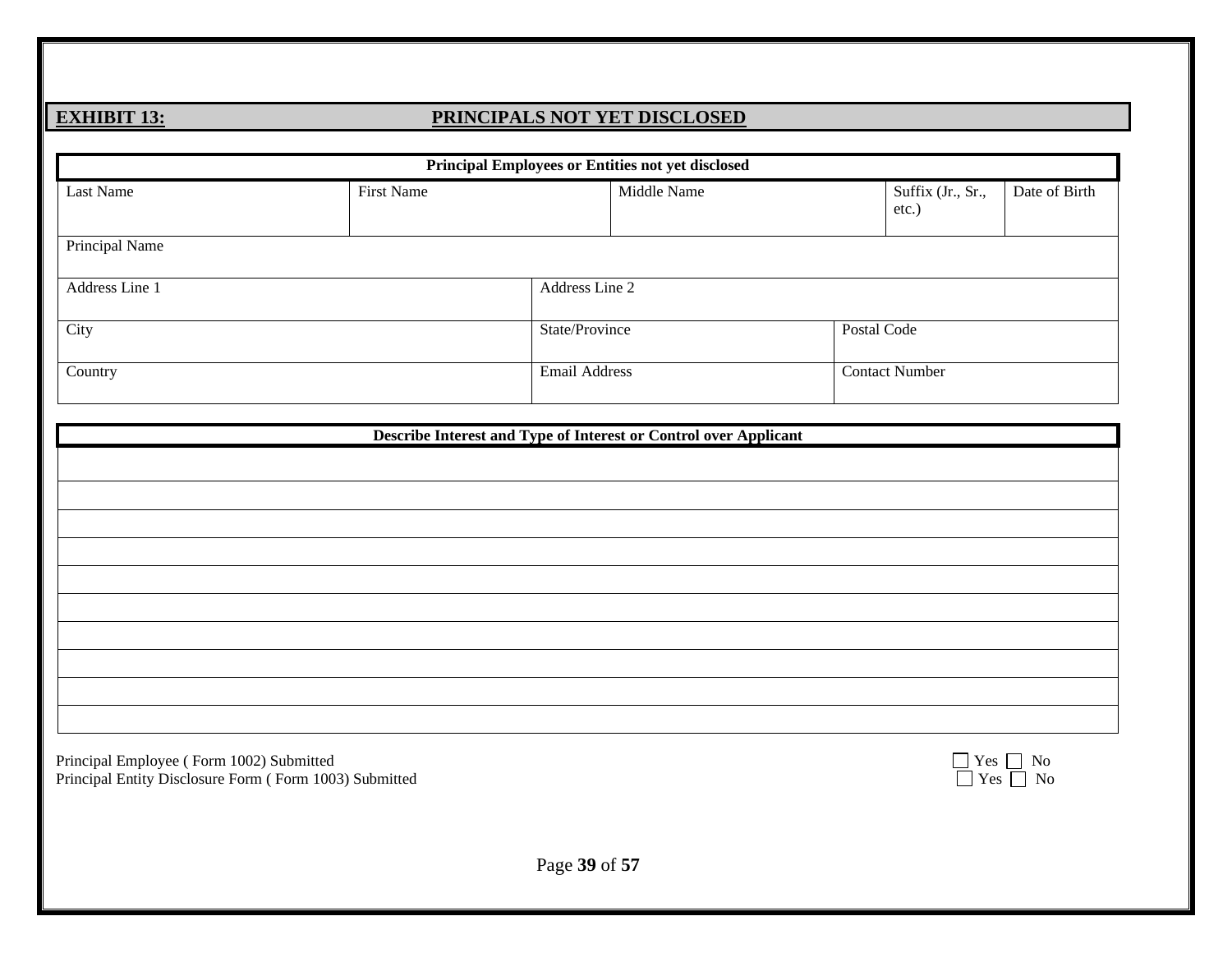#### **EXHIBIT 14: FINANCIAL INSTITUTIONS**

| Name of Institution   |              |  |                                              |                    |      | <b>Federal Identification Number</b> |  |
|-----------------------|--------------|--|----------------------------------------------|--------------------|------|--------------------------------------|--|
| Address Line 1        |              |  | Address Line 2                               |                    |      |                                      |  |
| City                  |              |  | State/Province                               |                    | City |                                      |  |
| Country               |              |  | <b>Email Address</b>                         |                    |      | <b>Contact Number</b>                |  |
|                       |              |  | <b>Accounts at the Financial Institution</b> |                    |      |                                      |  |
| <b>Account Number</b> | Account Type |  | Purpose of Account                           | Purpose of Closing |      | Date Opened and Closed               |  |
|                       |              |  |                                              |                    |      |                                      |  |
|                       |              |  |                                              |                    |      |                                      |  |
|                       |              |  |                                              |                    |      |                                      |  |
|                       |              |  |                                              |                    |      |                                      |  |
|                       |              |  |                                              |                    |      |                                      |  |
|                       |              |  |                                              |                    |      |                                      |  |
|                       |              |  |                                              |                    |      |                                      |  |
|                       |              |  |                                              |                    |      |                                      |  |
|                       |              |  |                                              |                    |      |                                      |  |
|                       |              |  |                                              |                    |      |                                      |  |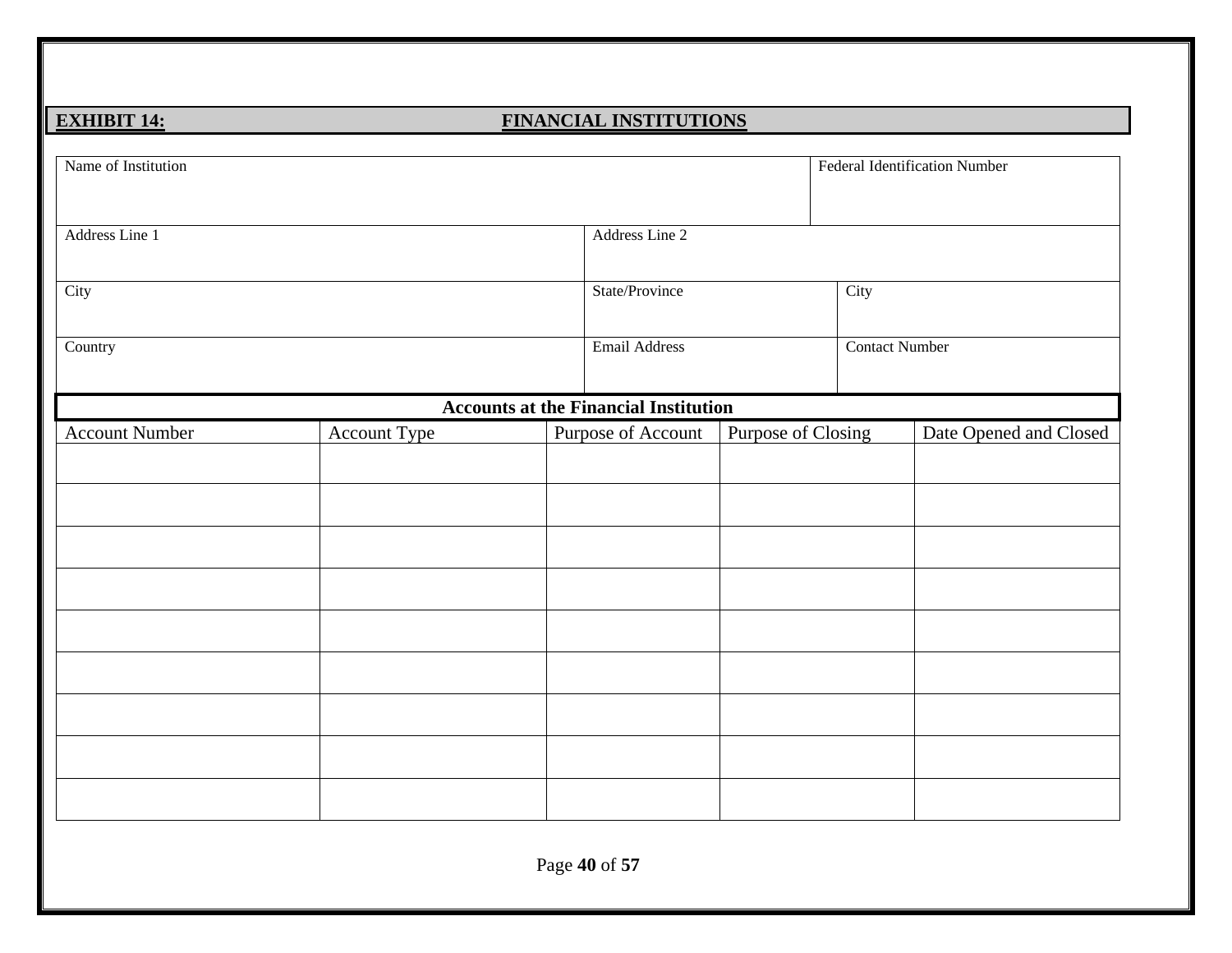| <b>EXHIBIT 15:</b>                                            | <b>CONTRACTS</b>      |                              |                                                          |  |
|---------------------------------------------------------------|-----------------------|------------------------------|----------------------------------------------------------|--|
| Name of Business or Vendor                                    |                       | <b>Identification Number</b> | Federal Identification Number/Social Security Number/Tax |  |
| Address Line 1                                                | Address Line 2        |                              |                                                          |  |
| City                                                          | State/Province        |                              | City                                                     |  |
| <b>Email Address</b><br>Country                               | <b>Contact Person</b> |                              | <b>Contact Number</b>                                    |  |
| Description of Contract and Goods and Services to be provided |                       |                              | Compensation and Method of Payment                       |  |
|                                                               | Page 41 of 57         |                              |                                                          |  |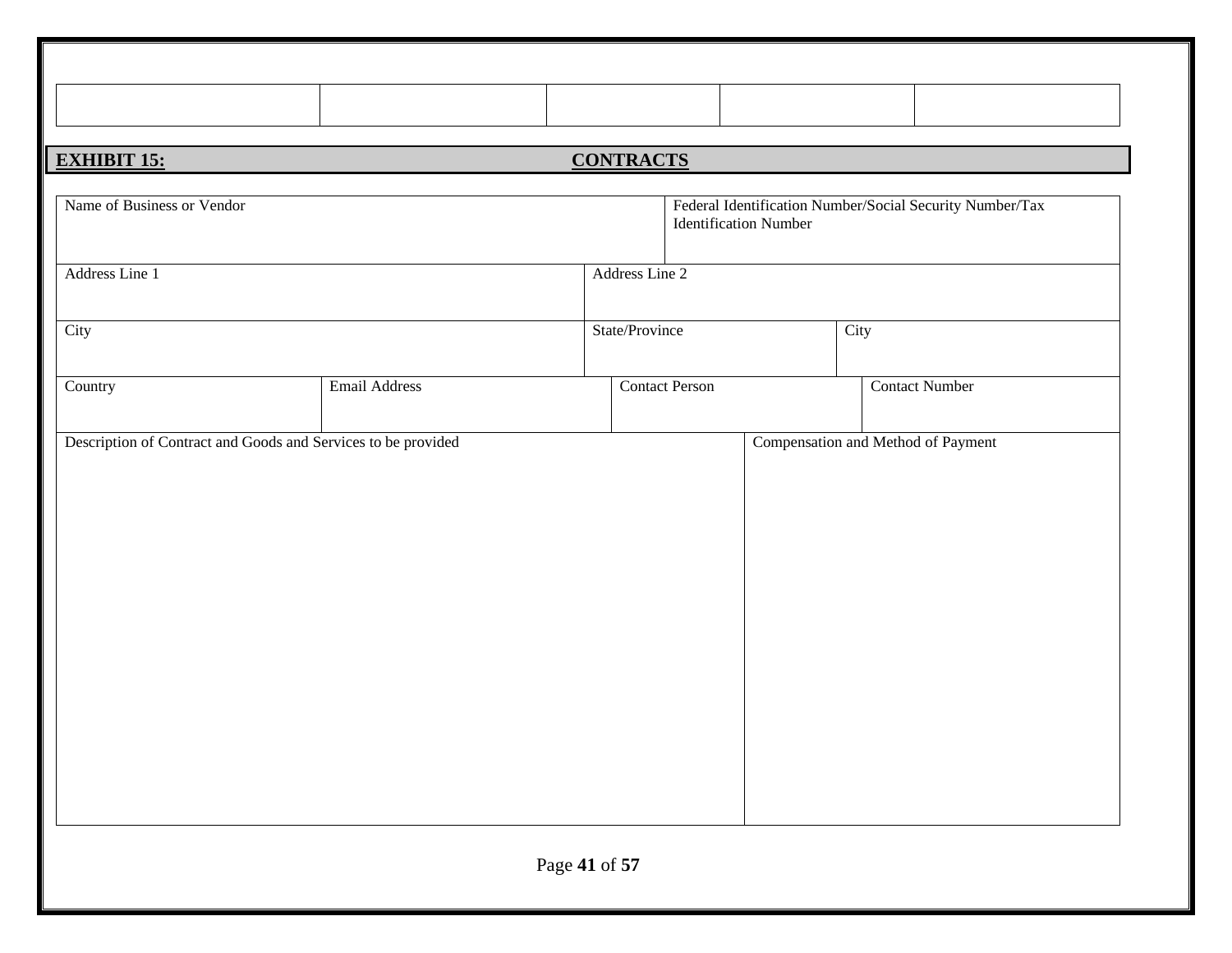### **EXHIBIT 16: APPLICANT STOCK HOLDINGS**

| NAME AND ADDRESS<br>OF COMPANY | TYPE OF STOCK HELD | PURCHASE PRICE PER<br><b>SHARE</b> | NUMBER OF SHARES<br><b>HELD</b> | % OF OWNERSHIP 5%<br>OR MORE THAN | VOTING OR NON-<br><b>VOTING STOCK (List</b><br>Voting Stock First) |
|--------------------------------|--------------------|------------------------------------|---------------------------------|-----------------------------------|--------------------------------------------------------------------|
|                                |                    |                                    |                                 |                                   |                                                                    |
|                                |                    |                                    |                                 |                                   |                                                                    |
|                                |                    |                                    |                                 |                                   |                                                                    |
|                                |                    |                                    |                                 |                                   |                                                                    |
|                                |                    |                                    |                                 |                                   |                                                                    |
|                                |                    |                                    |                                 |                                   |                                                                    |
|                                |                    |                                    |                                 |                                   |                                                                    |
|                                |                    |                                    |                                 |                                   |                                                                    |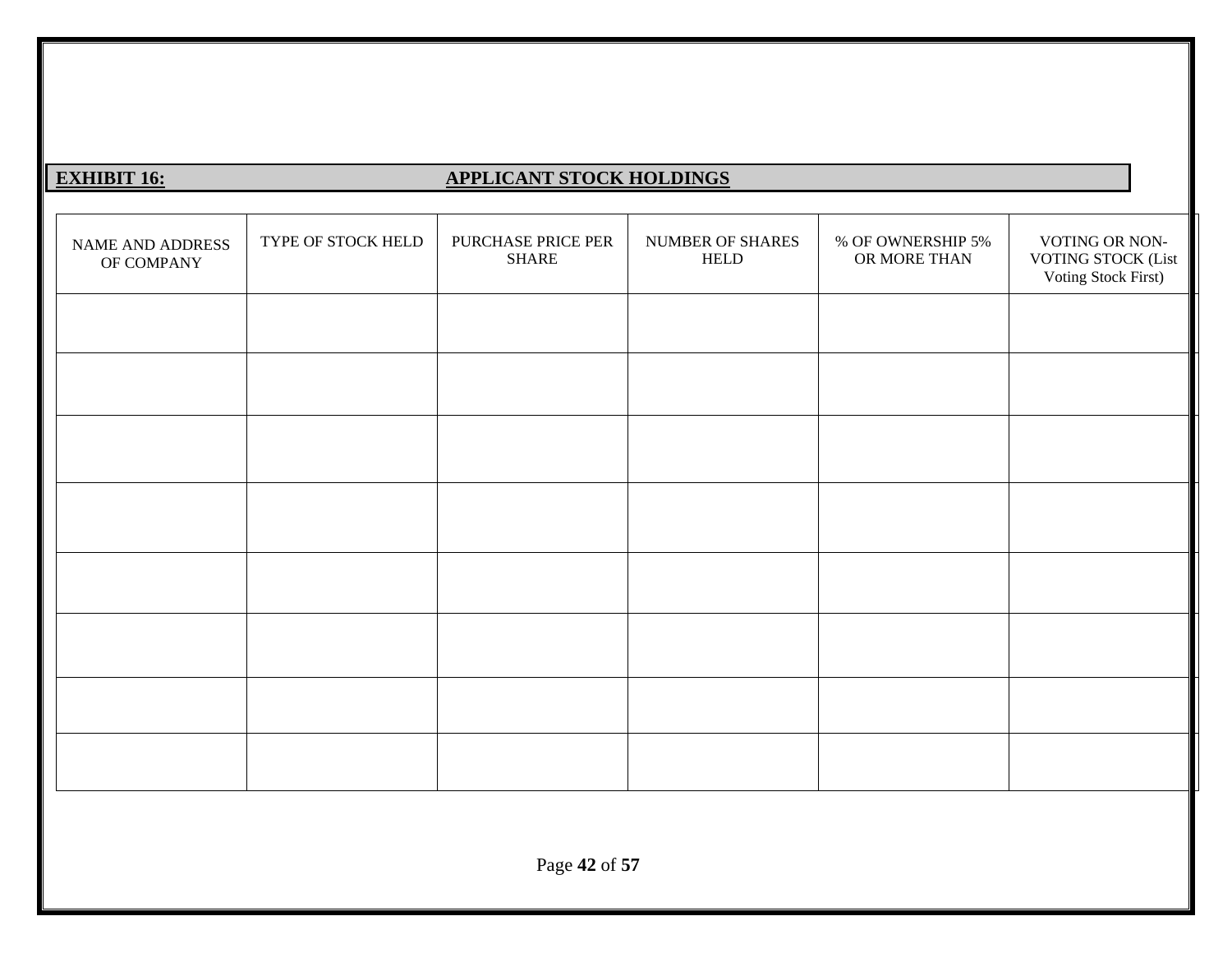### **EXHIBIT 17: INSIDER TRANSACTIONS**

|                                |                     |                      | Name, Home Address & Business Address* |                                |
|--------------------------------|---------------------|----------------------|----------------------------------------|--------------------------------|
| <b>First Name</b>              | Middle Name         |                      | Suffix (Jr., Sr., etc.)                | Date of Birth                  |
|                                |                     |                      |                                        |                                |
| Home Address Line 1            | Home Address Line 2 |                      |                                        |                                |
| City                           |                     | State/Province       |                                        | Postal Code                    |
| Country                        |                     | <b>Email Address</b> |                                        | <b>Contact Number</b>          |
| <b>Business Address Line 1</b> |                     |                      | Business Address Line 2                |                                |
| City                           |                     | State/Province       |                                        | Postal Code                    |
| Country                        |                     |                      | <b>Business Email Address</b>          | <b>Business Contact Number</b> |

| DATE OF<br><b>TRANSACTION</b> | NATURE OF TRANSACTION | PARTIES TO<br>TRANSACTION (include<br>name $\&$ positions) | NUMBER OF SECURITIES<br><b>INVOLVED</b> | DOLLAR VALUE OF TRANSACTION |
|-------------------------------|-----------------------|------------------------------------------------------------|-----------------------------------------|-----------------------------|
|                               |                       |                                                            |                                         |                             |
|                               |                       |                                                            |                                         |                             |
|                               |                       |                                                            |                                         |                             |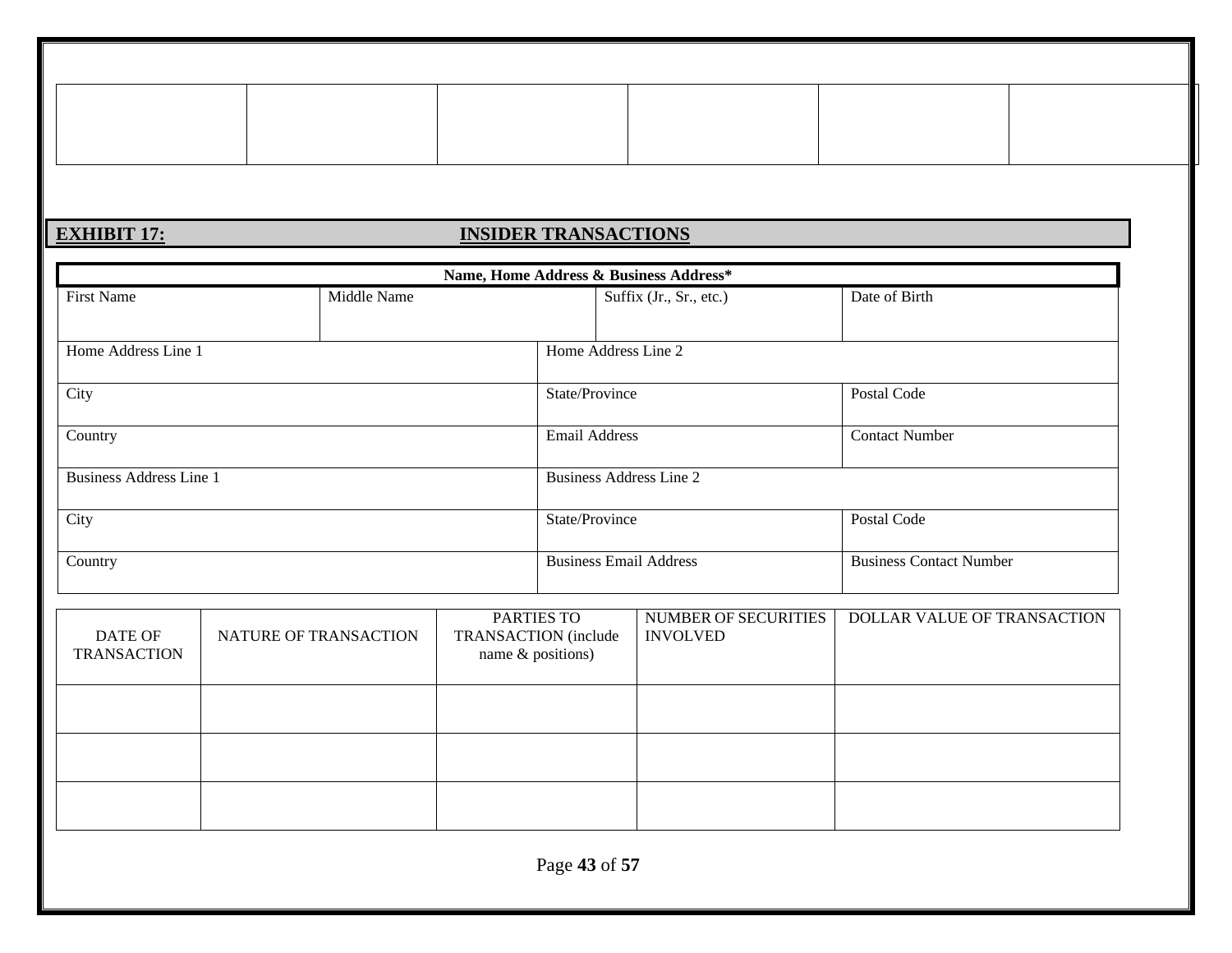| <b>EXHIBIT 18:</b><br><b>CRIMINAL HISTORY</b><br>NAME OF<br>NAME OF CASE<br>NATURE OF ARREST<br>DATE OF<br>NAME AND ADDRESS OF<br><b>DISPOSITON</b><br>DIRECTOR,<br><b>ARREST OR</b><br>AND DOCKET<br>OR CHARGE<br><b>LAW ENFORCEMENT</b><br>(ACQUITTED,<br><b>SENTENCE</b><br>PARTNER, |
|-----------------------------------------------------------------------------------------------------------------------------------------------------------------------------------------------------------------------------------------------------------------------------------------|
|                                                                                                                                                                                                                                                                                         |
| <b>CHARGE</b><br>CONVICTED,<br><b>NUMBER</b><br><b>AGENCY OR COURT</b><br>OFFICER OR<br><b>TRUSTEE</b><br>DISMISSED, ETC.)<br><b>INVOLVED</b>                                                                                                                                           |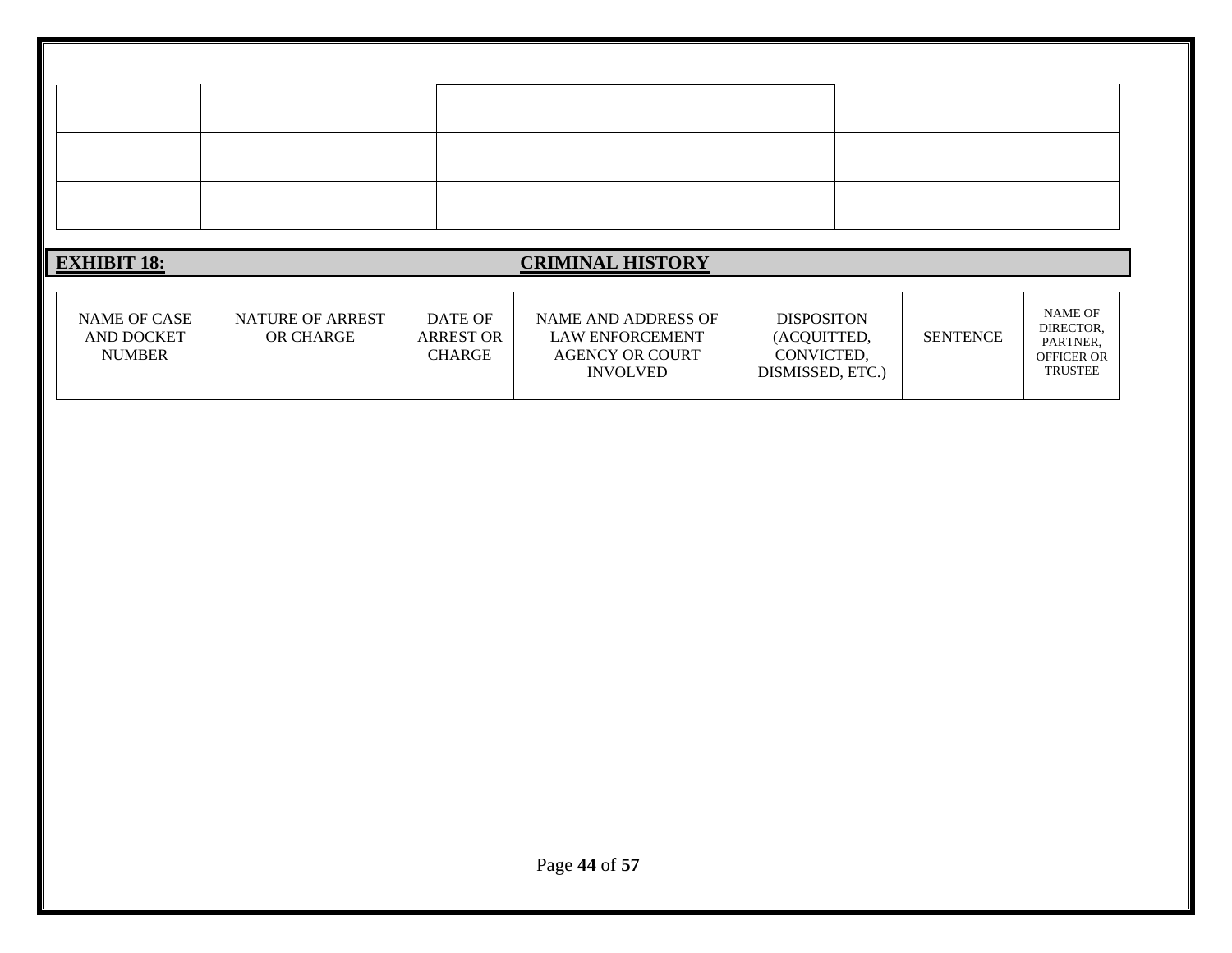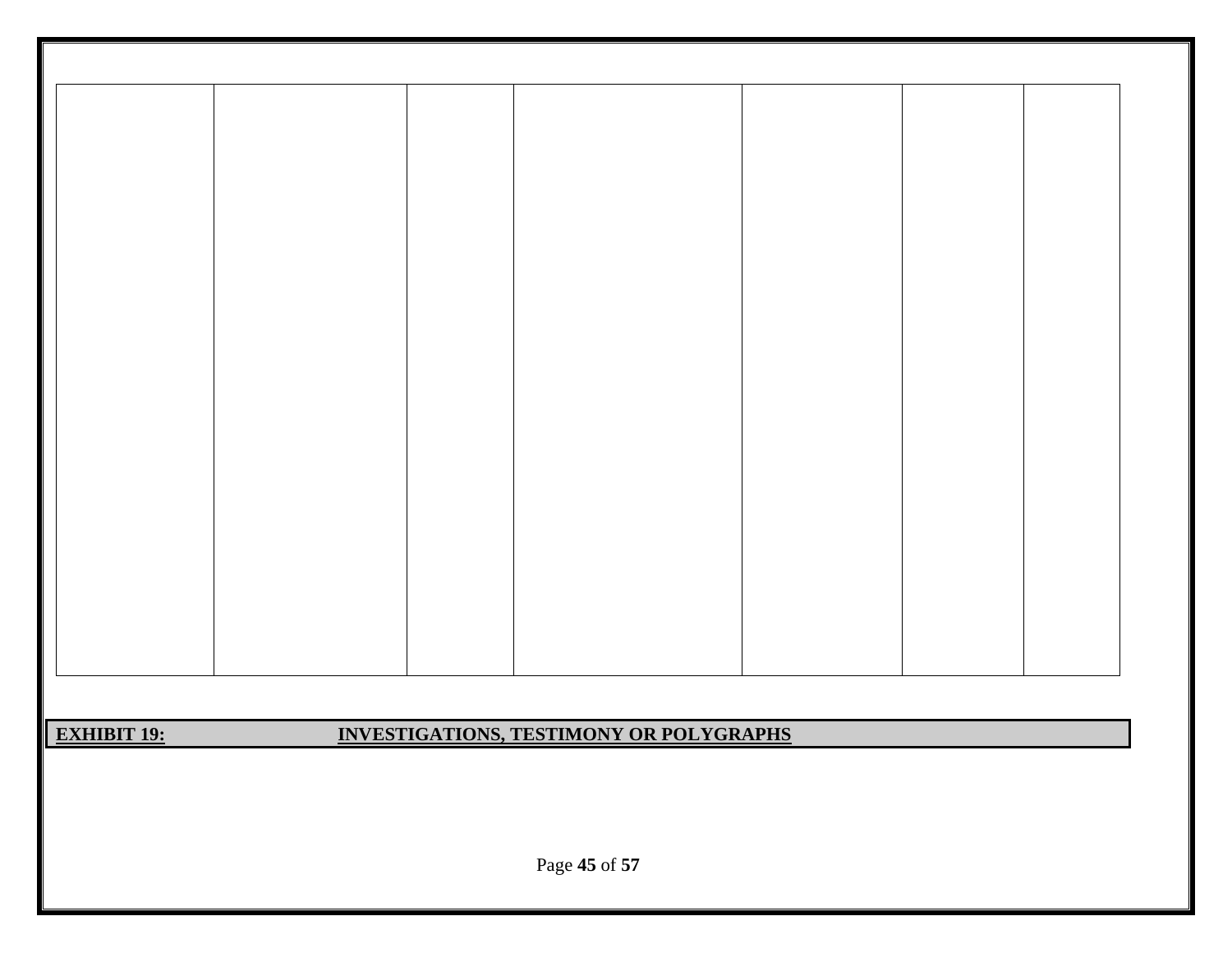| NAME AND ADDRESS OF<br>COURT OR OTHER AGENCY | NATURE OF PROCEEDINGS<br>OR INVESTIGATION | <b>WAS TESTIMONY</b><br>GIVEN?<br>(Yes or No) | <b>DATES ON</b><br>WHICH<br><b>TESTIMONY WAS</b><br><b>GIVEN</b> | <b>APPROXIMATE</b><br>TIME PERIOD OF<br><b>INVESTIGATION</b> | DIRECTOR,<br>PARTNER,<br>OFFICER OR<br><b>TRUSTEE</b> |
|----------------------------------------------|-------------------------------------------|-----------------------------------------------|------------------------------------------------------------------|--------------------------------------------------------------|-------------------------------------------------------|
| Type of Proceeding or Investigation          |                                           |                                               |                                                                  |                                                              |                                                       |
| NAME AND ADDRESS OF<br>COURT OR OTHER AGENCY | NATURE OF PROCEEDINGS<br>OR INVESTIGATION | <b>WAS TESTIMONY</b><br>GIVEN?<br>(Yes or No) | <b>DATES ON</b><br>WHICH<br><b>TESTIMONY WAS</b><br><b>GIVEN</b> | <b>APPROXIMATE</b><br>TIME PERIOD OF<br><b>INVESTIGATION</b> | DIRECTOR,<br>PARTNER,<br>OFFICER OR<br><b>TRUSTEE</b> |
| Type of Proceeding or Investigation          |                                           |                                               |                                                                  |                                                              |                                                       |
| <b>EXHIBIT 20:</b>                           |                                           | <b>LITIGATION</b>                             |                                                                  |                                                              |                                                       |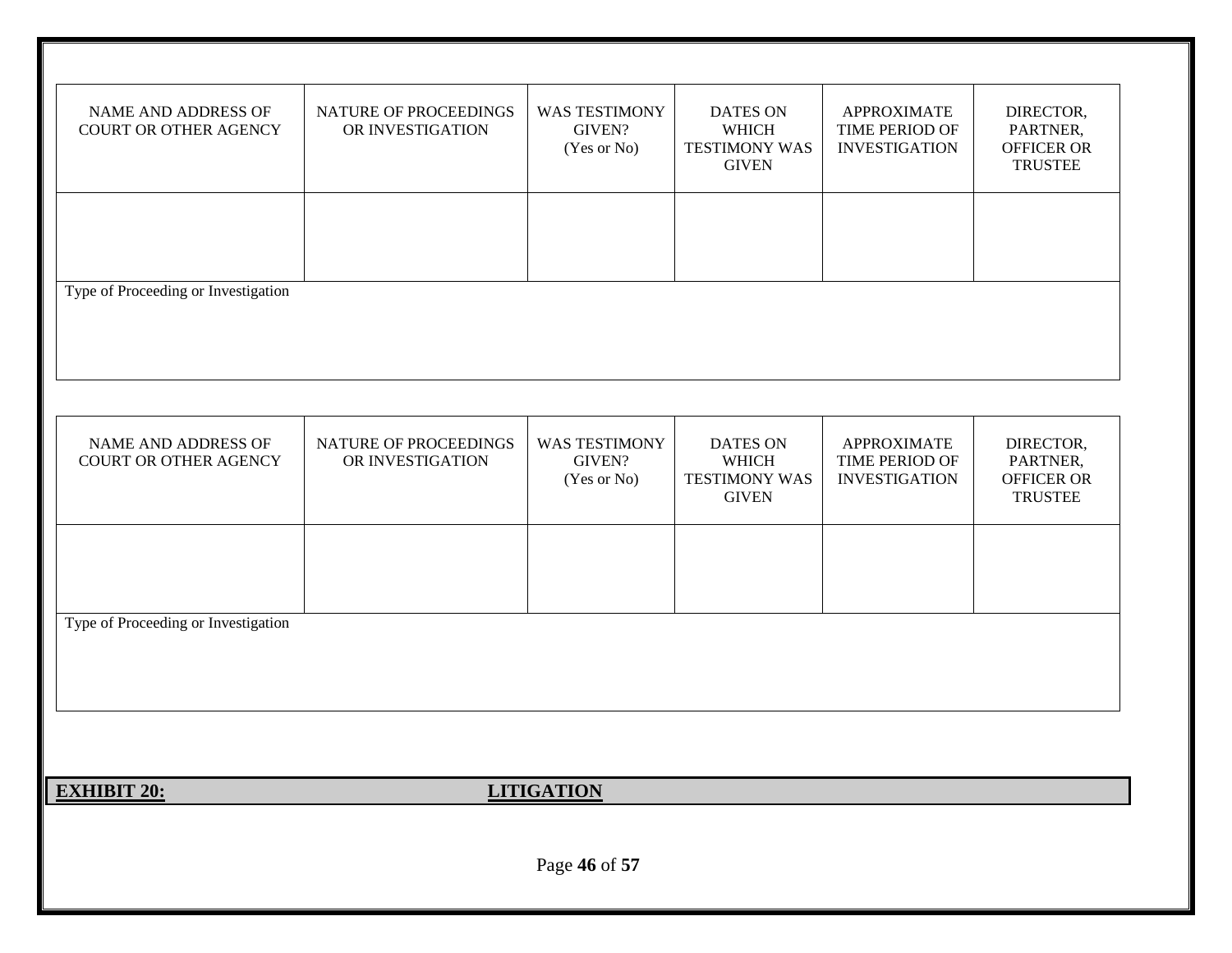| Name of case and docket number | Name and address of court<br>involved in litigation | Name of all parties involved in<br>litigation                          | Nature of claim(s), and judgment/settlement (if<br>case is closed) |
|--------------------------------|-----------------------------------------------------|------------------------------------------------------------------------|--------------------------------------------------------------------|
|                                |                                                     |                                                                        |                                                                    |
|                                |                                                     |                                                                        |                                                                    |
|                                |                                                     |                                                                        |                                                                    |
|                                |                                                     |                                                                        |                                                                    |
|                                |                                                     |                                                                        |                                                                    |
|                                |                                                     |                                                                        |                                                                    |
|                                |                                                     |                                                                        |                                                                    |
|                                |                                                     |                                                                        |                                                                    |
|                                |                                                     |                                                                        |                                                                    |
|                                |                                                     |                                                                        |                                                                    |
|                                |                                                     |                                                                        |                                                                    |
|                                |                                                     |                                                                        |                                                                    |
|                                |                                                     |                                                                        |                                                                    |
|                                |                                                     |                                                                        |                                                                    |
|                                |                                                     |                                                                        |                                                                    |
|                                |                                                     |                                                                        |                                                                    |
|                                |                                                     |                                                                        |                                                                    |
| <b>EXHIBIT 21:</b>             |                                                     | <b>ANTITRUST, TRADE REGULATION AND SECURITIES JUDGMENTS; STATUTORY</b> |                                                                    |
|                                |                                                     | Page 47 of 57                                                          |                                                                    |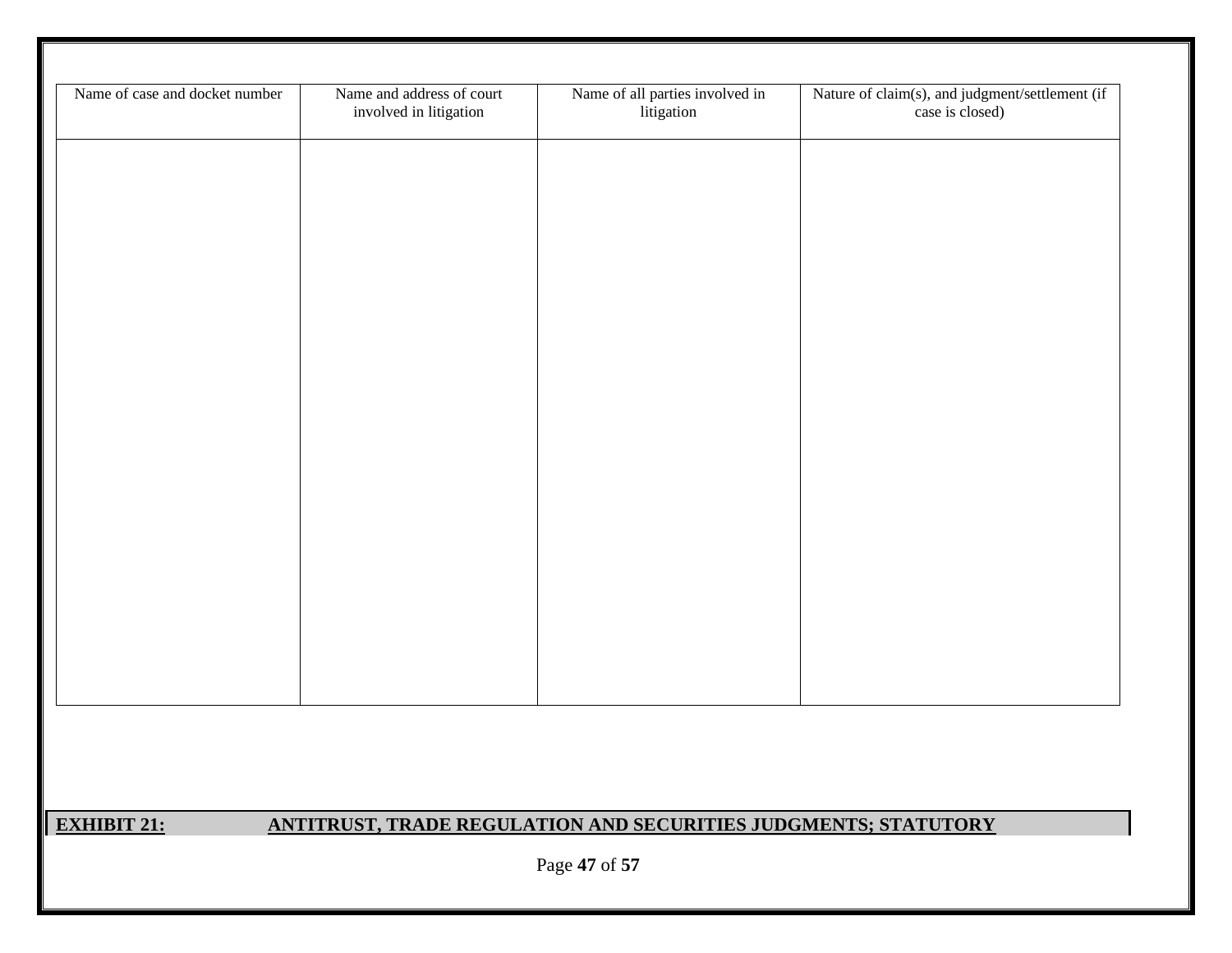| Title Or Case And Docket Number     | Name And Address Of Court Or Agency | Date Of Charge |
|-------------------------------------|-------------------------------------|----------------|
|                                     |                                     |                |
| Nature Of Charge                    |                                     |                |
|                                     |                                     |                |
| Disposition of Action               |                                     |                |
|                                     |                                     |                |
| Nature Of Judgment, Decree Or Order |                                     |                |
|                                     |                                     |                |
|                                     |                                     |                |
| Title Or Case And Docket Number     | Name And Address Of Court Or Agency | Date Of Charge |
|                                     |                                     |                |
| Nature Of Charge                    |                                     |                |
|                                     |                                     |                |
| Disposition                         |                                     |                |
|                                     |                                     |                |
| Nature Of Judgment, Decree Or Order |                                     |                |
|                                     |                                     |                |
|                                     |                                     |                |
|                                     |                                     |                |
|                                     |                                     |                |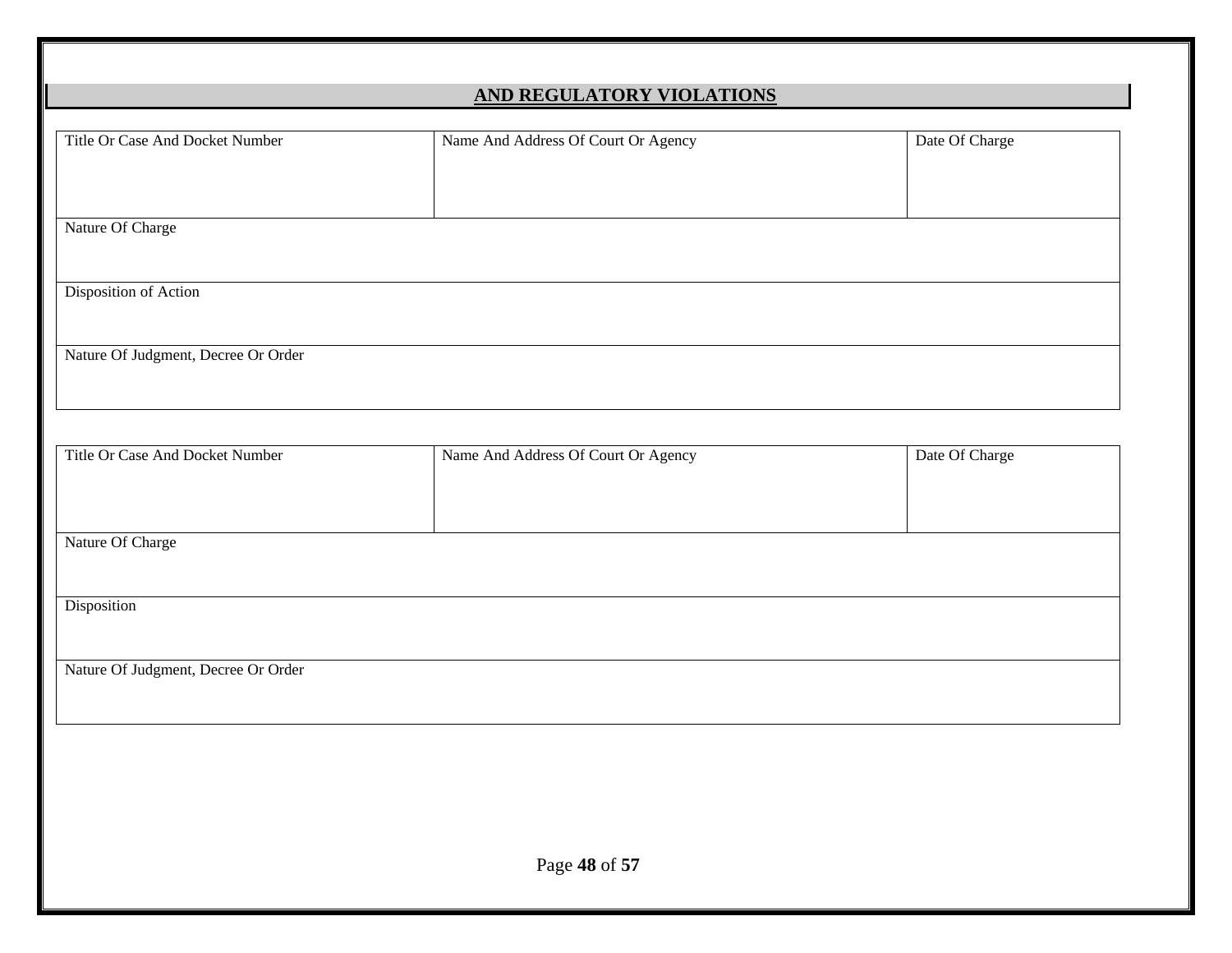### **EXHIBIT 22: BANKRUPTCY OR INSOLVENCY PROCEEDINGS**

| Date Petition Filed Or Relief<br>Sought | Title Of Case And Docket Number | Name And Address Of Court Or Agency                                   |
|-----------------------------------------|---------------------------------|-----------------------------------------------------------------------|
| Date Judgment Entered                   |                                 | Name And Date Appointed Of Court Appointed Receiver, Agent Or Trustee |
| Nature Of Judgment Or Relief            |                                 |                                                                       |
|                                         |                                 | Page 49 of 57                                                         |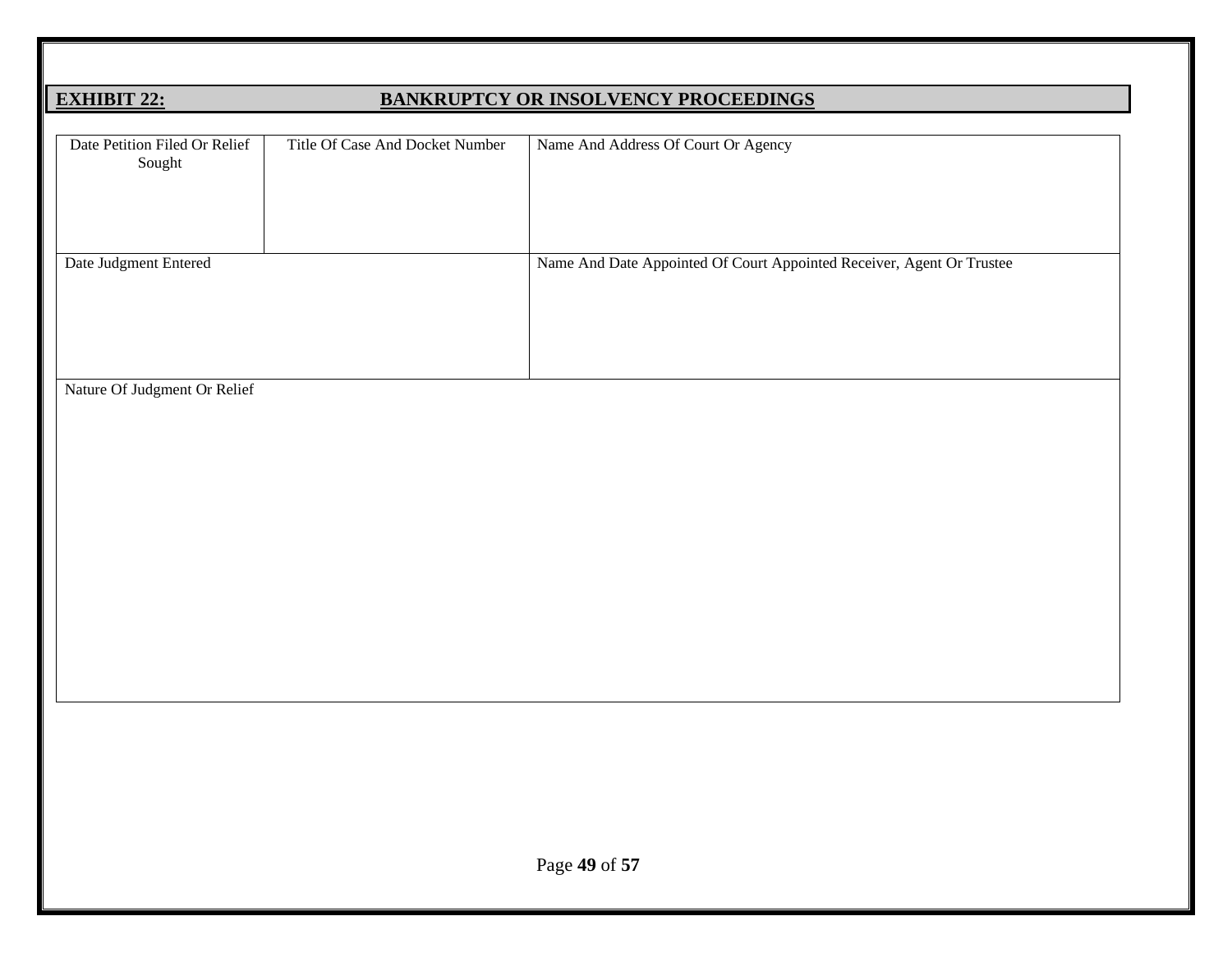### **EXHIBIT 23: LICENSES - Gaming and Non-gaming. Please list Gaming licenses first and Non-gaming Licenses second.**

| Type Of License Or<br>Permit | Name And Location Of<br>Governmental Agency | Application<br>Number | Disposition (i.e.<br>Granted, Denied,<br>Pending, Expired,<br>Suspended, Revoked<br>Withdrawn) | <b>Disposition Date</b> | If Issued, Give Appropriate License, Permit<br>Or Other Such Number And Expiration<br>Date. If Denied, Pending, Expired,<br>Suspended, Conditioned, Withdrawn Or<br>Revoked, Explain Why |
|------------------------------|---------------------------------------------|-----------------------|------------------------------------------------------------------------------------------------|-------------------------|------------------------------------------------------------------------------------------------------------------------------------------------------------------------------------------|
|                              |                                             |                       |                                                                                                |                         |                                                                                                                                                                                          |
|                              |                                             |                       |                                                                                                |                         |                                                                                                                                                                                          |
|                              |                                             |                       |                                                                                                |                         |                                                                                                                                                                                          |
|                              |                                             |                       |                                                                                                |                         |                                                                                                                                                                                          |
|                              |                                             |                       |                                                                                                |                         |                                                                                                                                                                                          |
|                              |                                             |                       |                                                                                                |                         |                                                                                                                                                                                          |
|                              |                                             |                       |                                                                                                |                         |                                                                                                                                                                                          |
|                              |                                             |                       |                                                                                                |                         |                                                                                                                                                                                          |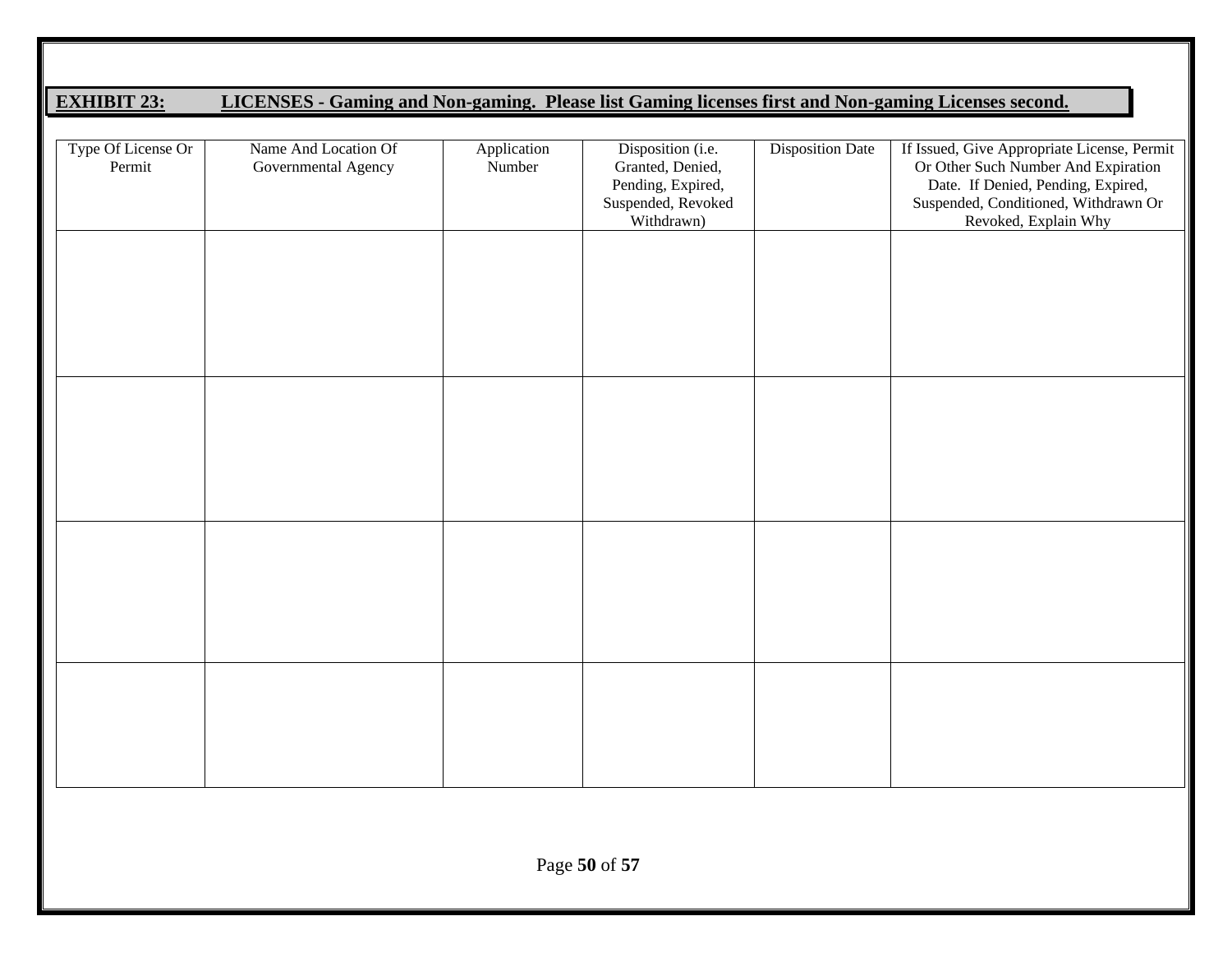#### **EXHIBIT 24: CONTRIBUTIONS AND DISBURSEMENTS**

| <b>Last Name</b>   | <b>First Name</b> |                      | Middle Name    |  | Suffix (Jr., Sr.,<br>etc.) | Date of Birth |  |
|--------------------|-------------------|----------------------|----------------|--|----------------------------|---------------|--|
| <b>Entity Name</b> |                   |                      |                |  |                            |               |  |
| Address Line 1     |                   |                      | Address Line 2 |  |                            |               |  |
| City               |                   |                      | State/Province |  | Postal Code                |               |  |
| Country            |                   |                      | email address  |  | Contact number             |               |  |
| Last Name          | <b>First Name</b> |                      | Middle Name    |  | Suffix (Jr., Sr.,<br>etc.) | Date of Birth |  |
| <b>Entity Name</b> |                   |                      |                |  |                            |               |  |
| Address Line 1     |                   |                      | Address Line 2 |  |                            |               |  |
| City               |                   |                      | State/Province |  | Postal Code                |               |  |
| Country            |                   |                      | email address  |  | Contact number             |               |  |
| <b>Last Name</b>   | <b>First Name</b> |                      | Middle Name    |  | Suffix (Jr., Sr.,<br>etc.) | Date of Birth |  |
| <b>Entity Name</b> |                   |                      |                |  |                            |               |  |
| Address Line 1     |                   |                      | Address Line 2 |  |                            |               |  |
| City               |                   |                      | State/Province |  | Postal Code                |               |  |
| Country            |                   | <b>Email Address</b> |                |  | <b>Contact Number</b>      |               |  |
|                    |                   | Page 51 of 57        |                |  |                            |               |  |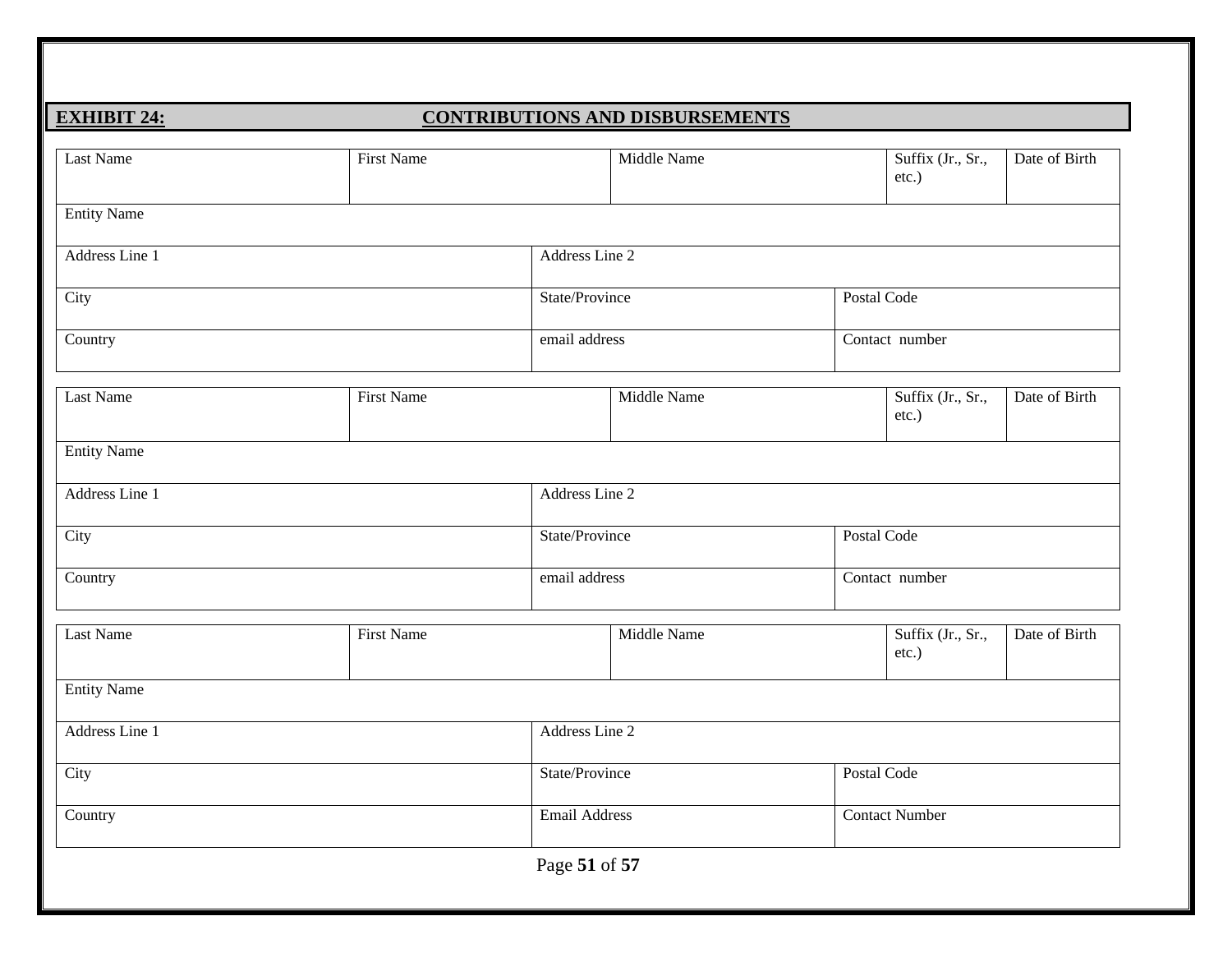### **EXHIBIT 25 AUTHORIZATION FOR RELEASE OF INFORMATION**

**TO: \_\_\_\_\_\_\_\_\_\_\_\_\_\_\_\_\_\_\_\_\_\_\_\_\_\_\_\_\_\_\_\_\_\_\_\_\_\_\_\_\_\_\_\_\_\_\_\_\_\_\_\_\_\_\_\_\_\_\_\_\_\_\_\_\_\_\_**

**FROM: \_\_\_\_\_\_\_\_\_\_\_\_\_\_\_\_\_\_\_\_\_\_\_\_\_\_\_\_\_\_\_\_\_\_\_\_\_\_\_\_\_\_\_\_\_\_\_\_\_\_\_\_\_\_\_\_\_\_\_\_\_\_\_\_**

#### **(Applicant's Printed Name)**

I am an applicant for a sports betting permit license in the Commonwealth of Virginia.

The Virginia Lottery ("Department") is required by law to conduct an investigation of an applicant for a sports betting permit. That investigation requires the Department to collect and evaluate information about me. I irrevocably give consent to the Department, and persons authorized by the Department, to: (1) verify all information provided in the license application documents; (2) conduct a background investigation of me; and (3) to have access to any and all information that I have provided to any other jurisdiction seeking a similar license in that jurisdiction, as well as the information obtained by that other jurisdiction during the course of any investigation that it may have conducted about me.

By executing this Authorization, I authorize any of the following entities to release to the Department any and all information about me that it requests: local, state or federal government unit; commercial or business enterprise; non-profit entity; individual; or any other public or private entity. The requested information may be released in written, verbal, electronic, or any other form.

With respect to any claims or liability arising from the release of the requested information to the Department, I expressly waive, release, discharge and forever hold harmless and agree to indemnify, the unit, entity, or individual that releases information to the Department under the authority of this Authorization.

A photo, facsimile, or electronic copy of this signed and dated Authorization shall be equally effective as an original.

| Signature of Applicant                                                                                                                                                                                                     | Date                                                                                            |
|----------------------------------------------------------------------------------------------------------------------------------------------------------------------------------------------------------------------------|-------------------------------------------------------------------------------------------------|
| <b>Printed Name</b>                                                                                                                                                                                                        | Title                                                                                           |
| <b>NOTARY</b>                                                                                                                                                                                                              |                                                                                                 |
| The undersigned, a Notary Public in and for the County of _________________, in the State of<br>or satisfactorily proven to be the individual whose name subscribed to the within instrument and signed the Authorization. | certifies that the above named individual appeared in person, and before me, either known to me |
| <b>Stamp or Seal</b>                                                                                                                                                                                                       | Notary Public                                                                                   |
|                                                                                                                                                                                                                            | <b>Printed Name</b>                                                                             |
|                                                                                                                                                                                                                            |                                                                                                 |
|                                                                                                                                                                                                                            |                                                                                                 |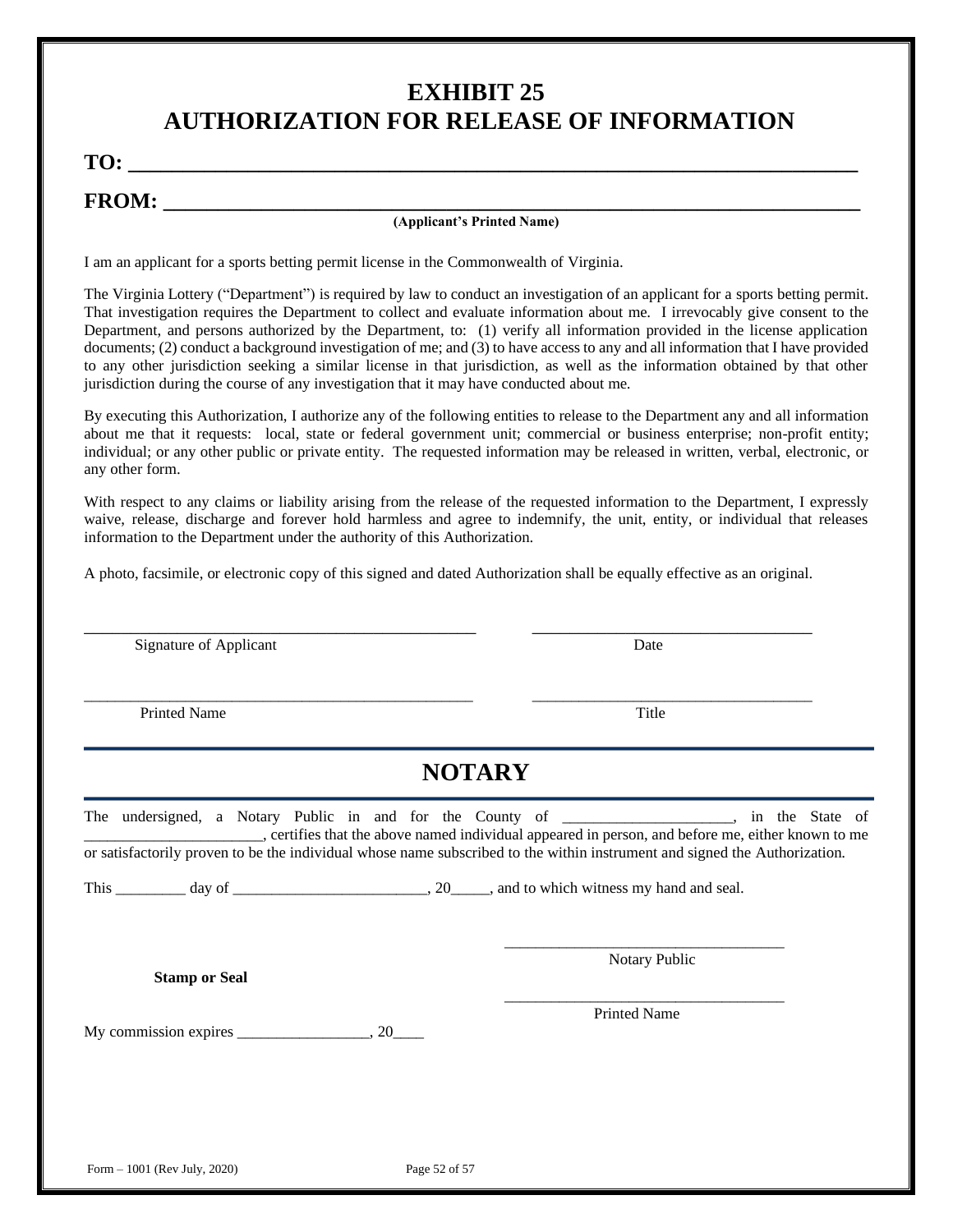### **EXHIBIT 26 Affidavit of Representative of Applicant**

Please read this document carefully, then sign and date it in ink. Please print the following information:

| Applicant's Full Business Name                                                    |      |                                                                                                                                    |     |  |
|-----------------------------------------------------------------------------------|------|------------------------------------------------------------------------------------------------------------------------------------|-----|--|
| <b>Street Address</b>                                                             | City | State                                                                                                                              | Zip |  |
|                                                                                   |      | (printed name), am authorized to complete and execute this Sports Betting                                                          |     |  |
| (printed name of Applicant). I am also<br>Permit License Application on behalf of |      |                                                                                                                                    |     |  |
|                                                                                   |      | authorized to provide all of the information requested as part of this application to the Virginia Lottery, its employees, agents, |     |  |
|                                                                                   |      | and vendors (collectively, "the Department"), and to make the representations set forth in this Affidavit.                         |     |  |

I have read, and understand, every page of this application. To the best of my knowledge, information, and belief, the information that I have provided as part of this application is accurate, complete, and not misleading. I understand that any misrepresentation or omission may lead to the delay or denial of an application for a sports betting permit license and may subject me to civil or criminal liability. I understand that providing false or misleading information is grounds for the Department to reject this Application, or to suspend or revoke a license.

By a separate Authorization for Release of Information, I am authorizing any individual or person that has information about the Applicant to release that information to the Department for purposes of its investigation of the application for a sports betting license.

On behalf of the Applicant and its successors and assigns, I expressly waive, release, discharge, and forever hold harmless and agree to indemnify, the Department, the Commonwealth of Virginia, and their employees, agents, and representatives, from liability for any and all claims or legal action arising from any actions that the Department or the Commonwealth of Virginia may take related to the collection of information from the Applicant and the use of that information in connection with investigating the Applicant's qualifications for a sports betting permit.

A photo, facsimile, or electronic copy of this signed and dated Affidavit shall be equally effective as an original.

| Signature of Applicant  | Date                                                                                                                                                                                                                                                                                                                           |
|-------------------------|--------------------------------------------------------------------------------------------------------------------------------------------------------------------------------------------------------------------------------------------------------------------------------------------------------------------------------|
| Print Name of Applicant | Title                                                                                                                                                                                                                                                                                                                          |
|                         | <b>NOTARY</b>                                                                                                                                                                                                                                                                                                                  |
| Notification.           | The undersigned, a Notary Public in and for the County of ________________, in the State of<br>ertifies that the above named individual appeared in person, and before me, either known to me<br>or satisfactorily proven to be the individual whose name subscribed to the within instrument and signed the Authorization and |
|                         |                                                                                                                                                                                                                                                                                                                                |
| <b>Stamp or Seal</b>    | Notary Public                                                                                                                                                                                                                                                                                                                  |
|                         | <b>Printed Name</b>                                                                                                                                                                                                                                                                                                            |
|                         |                                                                                                                                                                                                                                                                                                                                |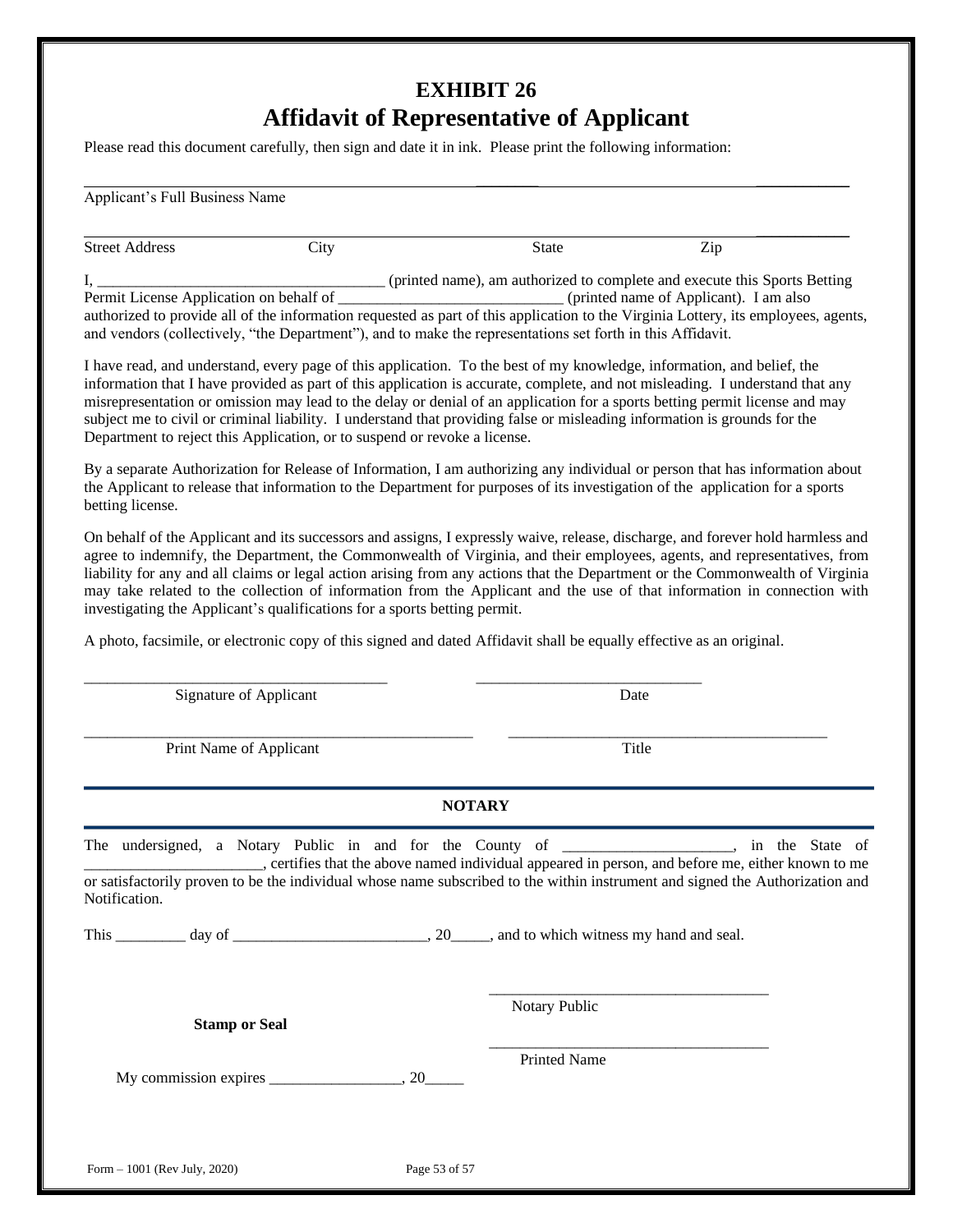

## **SECTION E APPENDICES**

**Sports Betting Permit License Application**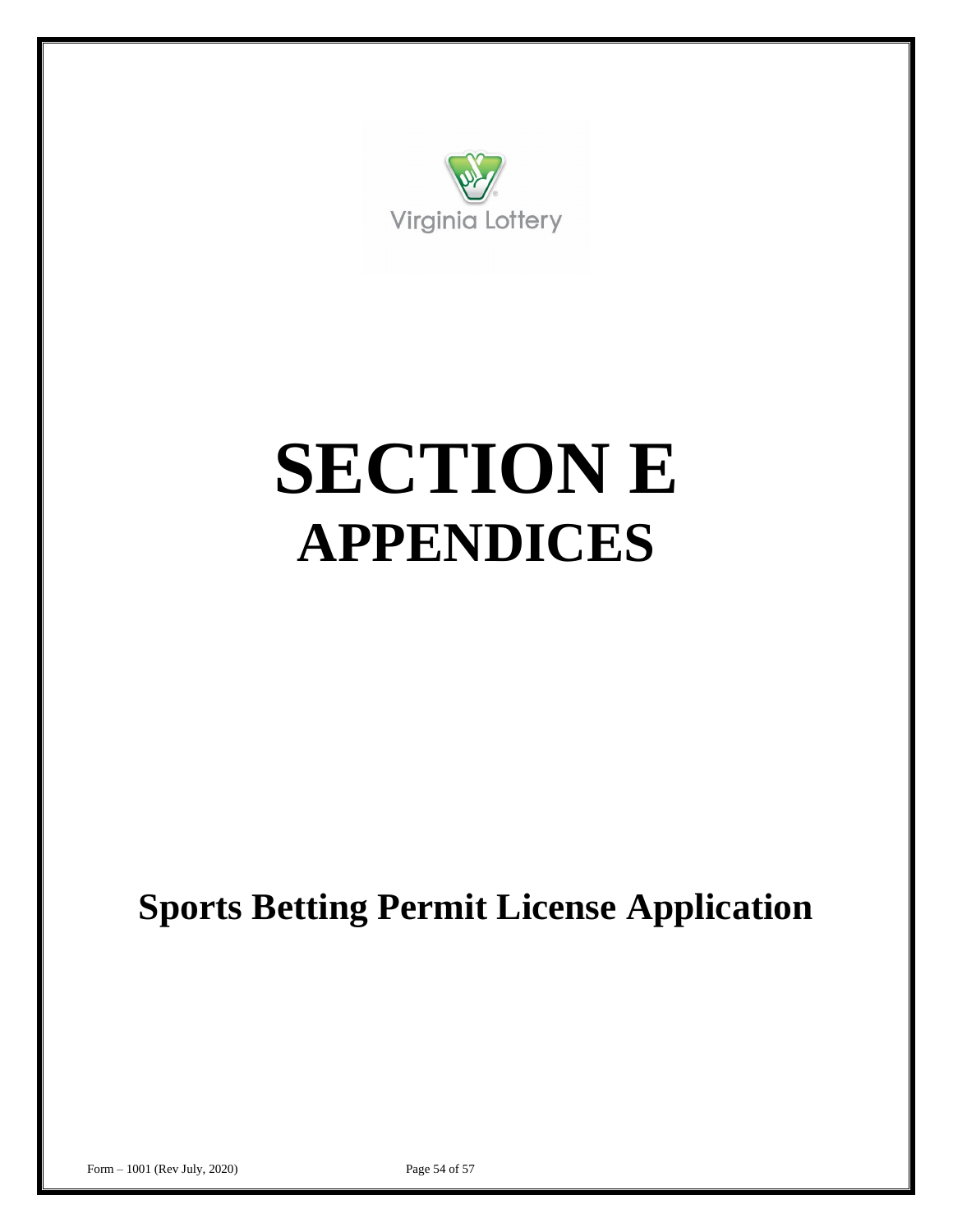### **APPENDICES**

Appendices are attachments you are to provide or create and do not contain corresponding questions, exhibits or charts. Each document provided as an appendix shall be uploaded into the online licensing system. If an appendix is not applicable, indicate "**Not Applicable**" and **state why it is not applicable**. All information shall be provided *in addition* to the exhibits that are to be provided.

| Appendix         | <b>Appendix Description</b>                                                                                                                         | <b>X</b> IF ATTACHED<br>(ALL FORMS ARE<br>MANDATORY) |
|------------------|-----------------------------------------------------------------------------------------------------------------------------------------------------|------------------------------------------------------|
| $\mathbf{1}$     | Narrative of Project Plan                                                                                                                           |                                                      |
| $\overline{2}$   | Description of all bonus, profit sharing, pension, retirement, deferred                                                                             |                                                      |
|                  | compensation and similar plans.                                                                                                                     |                                                      |
| 3                | Description of long-term debt for Applicant and for the holding,                                                                                    |                                                      |
|                  | intermediary, subsidiary, affiliate and any other type of business entity of                                                                        |                                                      |
|                  | Applicants. Provide this information in addition to both Exhibit 9 & 10.                                                                            |                                                      |
| $\overline{4}$   | Description of other indebtedness and security devices for Applicant and for                                                                        |                                                      |
|                  | the holding, intermediary, subsidiary, affiliate and any other type of                                                                              |                                                      |
|                  | business entity of Applicants. Provide this information in addition to both                                                                         |                                                      |
|                  | Exhibit 11 & 12.                                                                                                                                    |                                                      |
|                  | Description of Security Options for Applicant and for the holding,                                                                                  |                                                      |
| $\mathfrak{S}$   | intermediary, subsidiary, affiliate and any other type of business entity of                                                                        |                                                      |
|                  | Applicants. Provide this information in addition to both Exhibit 13 & 14.                                                                           |                                                      |
| 6                | Description of Existing Litigation. Description of any settled or closed                                                                            |                                                      |
|                  | litigation against the Applicant for the past five (5) years. Also describe                                                                         |                                                      |
|                  | any existing or settled or closed litigation for the past five (5) years for any                                                                    |                                                      |
|                  | holding, intermediary, subsidiary or affiliate. A description of any<br>judgments against Applicant, holding, intermediary, subsidiary or affiliate |                                                      |
|                  | for the past five (5) years. Describe if any judgments were covered by                                                                              |                                                      |
|                  | insurance and if so the insurance company. Provide this information in                                                                              |                                                      |
|                  | addition to both Exhibit 20 & 22.                                                                                                                   |                                                      |
| $\boldsymbol{7}$ | Audited financial statements for the last five years for Applicant and                                                                              |                                                      |
|                  | Applicant's holding, intermediary, subsidiary, affiliate and any other type of                                                                      |                                                      |
|                  | business entity, including the last fiscal year. If audited financial statement                                                                     |                                                      |
|                  | do not exist, then provide unaudited financial statements.                                                                                          |                                                      |
| 8                | Annual reports for the last five years for Applicant and for the holding,                                                                           |                                                      |
|                  | intermediary, subsidiary, affiliate and any other type of business entity of                                                                        |                                                      |
|                  | Applicants.                                                                                                                                         |                                                      |
| 9                | Annual reports prepared on the SEC's form 10K for the last 5 years.                                                                                 |                                                      |
| 10               | Complete copies of 2020 year to date internal financial statements for                                                                              |                                                      |
|                  | Applicant and for the holding, intermediary, subsidiary, affiliate and any                                                                          |                                                      |
|                  | other type of business entity of Applicants. Include a list of all external                                                                         |                                                      |
|                  | accountants and provide a contact person and contact information.                                                                                   |                                                      |
| 11               | Copy (ies) of any interim reports for Applicant and for the holding,                                                                                |                                                      |
|                  | intermediary, subsidiary, affiliate and any other type of business entity of                                                                        |                                                      |
|                  | Applicants, including an index of all compliance, due diligence and audit                                                                           |                                                      |
|                  | investigations conducted during the past three years                                                                                                |                                                      |
| 12               | Minutes of Board of Directors meetings for the past five calendar years.                                                                            |                                                      |
| 13               | Minutes of Compliance, Audit, Executive and Compensation and Stock                                                                                  |                                                      |
|                  | Option Committee meetings for the past five calendar years.                                                                                         |                                                      |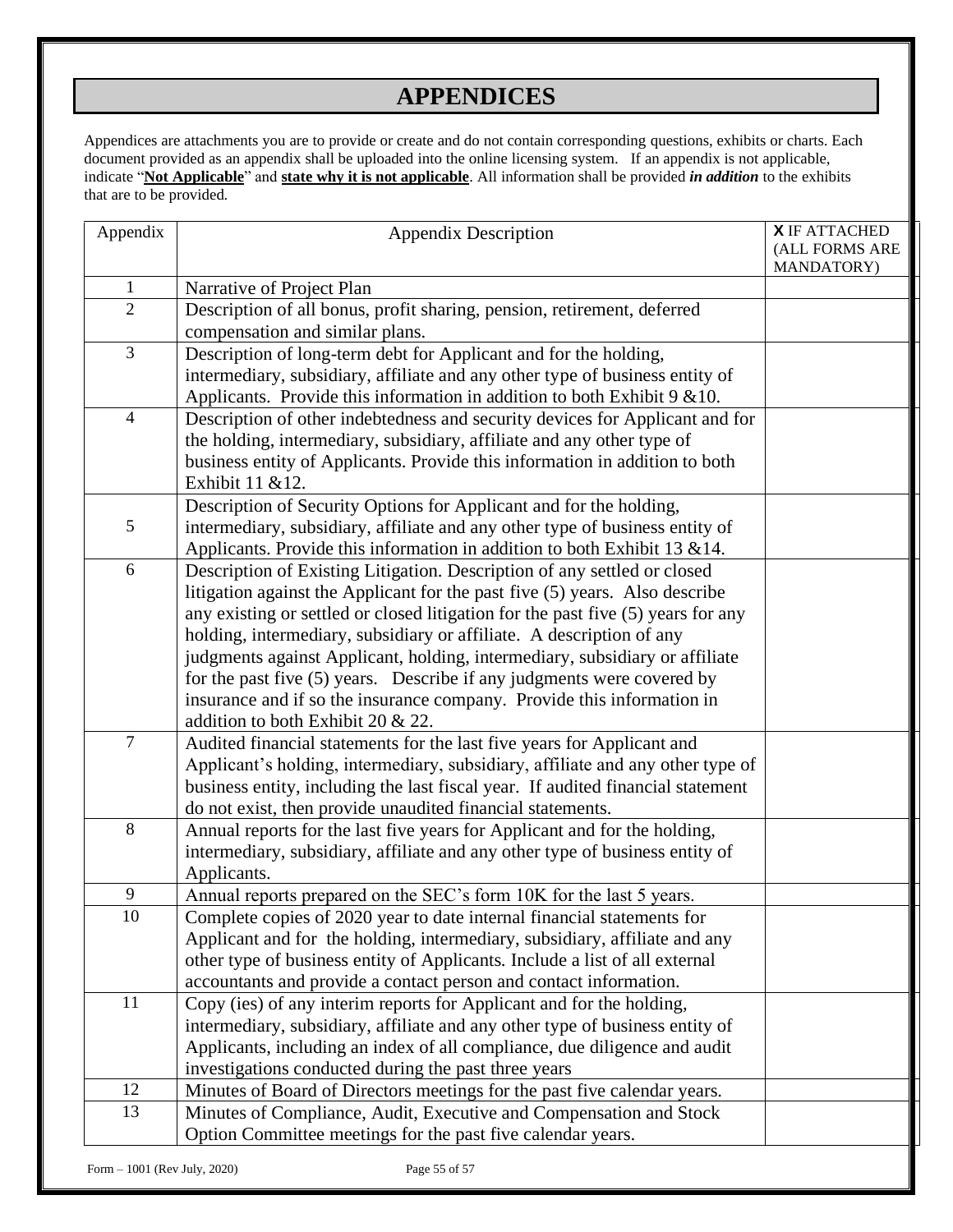| 14 | A copy of the last definitive proxy or information statement (SEC).           |  |
|----|-------------------------------------------------------------------------------|--|
| 15 | A copy of all registration statements for the last five years filed in        |  |
|    | accordance with the Securities Act of 1933.                                   |  |
|    | Copies of all other reports prepared in the last five years by independent    |  |
| 16 | auditors for the Applicant and for the holding, intermediary, subsidiary,     |  |
|    | affiliate and any other type of business entity of Applicants.                |  |
|    | Certified copies of the Articles of Incorporation, Charter and By-laws,       |  |
| 17 | Partnership agreements and all amendments and proposed amendments for         |  |
|    | Applicant and for the holding, intermediary, subsidiary, affiliate and any    |  |
|    | other type of business entity of Applicants.                                  |  |
| 18 | Current ownership table of organization for the Applicant.                    |  |
| 19 | Current organizational chart for all holding, intermediaries, subsidiaries,   |  |
|    | affiliates or any other type of business entity of the Applicant.             |  |
| 20 | Functional table of organization for the Applicant filing this form, job      |  |
|    | descriptions and names of employees earning in excess of \$250,000.           |  |
| 21 | Copies of 1120 forms and 941 forms filed with the IRS in the last five        |  |
|    | years.                                                                        |  |
| 22 | Copies of IRS 5500 form filed in the last 5 years.                            |  |
| 23 | Provide a chart of all gaming jurisdictions where the entities conduct        |  |
|    | gaming business, including the date of initial licensing, subsequent renewal  |  |
|    | dates and current license status.                                             |  |
| 24 | Provide a chart of existing vendors including the name, address, phone and    |  |
|    | tax identification number of the vendor, type of good and/or services         |  |
|    | provided by the vendor, total amount of business with vendor in the past      |  |
|    | twenty four $(24)$ months.                                                    |  |
| 25 | Details of planned, committed and un-committed future capital                 |  |
|    | expenditures. Also include any documents relating to securing funding to      |  |
|    | the project in Virginia.                                                      |  |
| 26 | Schedule of insurance policies currently in effect, including deductibles and |  |
|    | policy limits, and any self-insurance retentions.                             |  |
| 27 | Along with the description provided in Exhibit 22, provide the nature and     |  |
|    | results of any other material reorganization, readjustment or success of the  |  |
|    | applicant, holding, intermediary, subsidiary or affiliate. Also describe the  |  |
|    | acquisition or disposition of any material amount of assets otherwise then in |  |
|    | the normal course of business and any material change in the way business     |  |
|    | was conducted by the applicant, holding, intermediary, subsidiary or          |  |
|    | affiliate because of such a proceeding.                                       |  |
| 28 | A copy of any agreement or agreements that the applicant had entered into     |  |
|    | or a detailed description of the terms and conditions of any planned          |  |
|    | agreement with a facility to operate or conduct sports wagering.              |  |
| 29 | A copy of any agreement or agreements that applicant has entered into or a    |  |
|    | detailed description of the terms and conditions of any planned agreement     |  |
|    | with a third-party integrity and risk monitoring provider and/or sports       |  |
|    | wagering data provider.                                                       |  |
| 30 | Any Power Point presentations, slide shows and or charts or graphs used for   |  |
|    | presentations before gaming regulatory agencies or for securing financing,    |  |
|    | relating to sports betting operations in the past two years.                  |  |